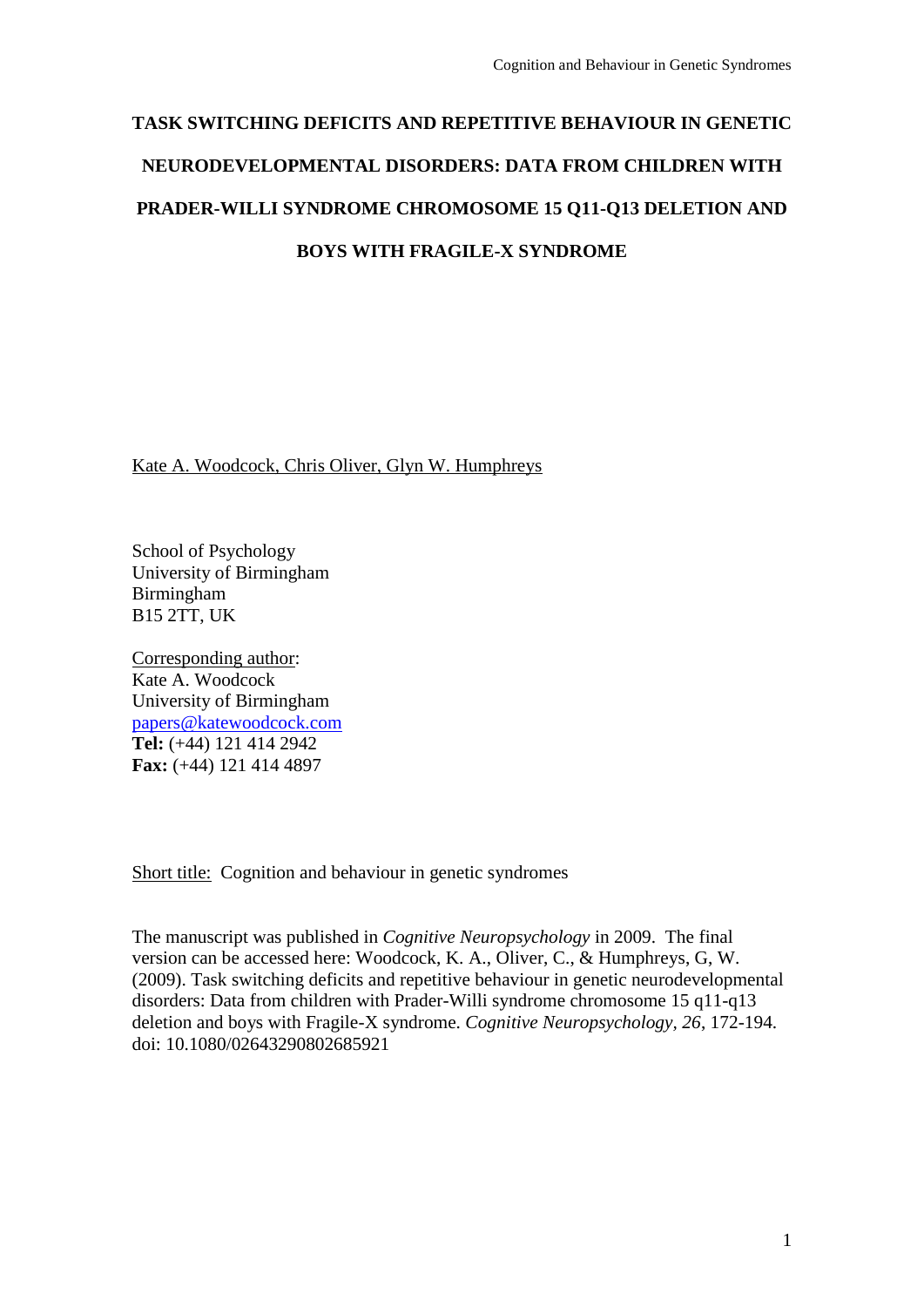#### **ABSTRACT**

Prader-Willi (PWS) and Fragile-X syndromes (FraX) are associated with distinctive cognitive and behavioural profiles. We examined whether repetitive behaviours in the two syndromes were associated with deficits in specific executive functions. PWS, FraX and typically developing (TD) children were assessed for executive functioning using the Test of Everyday Attention for Children and an adapted Simon spatial interference task. Relative to the TD children, children with both PWS and FraX showed greater costs of attention switching on the Simon task, but after controlling for intellectual ability, these switching deficits were only significant in the PWS group. Children with PWS and FraX also showed significantly increased preference for routine and differing profiles of other specific types of repetitive behaviours. A measure of switch cost, from the Simon task, was positively correlated to scores on preference for routine questionnaire items, and strongly associated with scores on other items relating to a preference for predictability. It is proposed that a deficit in attention switching is a component of the endophenotypes of both PWS and FraX and is associated with specific behaviours. This proposal is discussed in the context of neurocognitive pathways between genes and behaviour.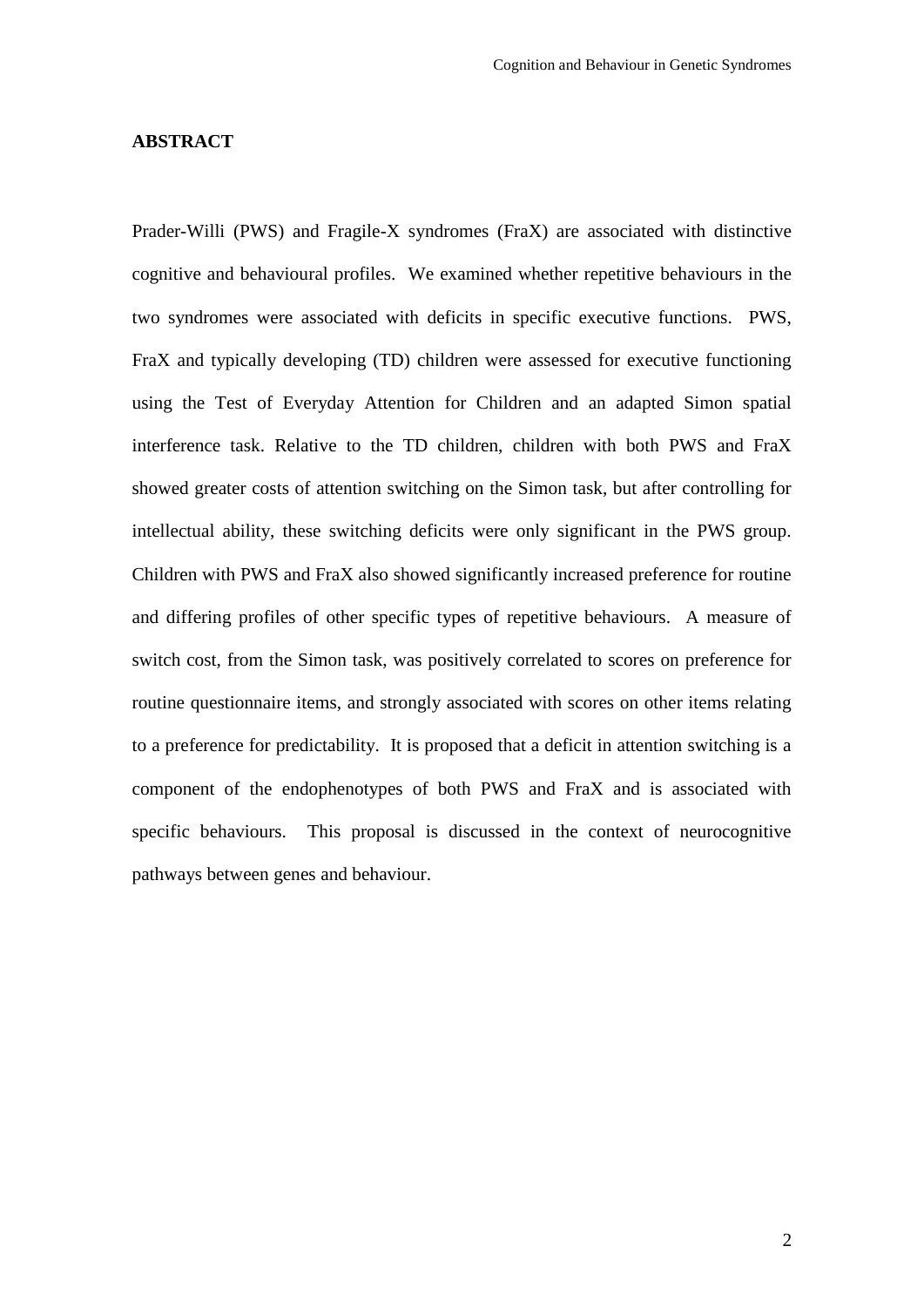#### **INTRODUCTION**

Prader-Willi syndrome (PWS) is a genetic disorder with a population prevalence rate of at least 1:52 000 (lower bound estimate) and a gender ratio of 1:1 (Whittington et al., 2001). There are two principal genetic causes of PWS: a paternal deletion within the chromosome 15 q11-q13 region (60-70%) or maternal uniparental disomy (UPD) of chromosome 15 (25-30%). Chromosomal translocations or mutations of the imprinting centre also account for a small number of cases (Boer et al., 2002). PWS is associated with intellectual disability and one general effect of the PWS genotype appears to be a downwards shift of the distribution of IQ scores by approximately 40 points (Whittington et al., 2004a). Additionally, evidence supports a distinct pattern of cognitive strengths and weaknesses in the syndrome: relative strengths in academic achievement (Whittington et al., 2004 b) and visual processing (Dykens, 2002), and weaknesses in auditory processing (Stauder, Brinkman & Curfs, 2002), mathematical skills (Bertella et al., 2005), and short-term memory (Walley & Donaldson, 2005).

Fragile X syndrome (FraX) is the most common hereditary cause of intellectual disability (1:4000 live births in males and 1:8000 in females; Turner, Webb, Wake & Robinson, 1996), caused by a mutation in a single gene on the X chromosome and the resulting failure of FMR-1 protein transcription (Siomi, Siomi & Nussbaum, 1993). Gender differences in expression of FraX arise due the X-linked nature of the syndrome (Loesch, Huggins & Hagermann, 2004). Males with full mutation FraX (>200 CGG repeats) generally show greater intellectual disability than females (moderate-severe vs. none-mild: Alanay et al., 2007; Riddle et al., 1998). Individuals with FraX show strengths in verbal relative to performance IQ and in simultaneous relative to sequential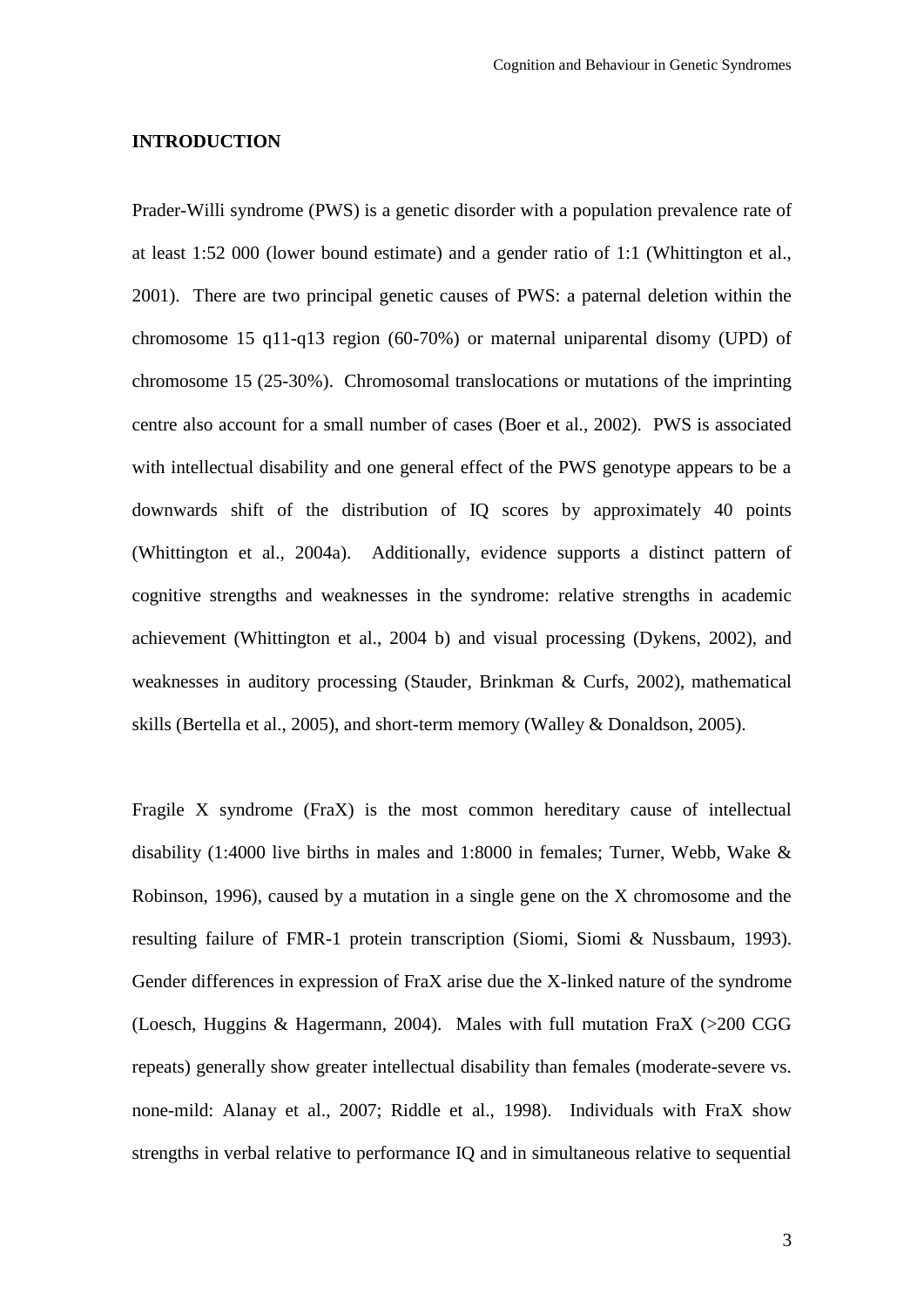processing. Additionally, there are specific deficits in short-term memory for complex sequential information relative to that for simple, meaningful information, and in visuoconstruction and visuo-spatial skills relative to visuo-perceptual integration and faceemotion recognition (Cornish, Sudhalter & Turk, 2004).

Frequent repetitive behaviours form a component of the behavioural phenotypes associated with both PWS and FraX (Feinstein & Reiss, 1998; Holland et al., 2003). In PWS this behaviour is characterized by insistence on sameness in daily routines, hoarding, repetitive phrases or questions, ordering, cleaning and repetitive skin picking (Clarke et al., 2002; Greaves, Prince, Evans & Charman, 2006; Moss, 2005; Wigren & Hansen, 2003). Repetitive behaviour in FraX, as in PWS, includes preference for routines and repetitive speech, but additionally includes stereotypical movements and repetitive self-injurious behaviour (not only skin picking) (Belser & Sudhalter, 2001; Baranek et al., 2005; Symons, Clark, Hatton, Skinner & Bailey, 2003; Moss, 2005). It has been suggested that the preference for routine is equally prevalent in both syndromes, but individuals with FraX generally show more repetitive speech, repetitive movements of the body and arranging of objects (Steinhausen et al., 2002; Moss, 2005).

The relations between the clinically apparent repetitive behaviours observed in these syndromes and possible underlying cognitive deficits has not been well characterised. Nevertheless, several authors have speculated that the repetitive behaviours may be linked to deficits in "executive functioning". Executive functioning generally refers to cognitive processes that allow the control and regulation of behaviour (Alvarez & Emory, 2006) and is an umbrella term that includes focusing attention, inhibiting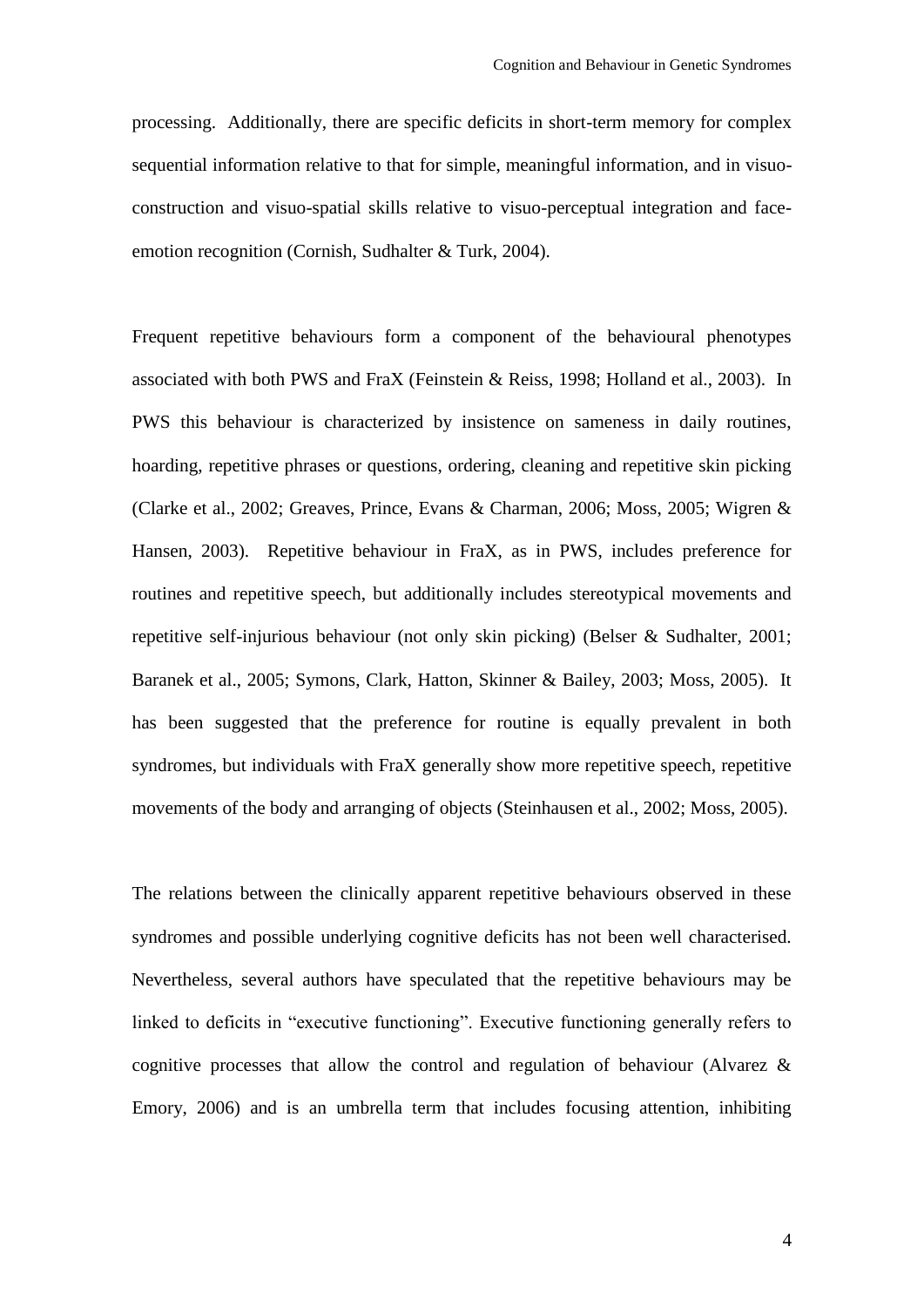competing responses, attention switching, planning, and updating, checking and coding the contents of working memory (Smith & Jonides, 1999).

Typically developing children show high levels of repetitive behaviours particularly when around 4 years of age (Evans et al., 1997). Pietrefesa & Evans (2007) showed that greater difficulty with inhibition on a go-nogo task and set shifting in a Stroop task was associated with higher levels of repetitive behaviours (reported by an informant) in 4-6 year olds. This suggests that the decrease in normal repetitive behaviour during typical development may be associated with the development of executive function.

Autism is another developmental disorder associated with frequent repetitive behaviours (Bodfish, Symons, Parker & Lewis, 2000). Lopez, Lincoln, Ozonoff & Lai (2005) showed that repetitive behaviour in a group of high functioning individuals with autism was associated with various executive capacities, but the model that best predicted repetitive behaviour in regression analysis involved impaired cognitive flexibility with intact working memory and response inhibition. This underlines the possibility that deficits in some components of executive function, but not in others, may be associated with repetitive behaviour.

Repetitive behaviours are also commonly shown in individuals with dementia. Cullen et al., (2005) employed direct cognitive assessments and informant report measures to investigate repetitive behaviour, memory and executive functioning in participants with Alzheimer's disease. Executive dysfunction predicted the presence of repetitive statements, stories and actions, and repetitive actions were associated with performance on a direct assessment of inhibition and attentional switching. Other classes of

5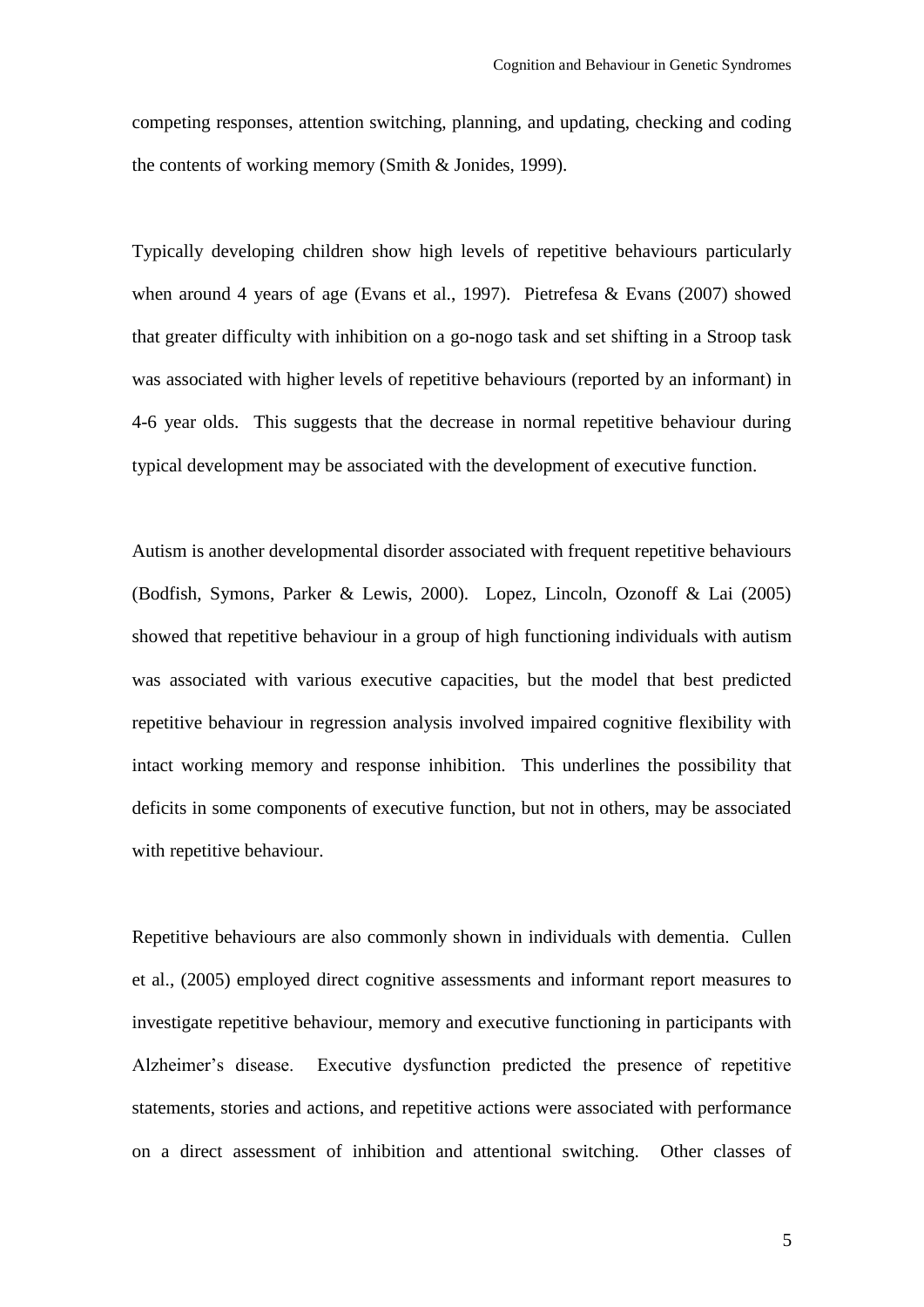repetitive behaviour however, were not associated with any of the measures of executive functioning highlighting the possibility that executive dysfunction may underlie particular classes of repetitive behaviour but not others.

It is unclear from this evidence which (if any) particular executive processes are critical in the development of repetitive behaviour. In addition, executive processes may themselves be multi-componential and these components could selectively dissociate. Attention switching for example appears to require both the inhibition of a prior task and the re-configuring of a new task-set (set of responses associated with a particular task; e.g. Rogers & Monsell, 1995). The study of switching in patients with brain lesions has provided evidence for the involvement of different critical brain regions in each of these components (Aron, Monsell, Sahakian & Robbins, 2004).

It is also unclear if particular executive deficits may be related to certain classes of repetitive behaviour but not others, or if the relationship between executive deficits and repetitive behaviour may also apply to PWS and FraX. Nevertheless, there is evidence that boys with FraX can show problems with inhibition and visual attention switching (Munir, Cornish & Wilding, 2000; Cornish, Munir & Cross, 2001; Wilding, Cornish & Munir, 2002) and that individuals with PWS can show problems with inhibition (Stauder et al., 2005). It is possible that such deficits play a contributory role in the repetitive behaviour shown by individuals with FraX and PWS. For example, if individuals find it difficult to inhibit the task they are doing, or difficult to re-configure cognitive processes to perform a new task, then they may tend to repeat behaviours because it is cognitively less demanding.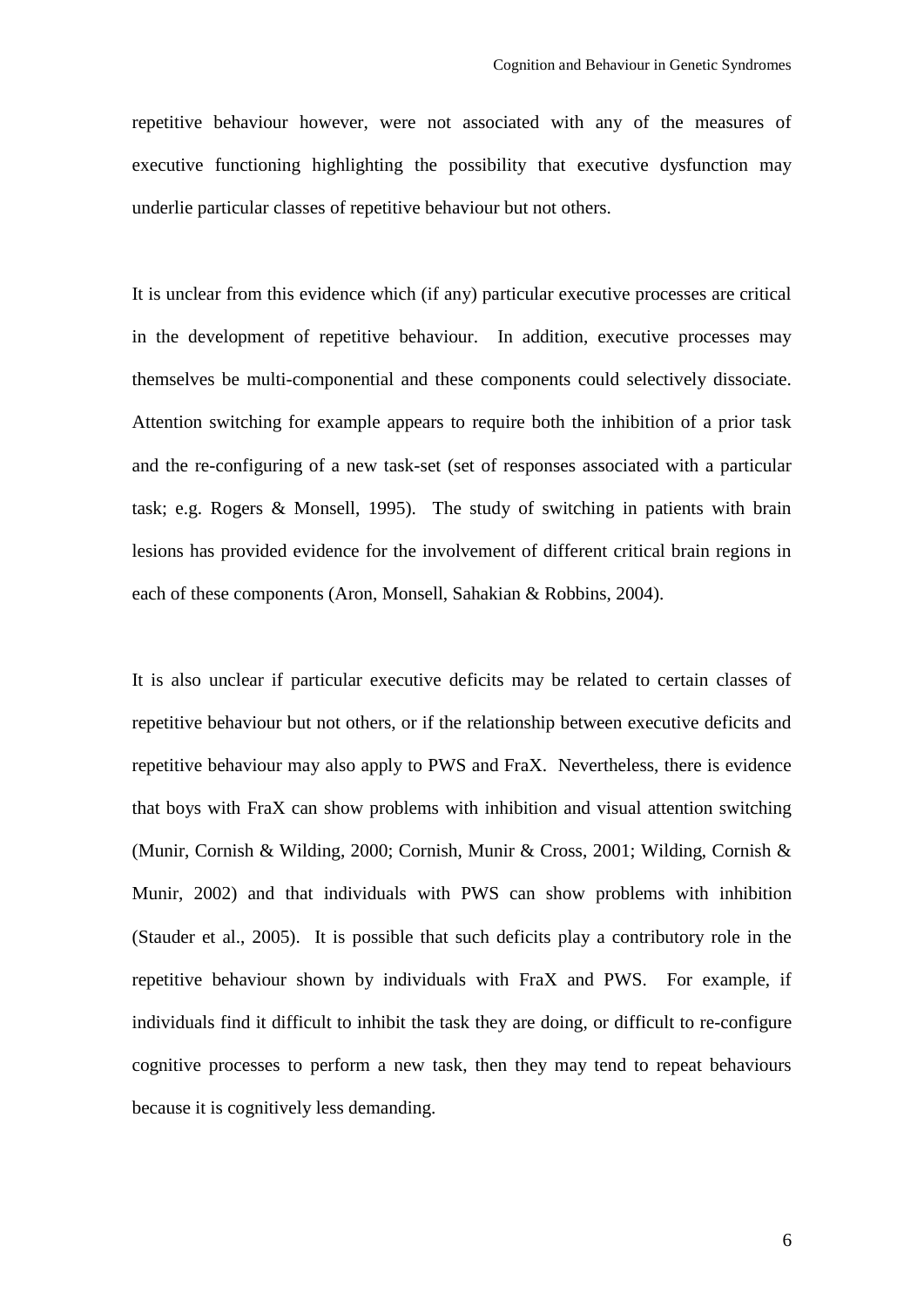To address these issues we report a first study into the ability to switch attention and to inhibit pre-potent responses in children with PWS and FraX, examined in relation to their preference for repetition in everyday life. Differences have been reported between the cognitive and behavioural profiles of people with the deletion and UPD subtypes of PWS (Stauder et al., 2005; Milner et al., 2005), and between males and females with FraX (Loesch et al., 2004). Consequently, we restricted our sample to children with the deletion subtype of PWS and boys with FraX, where problems with inhibition have previously been noted (see above). The performance of these two syndrome groups was compared to that of a group of typically developing children. Alongside measuring task switching and response inhibition, we developed repetitive behaviour profiles for each child so that we could assess the relations between repetitive behaviour and executive dysfunction. As described above, both individuals with PWS and FraX appear to show a particularly high preference for routine (e.g. Steinhausen et al., 2002). Evidence from an interview study we have recently carried out suggested that the high preference for predictability in children with PWS and FraX was associated with other behaviours including repetitive questions, temper outburst related behaviours in PWS and stereotypical movements and repetitive self-injurious behaviour in FraX (Woodcock, Oliver & Humphreys, in press). We assessed whether there was any relationship between a particular executive deficit and this preference for predictability.

#### **METHOD**

#### **Participants**

The participants were 28 children with the paternal deletion subtype of PWS, 28 boys with FraX with a full FMR1 mutation, and 28 typically developing children. Informed

7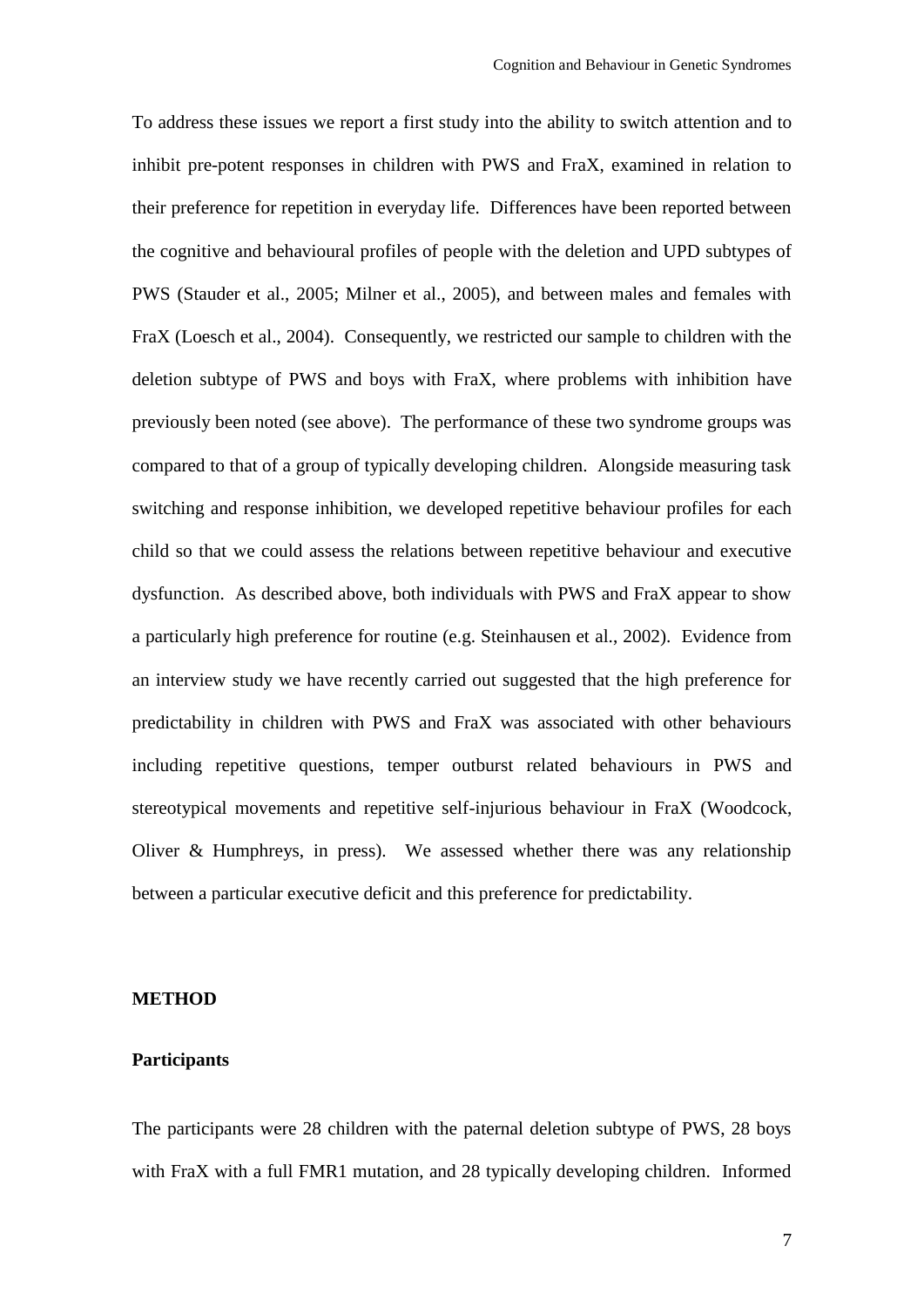consent from parents and carers, and assent from children to participate was obtained. Twelve males and sixteen females with PWS recruited via the Prader-Willi Syndrome Association-UK, aged between 6:10 and 18:7 years, with a mean age of 13:5; SD: 3:3. Boys with FraX were recruited via the Fragile-X Society, aged between 9:2 and 19 years, with a mean age of 13:11; SD: 2:6. Typically developing children were eleven males and seventeen females recruited via primary schools, aged between 5:1 and 11:9 years, with a mean age of 8:8; SD 1:11. Most participants in all groups were of White Caucasian ethnic origin and of moderate to high socio-economic status. Individuals were recruited if they lived within three hours from the research base, had a genetically confirmed classification of their diagnosis (PWS and FraX groups) and were aged between 6 and 19 years in the syndrome groups or 5 and 12 years in the typically developing group. Additionally, from 30 appropriate individuals with PWS and 33 with FraX, 28 were selected to match the number of typically developing children based on performance on the *Wechsler Intelligence Scales for Children* (described below).

#### **Measures**

We took standardised measures of cognitive function based on the *Wechsler Intelligence Scales for Children (WISC-III)* (Wechsler, Golombok & Rust, 1992) and the *Test of Every Day Attention for Children* (Manly, Robertson, Anderson & Nimmo-Smith, 1999). A recognised short form of the WISC was administered (e.g., Mason, Humphreys & Kent, 2003) using the similarities, vocabulary, block design and object assembly subscales. This was done even with the older participants since the tests remained within their intellectual range. Four TEACh subtests were given: each task chosen to assess specific aspects of executive functioning. *Sky Search* was chosen as a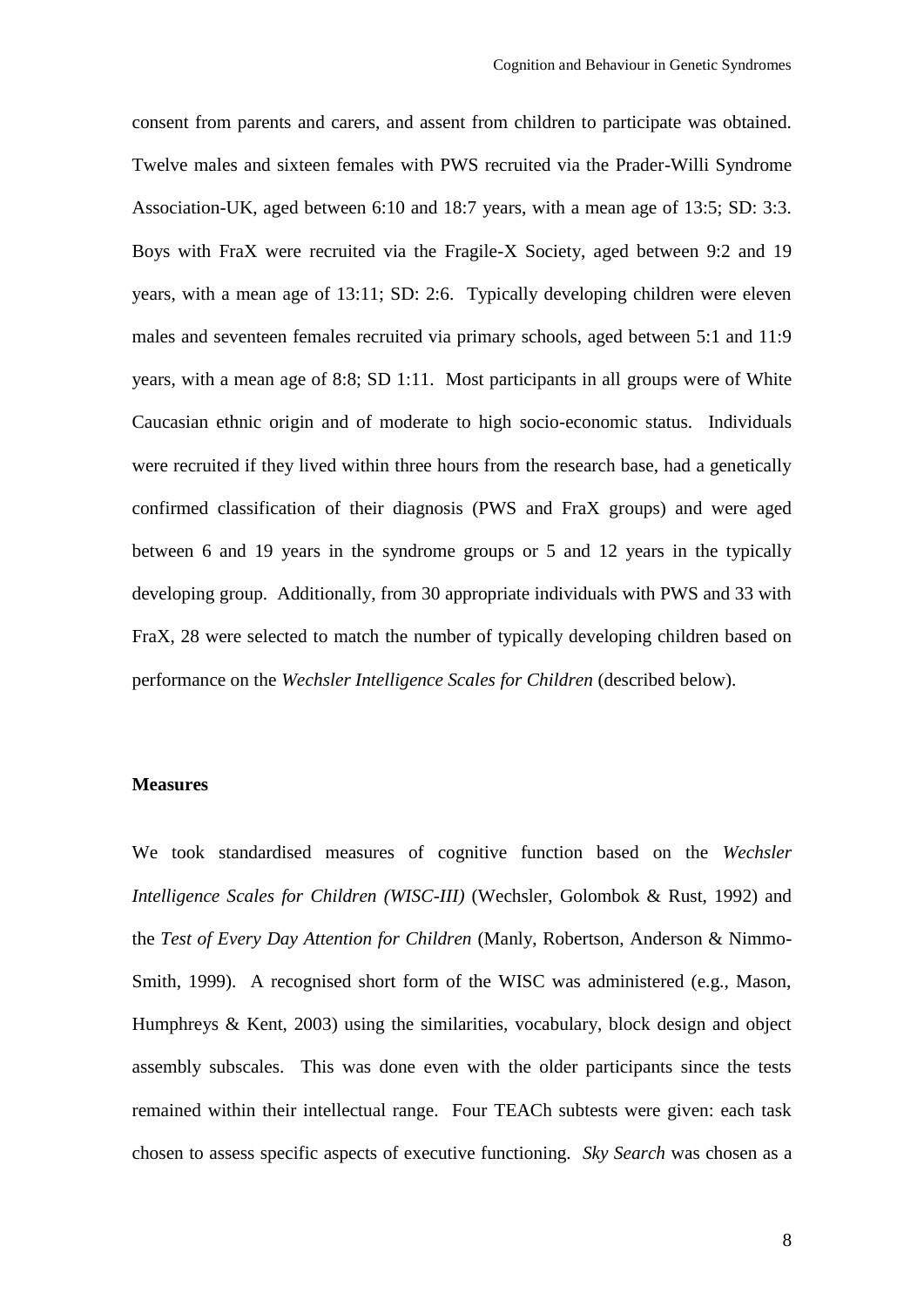measure of selective attention. Participants searched for targets among distractors. Dependent variables were the number of targets identified, the mean time taken to identify a single target, and a selective attention score that was calculated by subtracting the time-per-target in a similar motor control task (no distractors) from the time-per target in the experimental task. *Sky Search DT* was selected as a measure of the ability to divide attention. Participants completed a second *Sky Search* task while reporting the number of tones counted in an auditory task. The dependent variable (dual task decrement score) was the mean time per visual target divided by the proportion of counting items correct, with the *Sky Search* time per target subtracted from this. The *Walk Don't Walk* task provided a measure of sustained attention and requires the unpredictable suppression of responses. Participants had to mark steps along twenty paths when one tone was presented, but stop when a different tone was presented. The dependent variable was the number of paths marked correctly. Finally, the *Opposite Worlds* task was included as a measure of attentional control. Participants were presented with a string of "1" and "2" digits and were required to read the digits as they normally would (*same world)*, or say the number corresponding to the opposite digit (*opposite world)*. Dependent variables were the time taken to complete each condition, and an attentional control score calculated by subtracting the *same world* time from the *opposite world* time (e.g. Munir et al., 2000).

Response inhibition and task switching were assessed on a variant of the Simon spatial interference task (Simon, 1969). On each trial a red square or a blue circle was presented to one side of the participant's visual field on a computer screen. There were two different response options made using a computer keyboard (Z and M keys marked with stickers): a left side, red square key and a right side, blue circle key. Two types of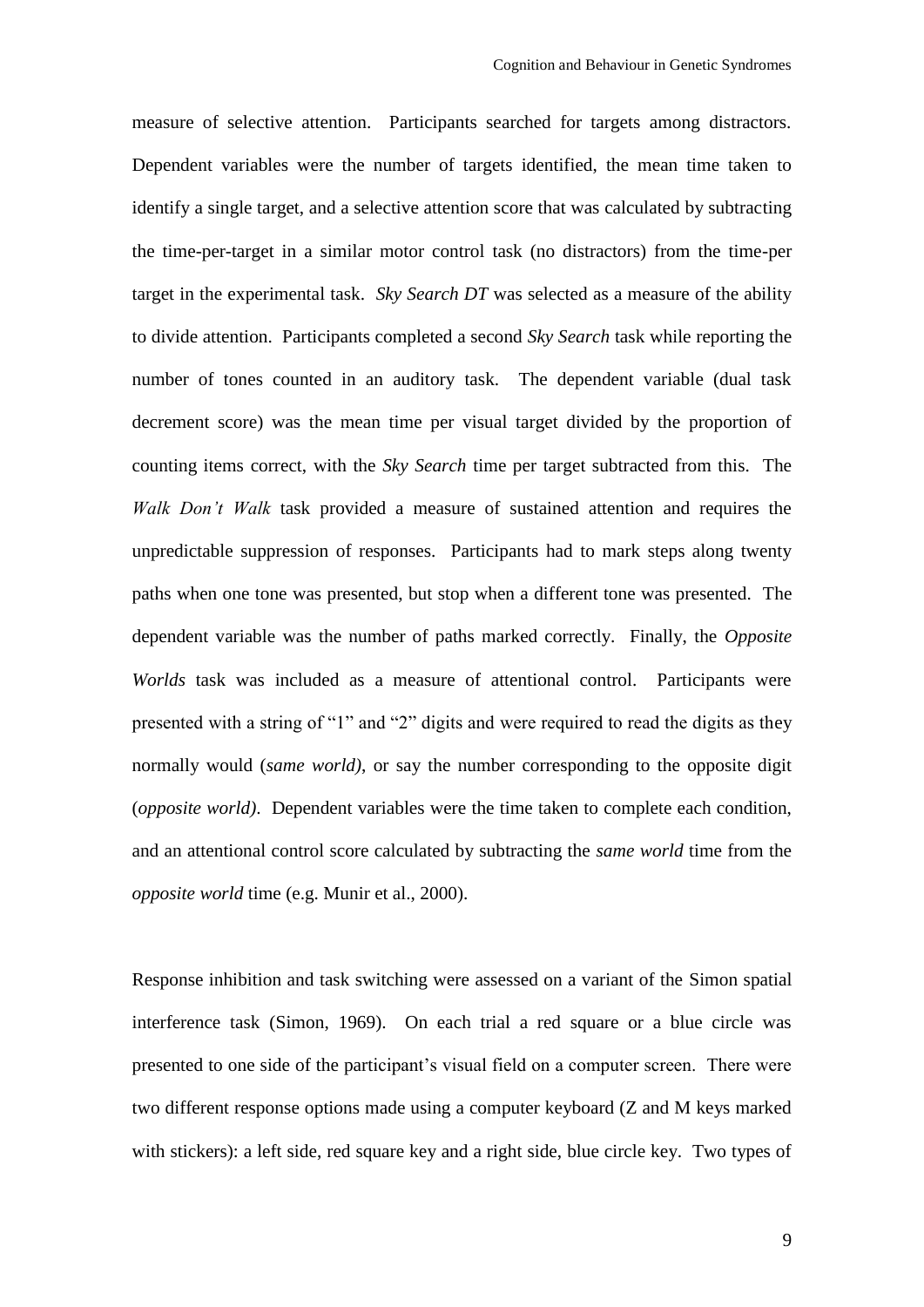task required responses to either i) the location of the stimulus, or ii) the identity of the stimulus. Each task included both congruent trials (red square on the left or blue circle on the right) and incongruent trials (red square on the right or blue circle on the left). Response interference is demonstrated when incongruent responses are slower/ less accurate than congruent responses (the congruency effect), increases in response interference indicate less effective response inhibition.

To measure task switching (from the location to the identity task, and vice versa), trials were presented in either a single task block (32 trials of the same task: eight of each picture in each location) or in a mixed task block (36 trials). Trials within mixed task blocks followed a predictable task sequence with eight trials of one task type followed by a task switch (indicated by a verbal and written instruction), repeated for the first 32 trials, and followed by four trials of the final task type. This resulted in four task switches within each mixed task block. Comparison of the trials following a task switch (switch trials) and trials preceding a task switch (no-switch trials) gave a measure of the difficulty associated with task switching.

We also included clinical measures of repetitive behaviour. The *Repetitive Behaviour Questionnaire (RBQ)* (Moss & Oliver, 2008) is an informant report questionnaire in which participants rate the frequencies of nineteen observable, operationally defined repetitive behaviours on a scale of 0-4 (never, once a month, once a week, once a day, more than once a day). Previous studies have shown strong inter-rater reliability across individuals with heterogeneous causes of intellectual disability, high test- retest reliability and strong concurrent validity e.g. there is a strong association between pairs of scores referring to the same behaviour on the RBQ and the Repetitive Behaviour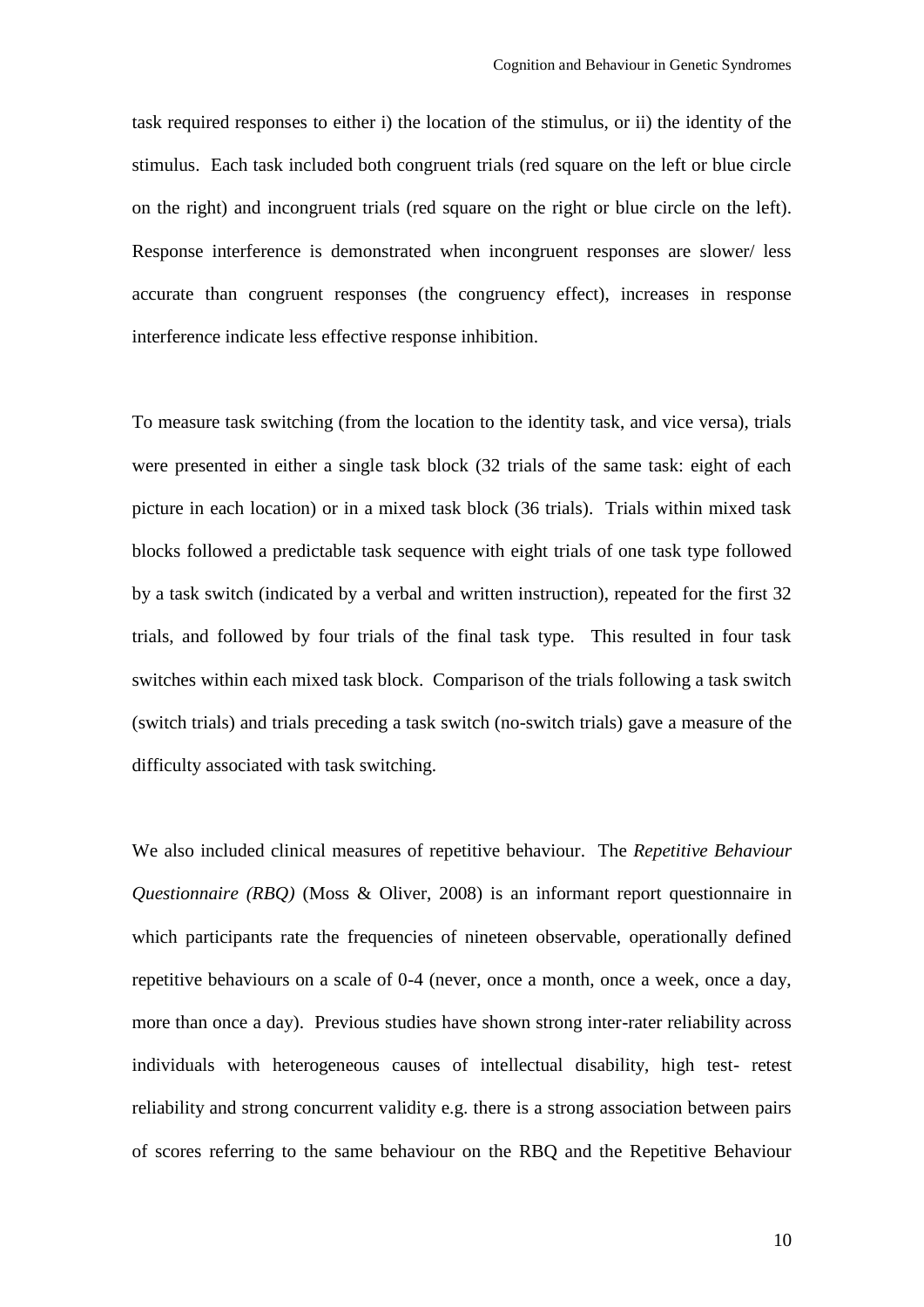subscale of the Autism Screening Questionnaire (Moss & Oliver, 2008). The *Childhood Routines Inventory* (Evans et al., 1997) requires participants to rate the frequencies of nineteen observable behaviours on a scale of 1-5 (never, a little, sometimes, quite a lot or very much). This measure has previously been used with normative samples of children between 8 and 72 months (Evans et al., 1997), in children with Down syndrome (Evans & Gray, 2000), in people with autism, and in people with PWS (Greaves et al., 2006).

#### **Procedure**

Participants were tested in homes or schools or in Birmingham University. Questionnaire measures were administered verbally to parents and carers. Test sessions began with administration of the Simon task, followed by the TEACh and WISC tests, administered according to their manuals. During the Simon task participants sat approximately 50cm away from the computer screen. On each trial a central fixation cross (1000ms) appeared followed by the stimulus, which remained until the response. Following a response, a blank screen replaced the display and the next trial began after 500ms. Initially two single task blocks were presented: one block of each task type, with the order counterbalanced across participants. These were followed by one mixed task block in which the type of task presented first was counterbalanced across groups of participants who completed each type of single task block first. Practise sessions were presented before each block to ensure that each child understood what was required (each practise session involved eight trials and each participant competed enough sessions (1-3) so that they responded correctly on at least 6 out of the 8 trials).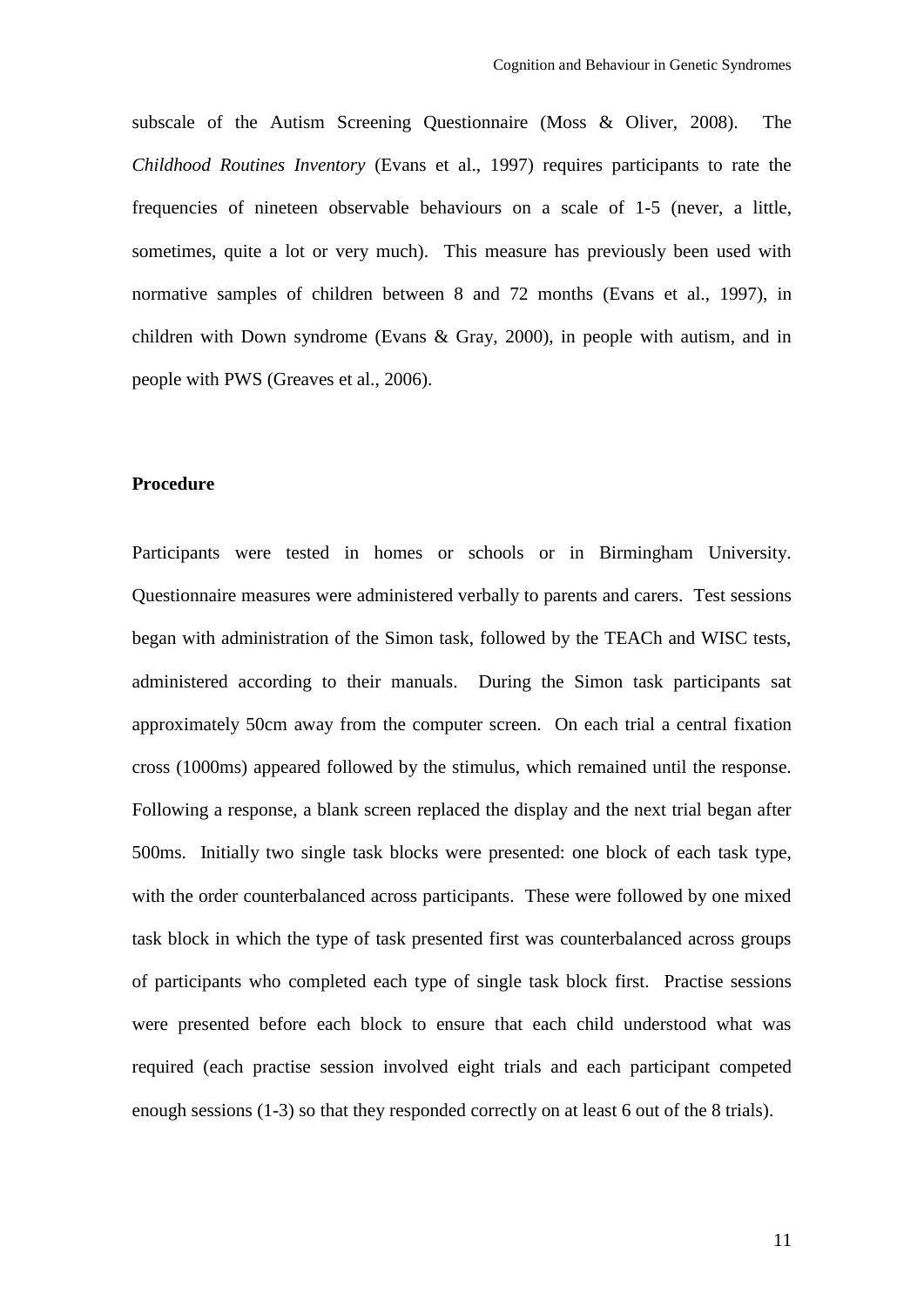#### **RESULTS**

# **Part I: Executive functioning and repetitive behaviour profiles in children with PWS and boys with FraX**

# *Intellectual Ability and Age*

Due to inability or unwillingness to remain in the testing situation for long enough, only 19 of the boys with FraX completed the similarities WISC subscale, 20 completed the object assembly and 21 the block design. Paired t-tests showed that on all subtests, the typically developing group scored significantly higher than the two syndrome groups (despite being 5 years younger on average) and the PWS group scored significantly higher than the FraX group (see Appendix A). In order to control for intellectual disability we therefore treated raw scores on the WISC Vocabulary scale (mean (SDs): PWS: 17.14 (7.13), FraX: 10.29 (3.60) and TD: 28.46 (9.84)) as a covariate in all future analysis. Vocabulary score was used in this way as it is likely to be least affected by the executive processes we were measuring. As expected, the syndrome groups differed significantly from the TD group in chronological age (TD>PWS;  $t(54)=6.77$ ,  $p < .001$ , TD>FraX;  $t(54)=8.99$ ,  $p< .001$ ), however there was no significant difference between the chronological ages of the two syndrome groups  $(t(54)=0.68, p=.50)$ . Chronological age was therefore also treated as a covariate in order to control for the amount of life experience.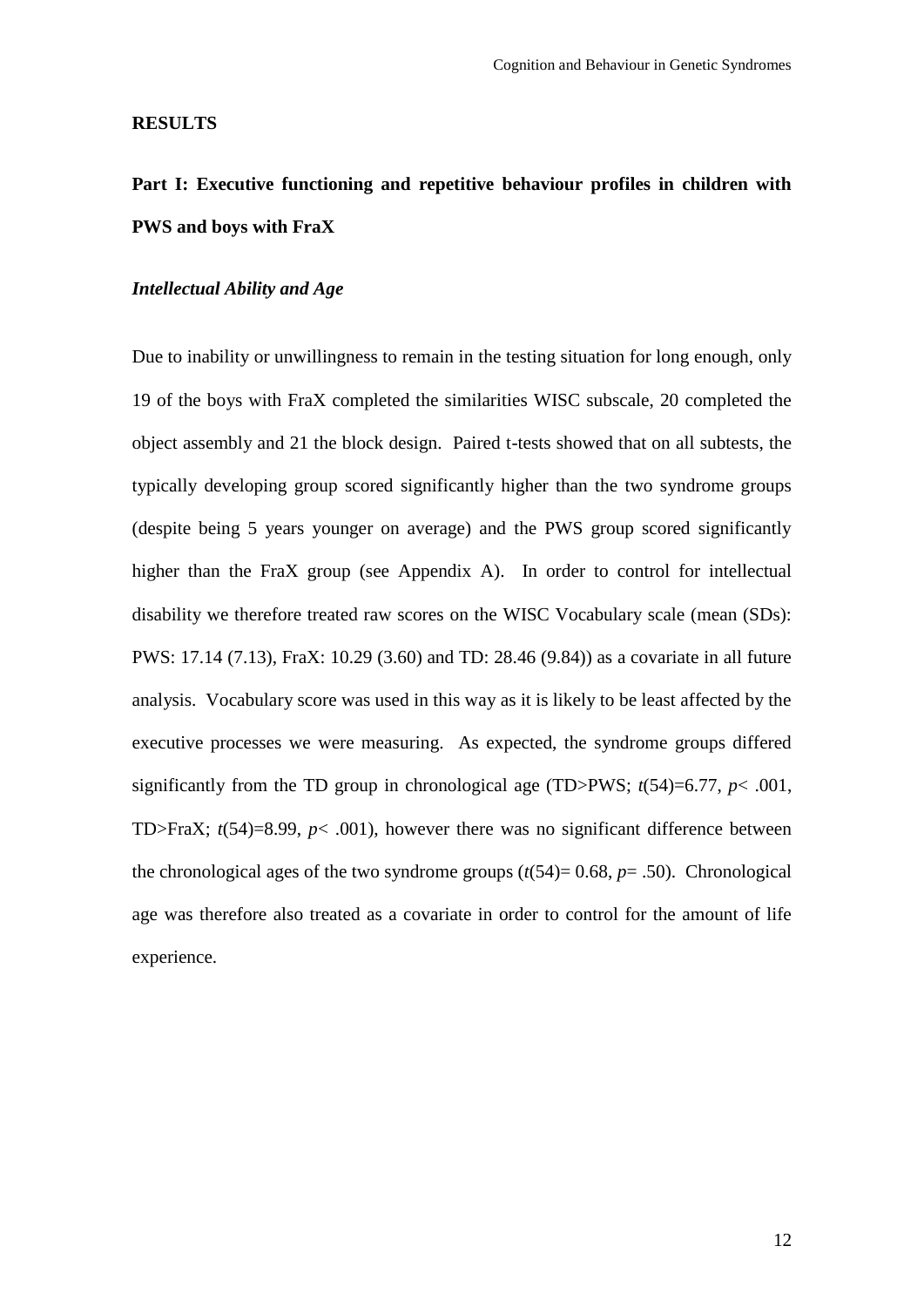#### *TEACh*

1

Due to lack of understanding, unwillingness or inability to remain in the testing situation for long enough, one child with PWS did not complete the *Sky search* and *Sky search DT* subtests of the TEACh and only twenty of the boys with FraX completed the *Sky search*, sixteen completed the *Sky search DT*, nineteen completed the *Walk don't walk* and 23 completed the *Opposite Worlds* tasks. Means and standard deviations for the performance of each group on the TEACh subtests are shown in Table 1.

#### [Table 1]

To investigate if executive deficits were apparent in children with PWS and FraX and if the profile of executive deficits differed between the syndrome groups, profiles of executive functioning measured by the TEACh were compared between the syndrome groups and the TD group. Group differences were analysed using mixed effects ANCOVAs with group as the between subjects factor and the within subjects factor (TEACh) comprising one level for each of the eight TEACh dependent variables.<sup>1</sup> Group differences between individual executive processes were examined using multivariate ANCOVAs with group as the fixed factor and each dependent variable from the TEACh as a separate between subjects factor: this method is equivalent to carrying out eight separate one-way ANOVAs and therefore a corrected significance level of  $p \leq 0.01$  was applied.

 $1$ <sup>1</sup> The effect of gender on TEACh performance was examined within PWS and TD groups with an additional between subjects *gender* (male, female) factor. However there were no significant main effects of gender or interactions involving gender.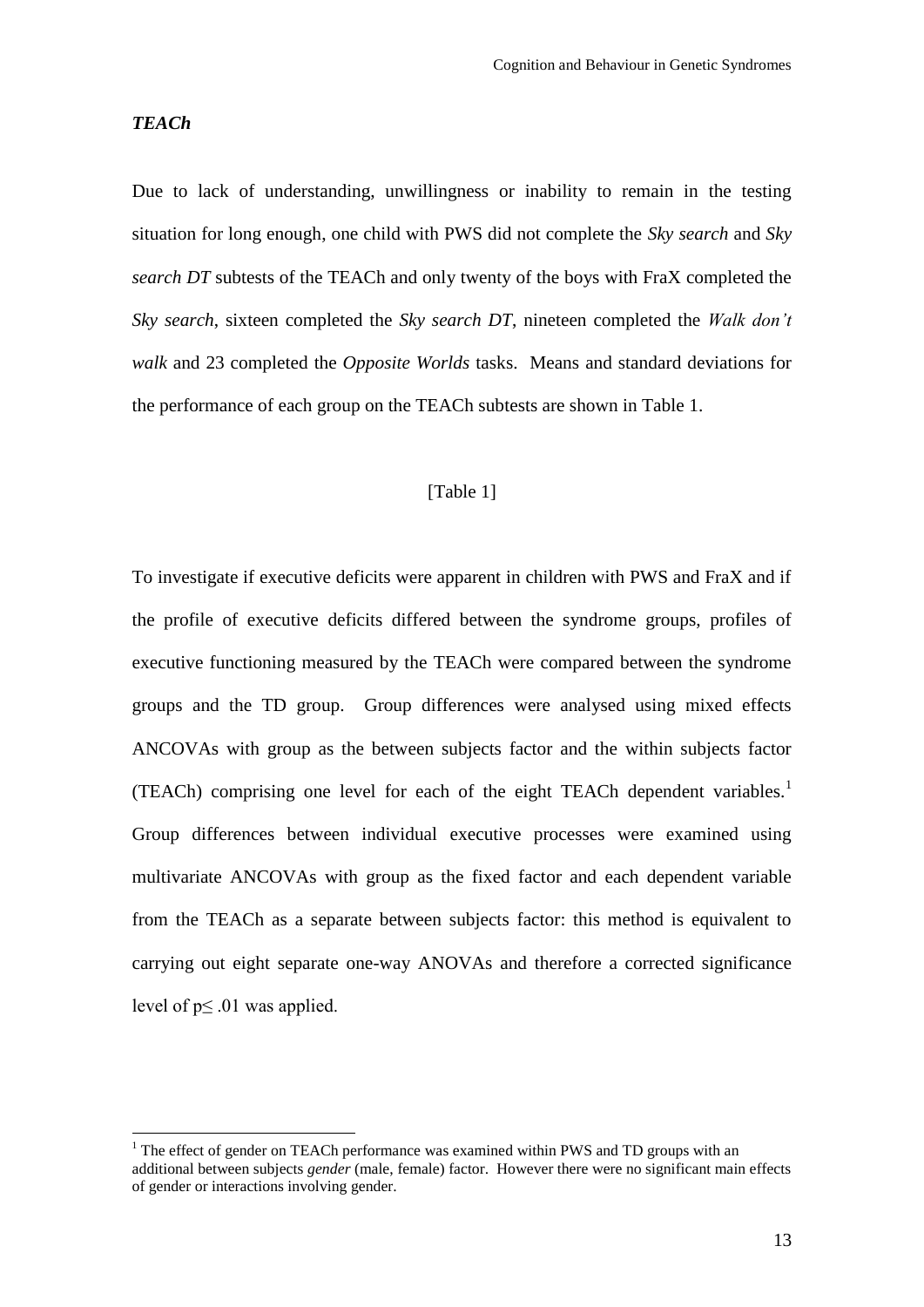Taken together, the TEACh data (eight separate dependent variables) reveal that there were overall differences between the PWS and TD groups; *F*(1,62)=11.58, *p*= .001, and between the FraX and TD groups;  $F(1, 45)=5.04$ ,  $p=.03$  in their profiles of executive functioning. There was however, no overall difference between the PWS and FraX groups  $(F(1,45)=0.64, p=.45)$ , but separate multivariate ANCOVAs considering only i) PWS and TD groups and ii) FraX and TD groups, showed different profiles for the PWS and FraX groups across the subtests. The children with PWS showed problems with selective and divided attention (in the *Sky Search* and the *Sky Search DT*), while the boys with FraX showed problems with the *Walk Don't Walk* task (requires sustained attention and response inhibition). Neither group showed particular problems in generating opposite names for digits when comparing performance on the two sections of the *Opposite Worlds* task.

#### *Simon task*

Only reaction times (RTs) for correct response trials were analysed (shown in Table 2). There were large group differences in the overall mean RTs  $(F(2.83)=19.18, p< .001)$ , which would make it difficult to interpret absolute differences in the effects of congruency and switching on RTs across the groups. For example; a greater RT cost of switching (increase in RT between non-switching and switching trials) in one of the syndrome groups relative to the TD group, may actually result from a mean RT in switching trials that was increased by the same factor in both groups relative to nonswitching trials. For this reason we computed standard scores (z-values) for the mean RTs in each trial/ task type. Standard scores indicate the distance in standard deviation units between a score and the population mean (the score minus the mean score for the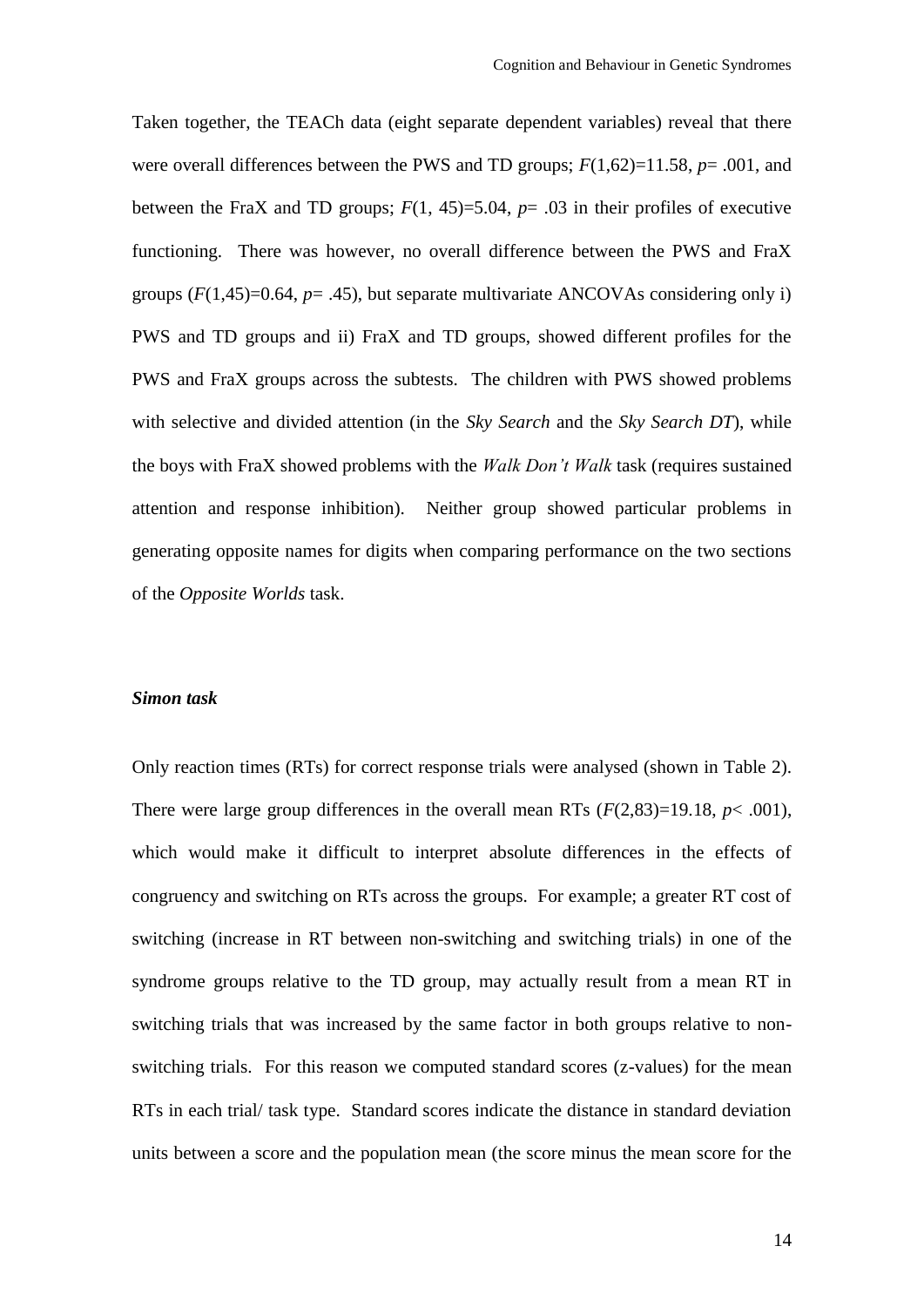population, divided by the standard deviation of scores in that population). So, for example to calculate the standardised RTs for identity congruent trials in single task blocks for participants in the PWS group, we subtracted the overall mean RT in single task blocks (all trial/ task types) for the PWS group, from the participants' mean RTs for identity, congruent, single task block trials, and divided this by the standard deviation of overall mean RTs in single task blocks in the PWS group (see Appendix B). For accuracy analysis, considering the binomial distribution of accuracy data, the proportions of correct responses were transformed using an arcsine transformation (inverse sine of the square root of the value) in order to increase the normality of the data (Chang, 2006). Data were analysed using a series of mixed effects ANCOVAs for single and mixed task blocks separately.

## [Table 2]

#### **Single task blocks**

1

The ANCOVAs for single task blocks included group as the between subjects factor, and congruency (congruent, non-congruent) and task type (identity, location) as within subjects factors.<sup>2</sup> For standardised RTs, the ANCOVA considering all three groups showed no significant main effects of group or interactions including group. The ANCOVA of arcsine transformed accuracy data considering all three groups showed a significant group\*task interaction;  $F(2,79)=9.88$ ,  $p<.001$ , but no significant interactions between group and congruency. The group\*task interaction was further investigated between each pair of groups and remained significant in all comparisons. These

<sup>&</sup>lt;sup>2</sup> The effect of gender on performance in single task blocks of the Simon task was examined within PWS and TD groups with an additional between subjects *gender* (male, female) factor. However there were no significant main effects of gender or interactions involving gender.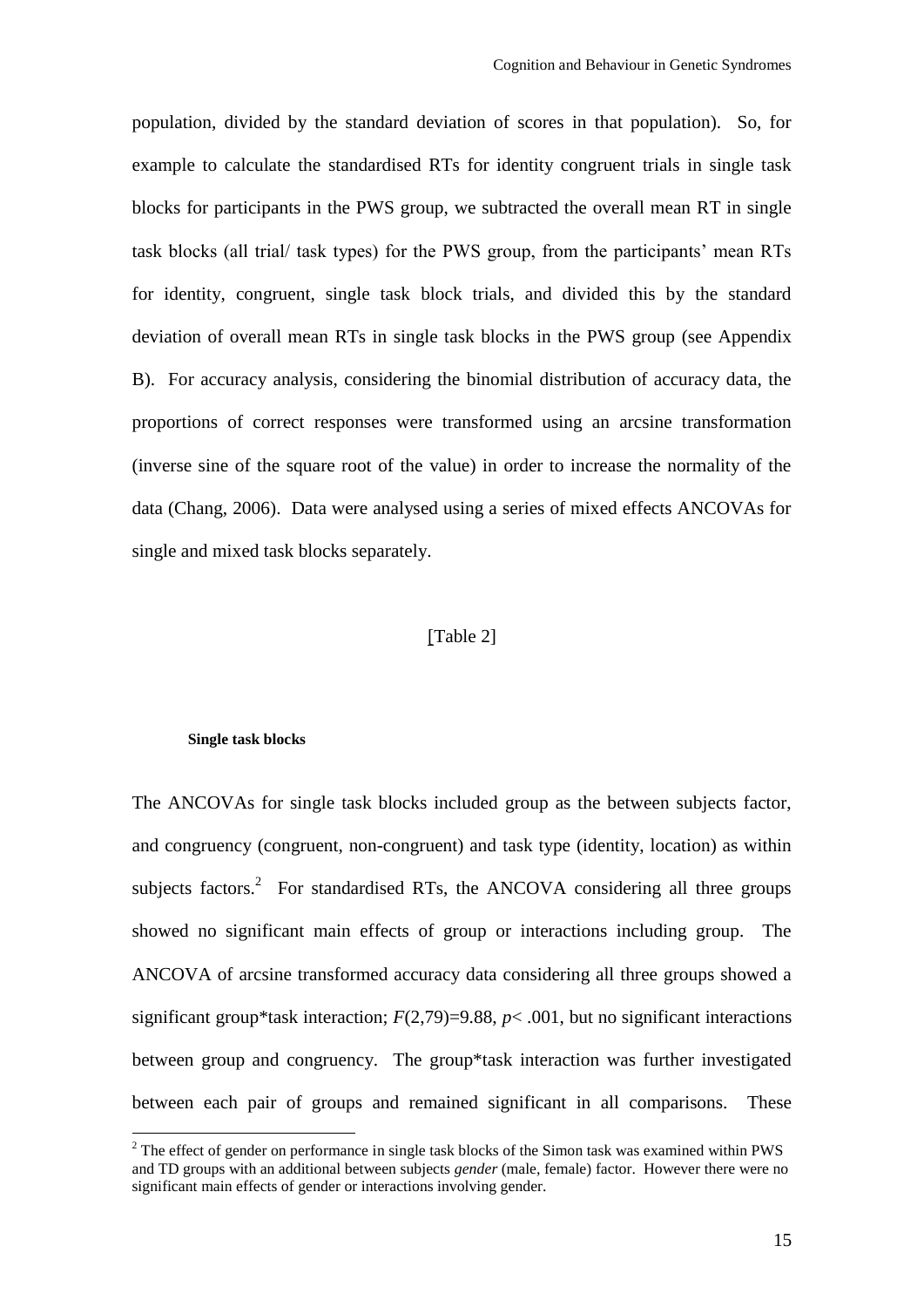interactions resulted from a significant accuracy advantage for the location task over the identity task in the TD group  $(t(27)) = -3.50$ ,  $p = .002$ ), but the reverse effect in PWS  $(t(27)= 2.56, p= .01)$  and FraX groups  $(t(27)= 6.68, p< .001)$ . Thus the groups showed differences in performance across the two task types in single task blocks, but there were no significant group differences in the effect of congruency on performance, and so no evidence for group differences in response interference.

#### **Mixed task blocks**

1

Performance in mixed task blocks was analysed in the same way as performance in single task blocks, except for an additional within subjects switch factor (switch, nonswitch).<sup>3</sup> The mean RT when switching was that of the four trials following each switch, while the mean RT when not switching was that of the four trials preceding each switch. The first four trials of mixed task blocks were not included in the analysis of switching. The ANCOVA of standardised RTs across all three groups showed significant task\*group; *F*(2,79)=5.25, *p*= .007 and switch\*group *F*(2,79)=3.53, *p*= .034 interactions. The congruency\*group interaction was not significant and neither were any of the higher level interactions with group. The significant interactions were further investigated between each pair of groups. For the comparison between the PWS and TD groups only, both the task\*group  $(F(1,52)=6.95, p= .011)$  and switch\*group  $(F(1,52)=7.36, p= .009)$  interactions remained significant, however switch and group also interacted significantly with congruency (*F*(1,52)=4.24, *p*= .044). Across FraX and TD groups, only the task\*group  $(F(1,52)=4.20, p= .046)$  interaction remained

<sup>&</sup>lt;sup>3</sup> The effect of gender on performance in mixed task blocks of the Simon task was examined within PWS and TD groups with an additional between subjects *gender* (male, female) factor. However there were no significant main effects of gender or interactions involving gender.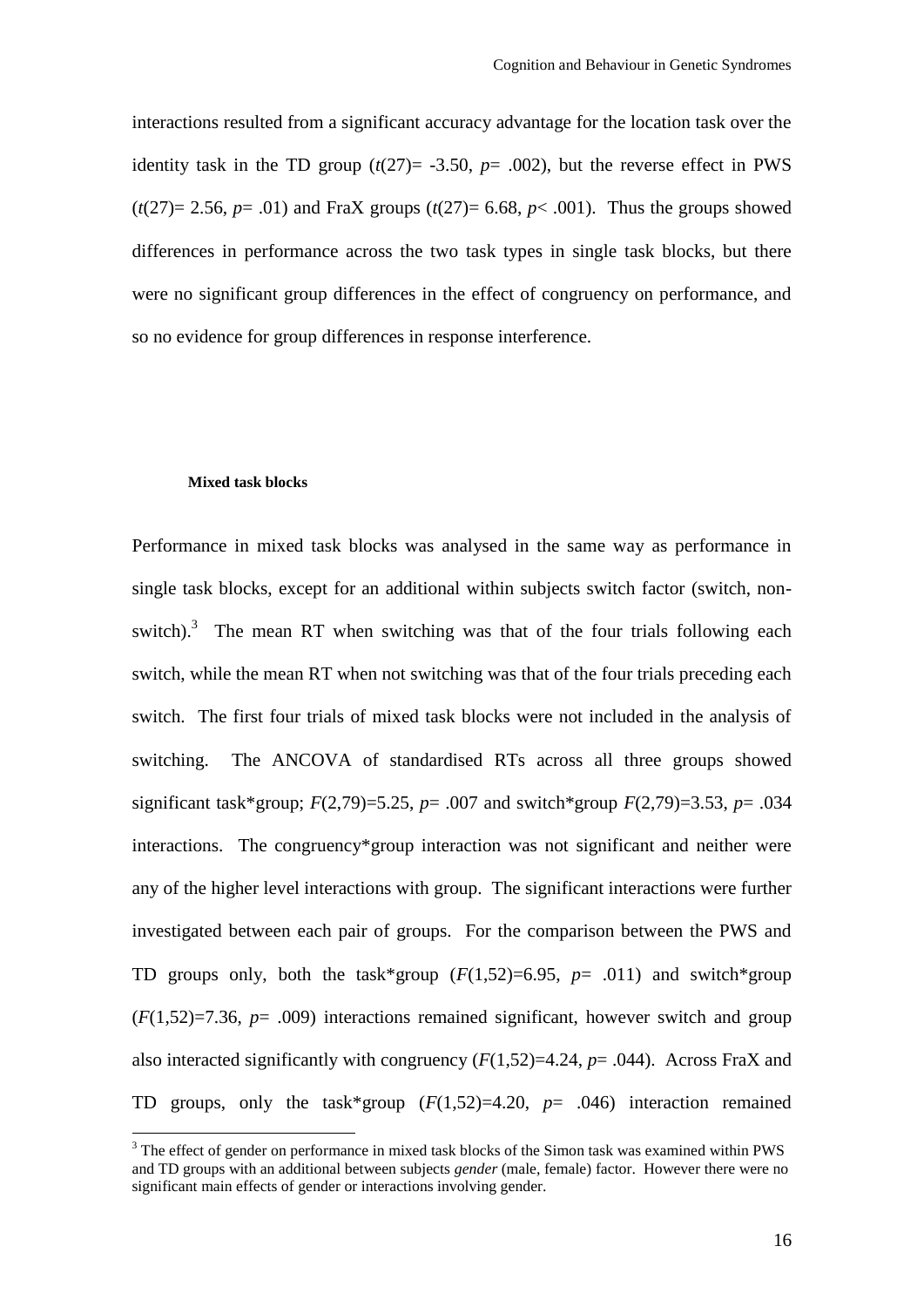significant, but task and group also interacted significantly with congruency  $(F(1.52)=5.86, p=.019)$ . In the comparison between the PWS and FraX groups neither interaction was significant.

The group\*task interactions resulted from significantly decreased standardised RTs in location task trials relative to identity trials in typically developing children (*t*(27)=2.74,  $p = .011$ ), but the reverse trend in children with PWS and boys with FraX. This result confirms the findings from the single task blocks (above). Across FraX and TD groups the interaction between task, group and congruency was due to an increased effect of congruency in the FraX group compared to the TD group in the location task  $(t(31.90)=1.46, p=.531)$ , but the reverse effect (TD>FraX) in the identity task  $(t(54)=$ 1.73, *p*= .090). Taking the two sets of analyses for the atypically developing vs. the TD group, both PWS and FraX groups showed a specific deficit when performing the location task relative to identity task. In addition, in boys with FraX, this location task deficit was also associated with an increased congruency effect (reflecting increased response interference in the location task).

Relative to the TD group, children with PWS showed increased RT costs of switching across both congruent and non-congruent trials demonstrated by the significant group\*switch interaction (see Figure 1). The additional interaction with congruency resulted from a greater group difference in switching to congruent trials (*F*(1, 52)=12.23, *p*= .001) than in switching to non-congruent trials (*F*(1,52)= .781, *p*= .381). A similar pattern was apparent in the FraX group, though the interaction with the TD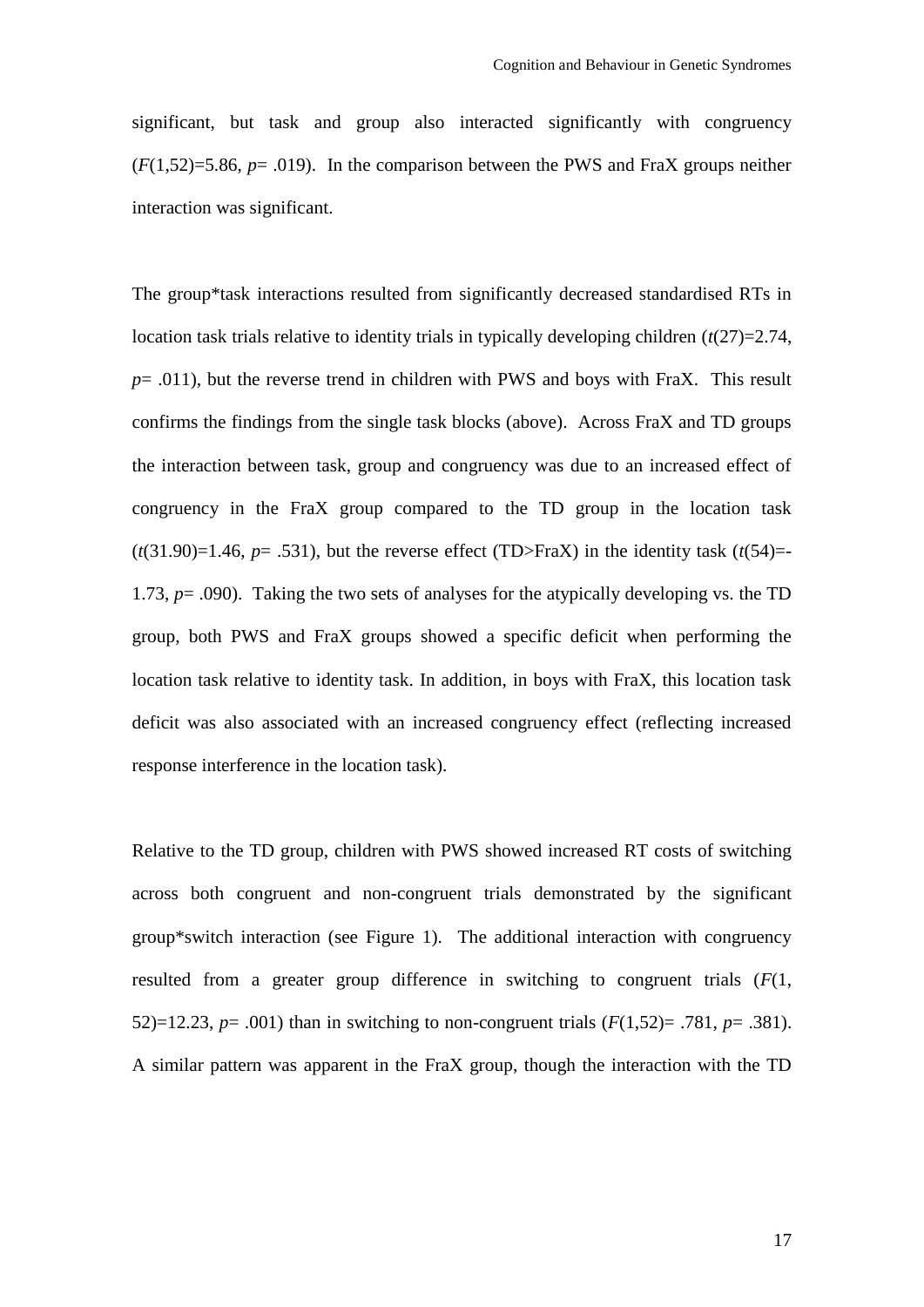group was not then significant<sup>4</sup>. The data are indicative of greater switch costs in the atypically developing groups, particularly when switching to congruent trials, with the effects being largest for PWS individuals when differences in intellectual ability were controlled for.

# [Figure 1]

The ANCOVAs performed on the arcsine transformed accuracy data across all three groups showed a significant main effect of group  $(F(1,79)=7.91, p=.001)$ , but no significant interactions including group. There was no significant main effect of group across PWS and TD groups, but there was a reliable overall difference between the PWS and FraX groups (PWS>FraX: *F*(1,52)=6.26, *p*= .016), and the FraX and TD groups (TD>FraX:  $F(1,52)=9.05$ ,  $p=0.004$ ). Accuracy was significantly lower in the FraX group compared to the PWS and TD groups. There were no other reliable effects. Thus the effects of switching and congruency did not impact on the accuracy of performance.

#### *Questionnaire measures*

<u>.</u>

Questionnaire scores (means and SDs can be found in Table 3 and Appendix C) were analysed using mixed effects ANCOVAs with group as the between subjects factor and behaviour class as the within subjects factor comprising one level for each of the

<sup>4</sup> Across FraX and TD groups, the group\*switch\*congruency interaction showed a trend towards significance  $(F(1,52)=2.69, p=.107)$ . Similar to the PWS group (see Figure 1), boys with FraX showed increased problems with switching to congruent trials (*F*(1,52)=2.30, *p*= .135) than to non-congruent trials when compared to the TD group  $(F(1.52) = .374, p = .543)$ . Interestingly, when only chronological age and not WISC voc was used as a covariate, the switch\*congruency\*group interaction was significant in both PWS verses TD ( $F(1,53)=9.18$ ,  $p=0.004$ ) and FraX verses TD comparisons ( $F(1,53)=12.84$ ,  $p=0.004$ ) .001).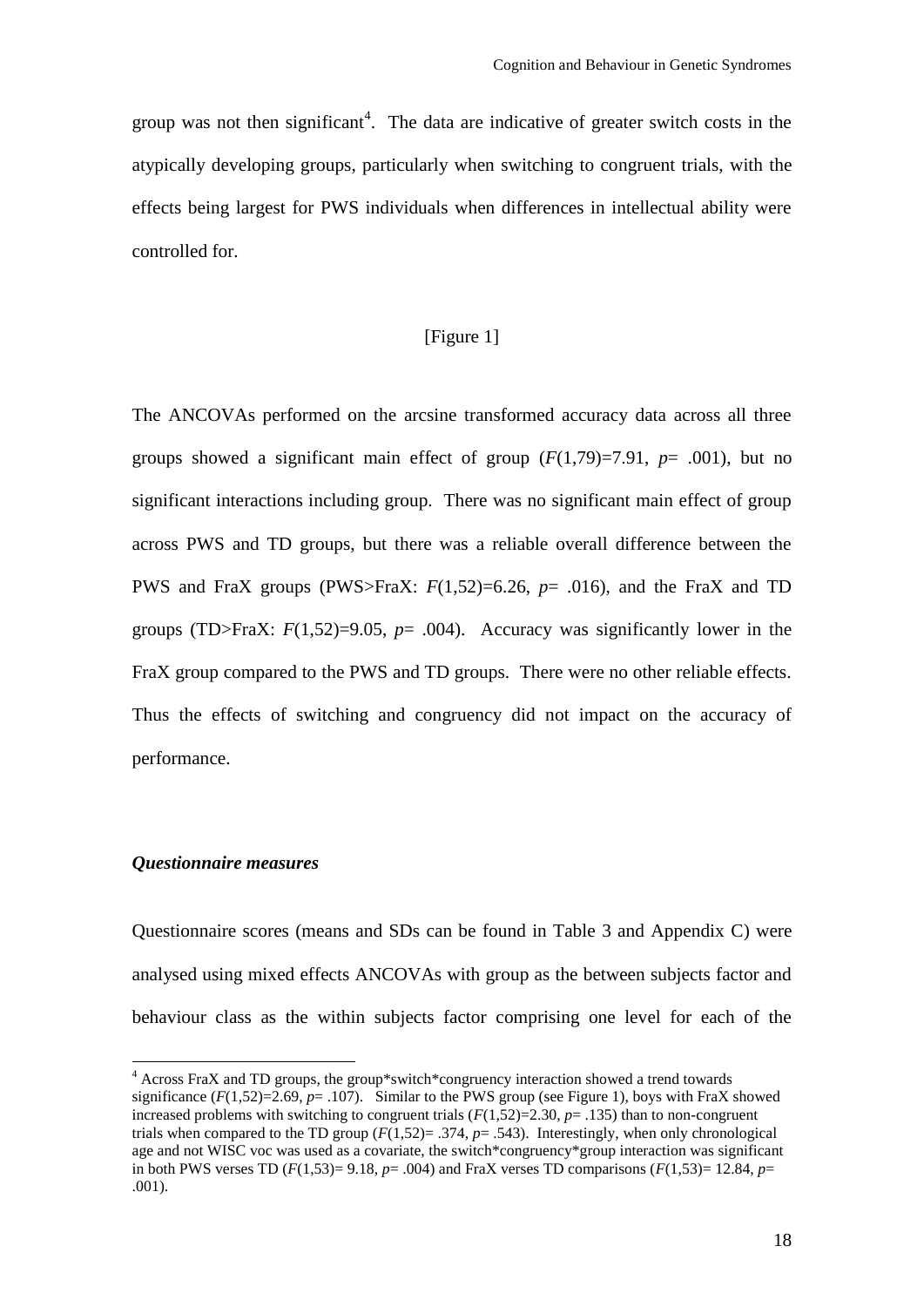nineteen questionnaire items. Considering the scoring of all three groups on the RBQ and CRI, there were a significant main effects of group; RBQ: *F*(2,79)=6.06, *p*= .004; CRI:  $F(2,79)=10.30, p<.001$ , and significant interactions between group and behaviour class; RBQ: *F*(36, 1422)=3.40, *p*= < .001; CRI: *F*(36, 1422)=2.38, *p*< .001. The group\*behaviour class interactions were significant across PWS and TD groups only for the RBQ;  $F(18, 936)=3.38$ ,  $p < .001$  and CRI;  $F(18, 936)=3.41$ ,  $p < .001$ , and across FraX and TD groups only for the RBQ;  $F(11.2, 581.9) = 2.02$ ,  $p = .024$ . However, the group \* behaviour class interactions were not significant when considering only PWS and FraX groups. This suggests that the children with PWS and FraX showed a profile of particularly high levels of certain classes of repetitive behaviours but not others, relative to typically developing children.

# [Table 3]

Scores for individual classes of repetitive behaviour on each questionnaire were analysed using multivariate ANCOVAs, with group as the fixed factor and the nineteen questionnaire items as separate between subject factors: a corrected significance level of p≤ .01 was applied. Table 3 shows the interactions between group and RBQ/ CRI items in the multivariate ANCOVAs considering i) PWS and TD groups and ii) FraX and TD groups only (items associated with no significant group interactions are shown in Appendix C). The repetitive behaviour profile of children with both syndromes was characterized by significantly increased scores on items relating to preference for predictability, repetitive questions, and acting out the same thing over and over in pretend play. The PWS group showed significantly increased *just right* behaviour, *completing* behaviour, persistent habits, *insisting on having things in their place*, *eating*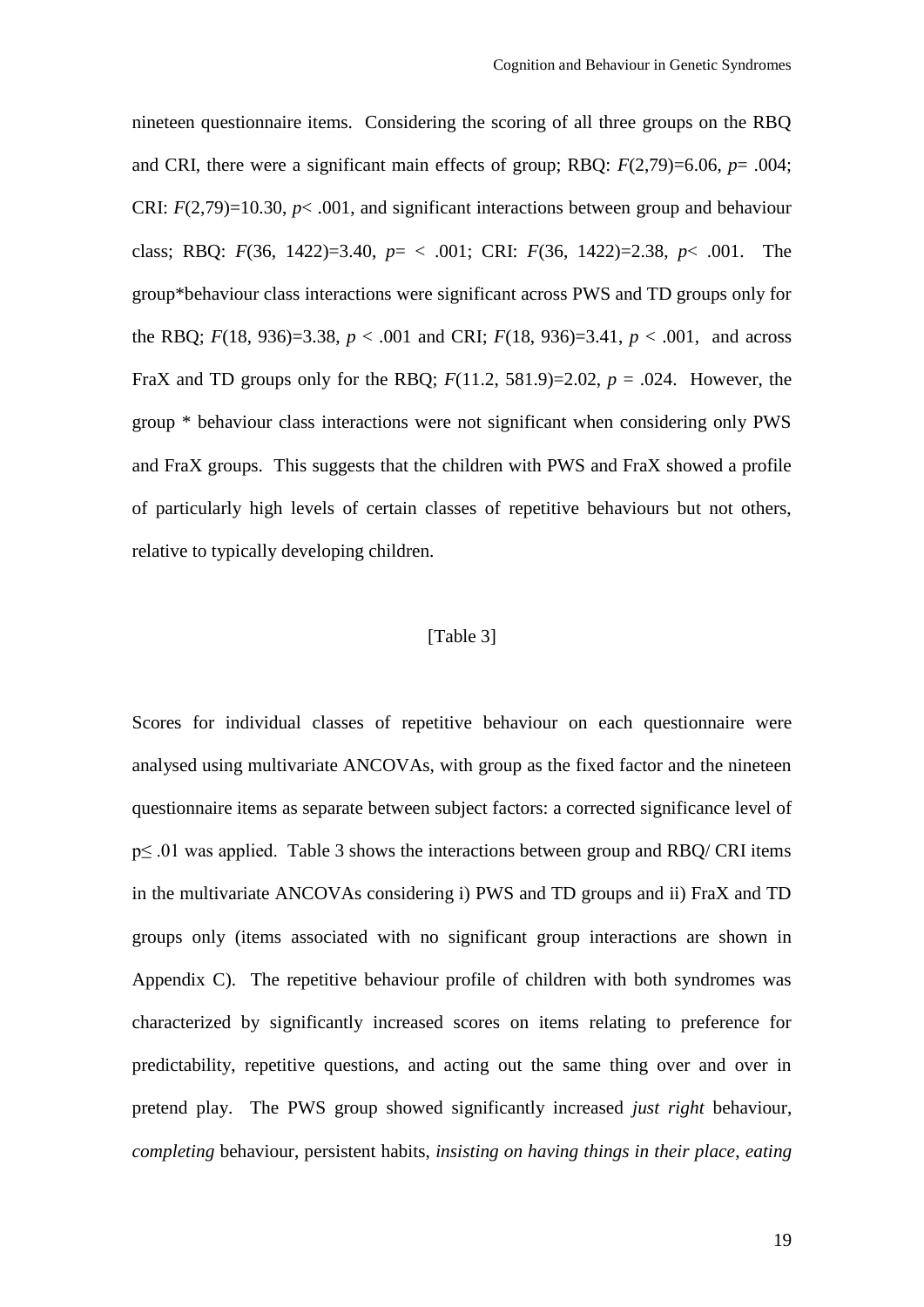*food in a particular way* and bedtime routines relative to the TD group. The FraX group showed significantly increased lining up or arranging objects and repetitive actions relative to the TD group.

#### **Part II: The relations between executive deficits and repetitive behaviours.**

We also examined the relations between deficits in executive function in the children and repetitive behaviours. For this analysis, switch costs were calculated by subtracting standardised mean RTs for non-switching trials from the standardised mean RTs for switching trials. Pearson's partial correlation coefficients (with age and WISC vocabulary score used as covariates) were calculated between switch cost scores and scores on items of the RBQ and the CRI.

Switch costs ranged from - .57 to 3.65 for the PWS group (mean: .49, *SD*: .83), from - .51 to 1.48 for the FraX group (mean: .30, *SD*: .44), and from - 1.01 to .85 for the TD group (mean: .18, *SD*: .35). Correlations between switch cost and RBQ and CRI questionnaire items are shown in Appendix D. At a corrected level of  $p < .01$  switch costs correlated only with preference for routine  $(r= .31, p= .005)$  and hand stereotypy  $(r= .29, p= .008)$  on the RBQ. Significant to a less stringent  $p < .05$  level, switch costs were correlated with preference for routine  $(r= .272, p= .014)$  and preferring to have things in a particular order/ certain way  $(r= .218, p= .050)$  on the CRI, and with completing behaviour ( $r = .229$ ,  $p = .038$ ) on the RBQ. Therefore higher switch costs were associated with higher scores on all of the behaviour items that described a preference for routine and predictability.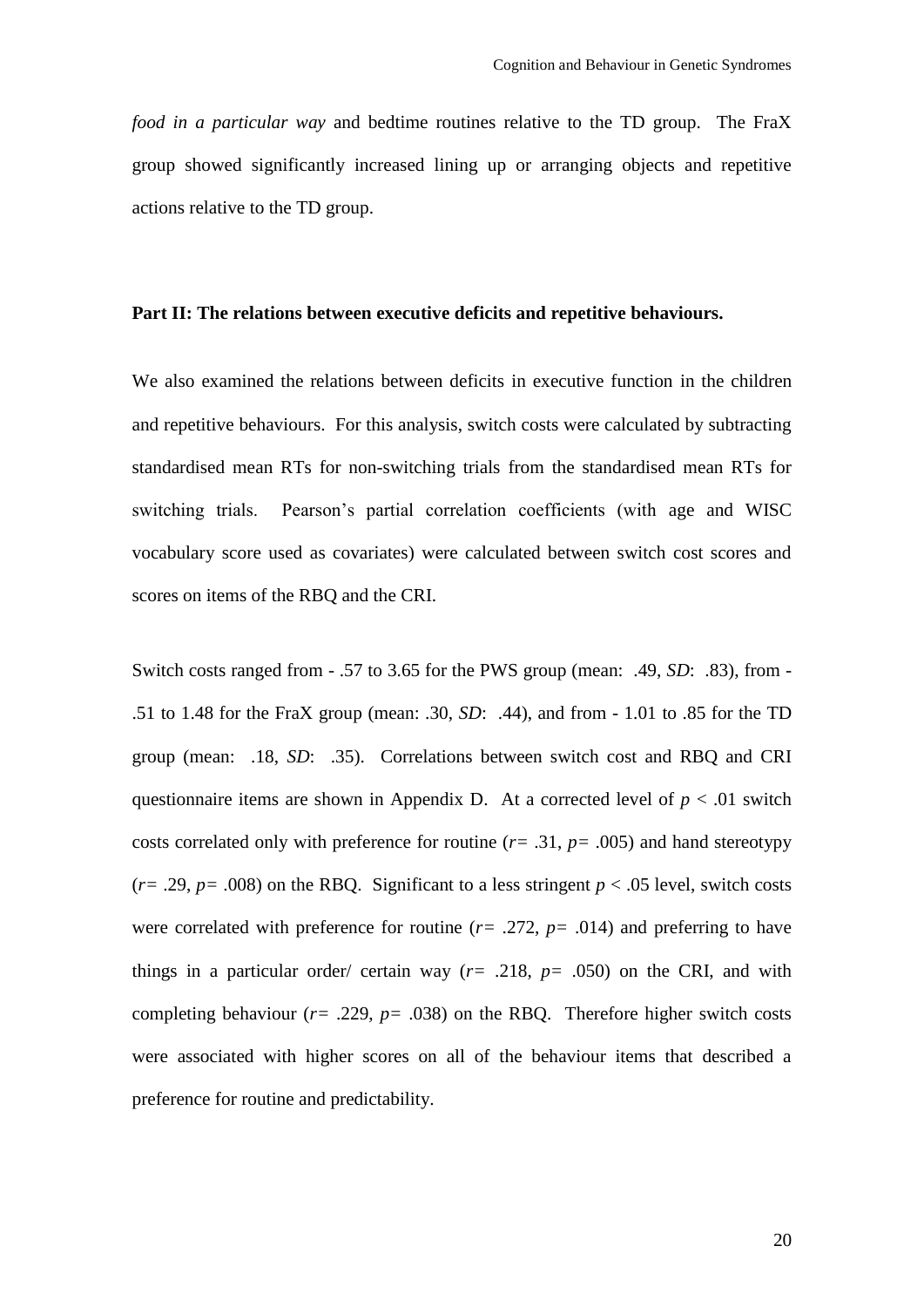#### **DISCUSSION**

#### **Measures of executive function**

The children with PWS and those with FraX showed distinctive profiles of relative skill and deficit in executive processes measured on the TEACh, including some impairments compared to the typically developing children even despite IQ and CA being factored out of the analysis. In the Simon task, the children with PWS and FraX showed more pronounced switch-costs compared to the typically developing children, particularly on congruent trials. However when IQ (as well as CA) was factored out of the analysis, this difference was only significant in the children with PWS. We discuss results from the TEACh and the Simon task in turn. These results point to *particular* executive processes being disturbed in these atypically developing groups. In addition, the cognitive deficits were linked to selective aspects of repetitive behaviour. This result suggests a direct link between cognitive disabilities and the emergence of clinical behaviour in neurodevelopmental groups.

# **TEACh performance**

The finding that the PWS and FraX groups differed in their performance profile on the TEACh is interesting, suggesting that these groups have contrasting impairments in executive processes. The primary contrast on the TEACh was between *Sky Search*  tasks requiring selective and divided attention (particular impairments in the PWS group), and the *Walk Don't Walk* task that required sustained attention and response inhibition (particular impairments in the FraX group). Jauregi et al. (2007) found that individuals with PWS showed a significant deficit relative to normative population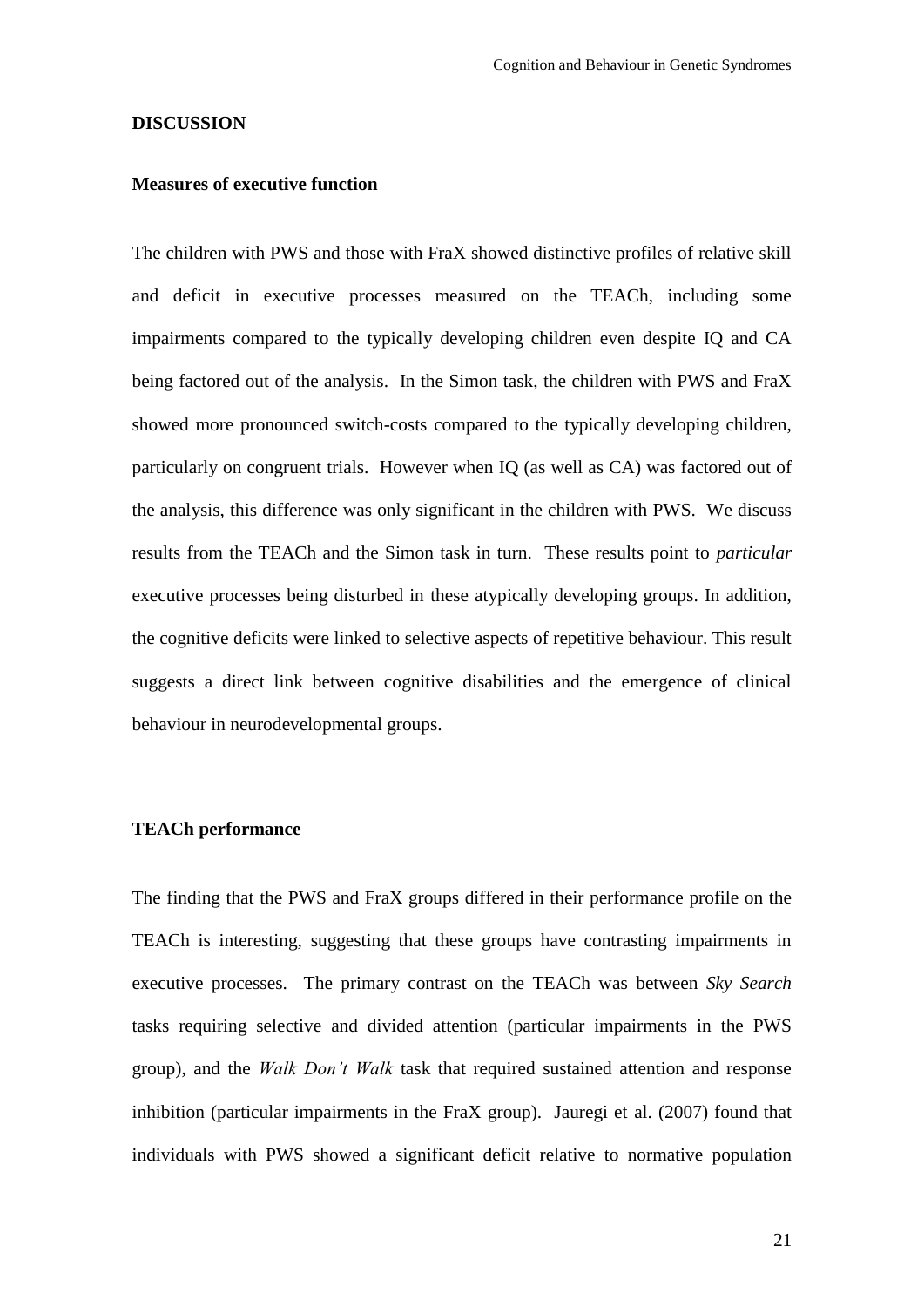scores in the Trail Making Test, which includes a visual search selective attention component. Although these authors did not study a comparison group, our multiple group design supports the suggestion that individuals with PWS may show a specific deficit in selective attention. The *Walk Don't Walk* test has been administered previously to boys with FraX (Munir et al., 2000), who showed deficient performance relative to boys with Down syndrome and typically developing boys of equivalent mental age.

In a large sample of typically developing children, Manly et al. (2005) used structural equation modelling to show that the children's performance on the TEACh subtests could best be explained using a three-factor model of attention that distinguished between selective attention (including *Sky Search*), sustained attention (including *Walk Don't Walk*) and attentional control (including *Opposite Worlds)*. Therefore, selective deficits shown by our participants appeared to be confined to the selective attention factor in children with PWS and the sustained attention factor in boys with FraX. Neither group showed particular deficits in attentional control (*Opposite Worlds*), suggesting that this executive process at least, is not selectively affected in either of the syndromes.

#### **Simon task**

Performance on single task blocks of the Simon task did not suggest any significant group differences in the necessary response inhibition, but there were significant group differences in performance across the two types of task, which were also apparent within mixed task blocks. We have explored the apparent specific deficit in location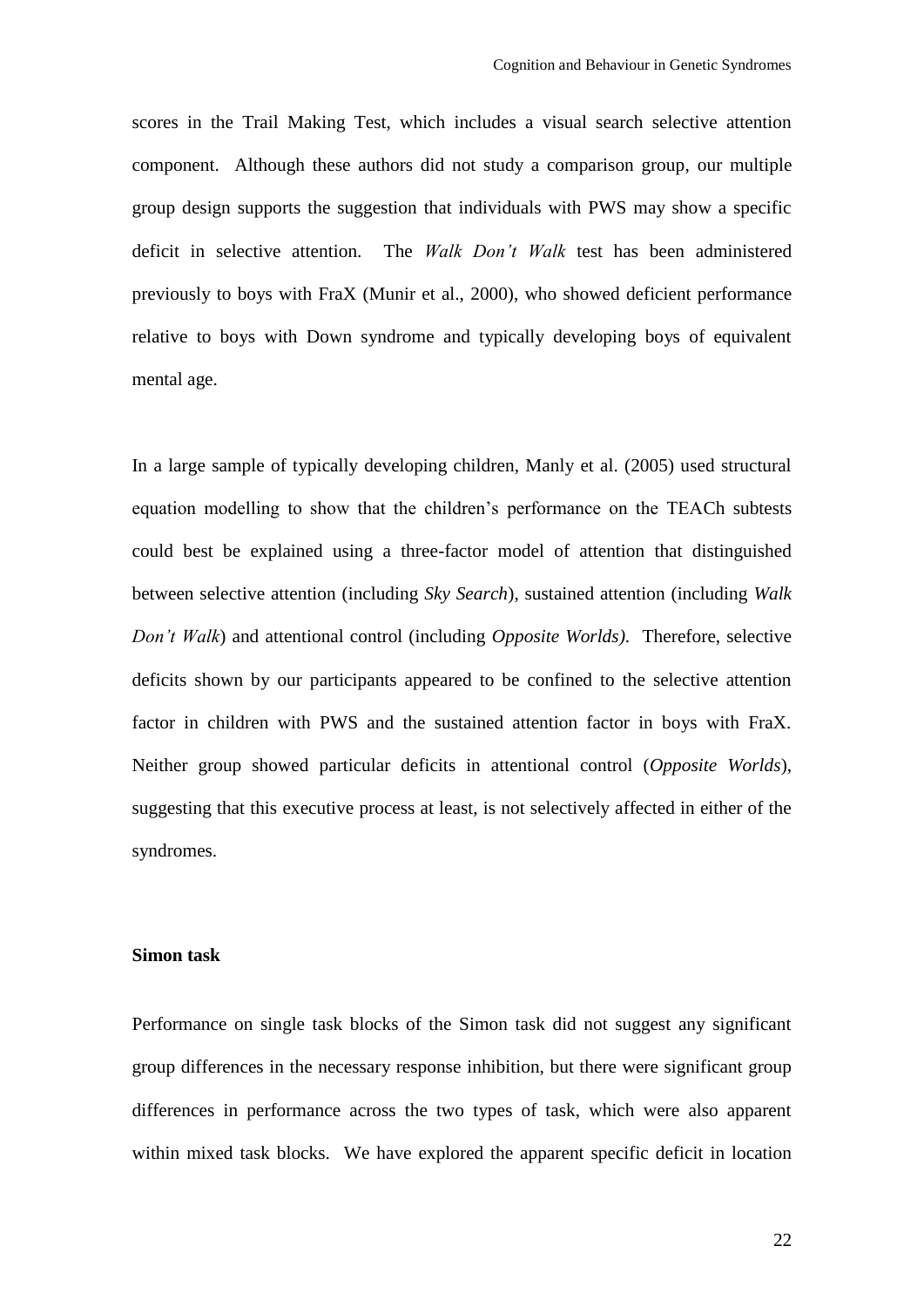task (relative to identity task) performance in the children with PWS and boys with FraX elsewhere (Woodcock, Humphreys & Oliver, in press). These results are in line with previously reported specific deficits in the visual processing of position information for action in males with FraX (Kogan et al., 2004). Given that the location task here can be associated with activation of the dorsal visual stream (Schumacher, Cole & D'Esposito, 2007), the data fit with proposals that the dorsal processing stream is particularly vulnerable to impairment in neurodevelopmental disorders (Braddick, Atkinson, Wattam-Bell, 2003).

The main finding from mixed task blocks in the Simon task was the significant deficit in switching attention in children with PWS and FraX, relative to the typically developing children, evident in the reaction time data. These task switching costs were particularly pronounced when the children were switching to a trial that required a congruent (verses an incongruent) response. In studies with normal adults, costs of task switching have been found to increase when participants switch to the easier of two tasks, compared to when they switch to the more difficult task (Allport, Styles & Hsieh, 1994; Rogers  $\&$ Monsell, 1995). This asymmetric switch cost is associated with participants inhibiting a strong stimulus-response mapping in order to enable a weaker stimulus-response mapping (e.g., from a different dimension of the same stimulus) when task demands change and a task switch is required: Then, when participants are required to switch back to the task with the stronger stimulus-response mapping they must overcome this inhibition. Accordingly, our data suggest that the children with PWS and FraX were better able to inhibit a strong but task-inappropriate stimulus-response mapping (switching to incongruent trials with weak stimulus-response mapping was less impaired), than they were able to re-engage that strong stimulus-response mapping

23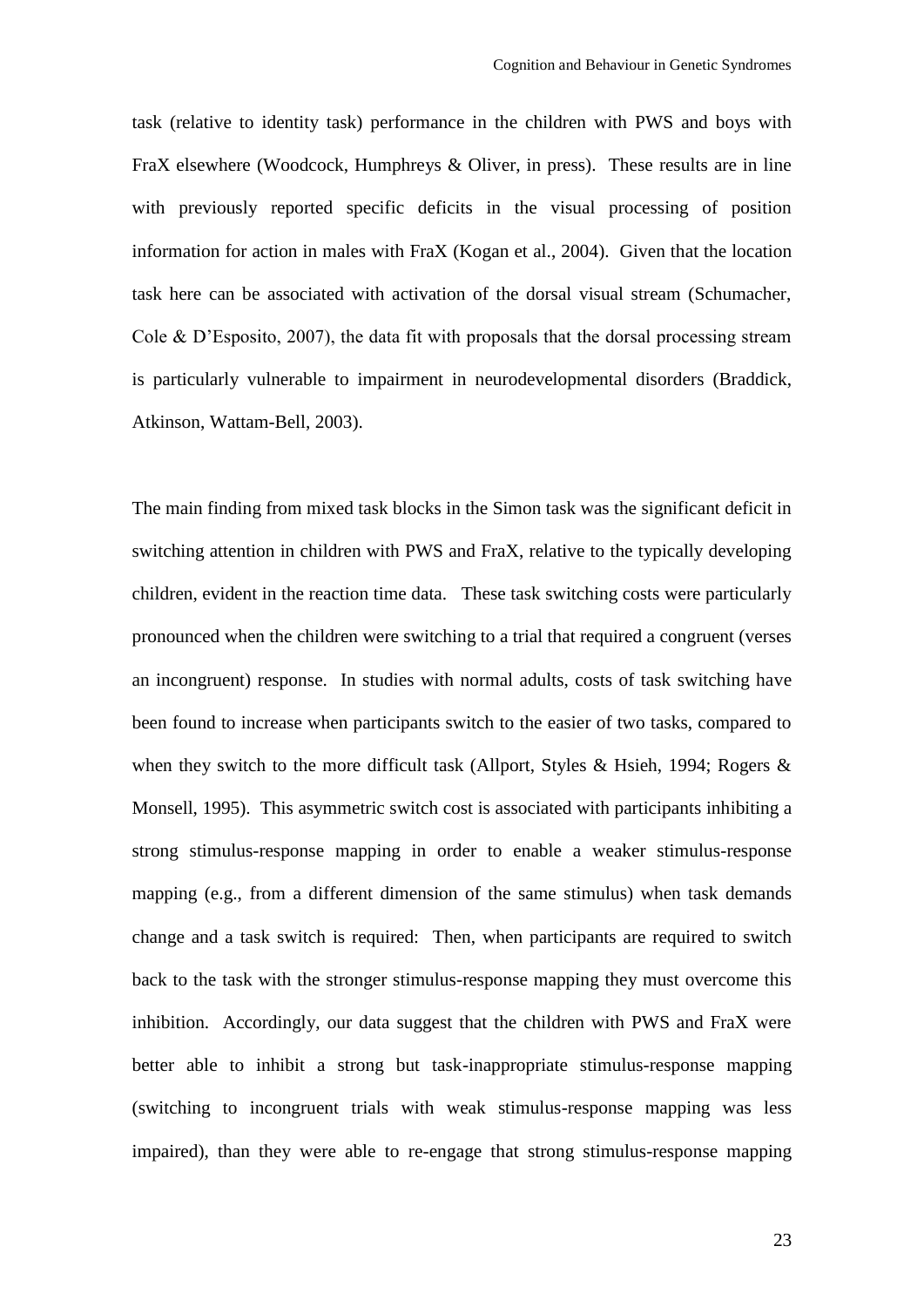following a task switch (greater difficulty in switching to congruent trials). The children with PWS and FraX may therefore show particular problems with 'reconfiguring' a task set to enable them to carry out an inhibited task.

If, as it seems, children with PWS and FraX show a specific deficit in task-set reconfiguration, it is possible that this deficit is associated with abnormality of function in particular brain regions. Lesion studies with animals have shown that areas of the Prefrontal Cortex and the Anterior Cingulate Cortex appear to be involved in task switching (Dias, Robins & Roberts, 1996; Rushworth, Hadland, Gaffan & Passingham, 2003). Imaging studies in humans have supported the importance of these areas in task switching (e.g., Derfuss, Brass, Neumann & von Cramon, 2005), and have begun to fractionate task switching into distinct component processes (e.g., cue-related processing, preparation for a switch, target-related processing, conflict resolution) linked to different neural correlates (e.g., Ruge et al., 2005; Forstmann, Brass, Kock & von Cramon, 2005; Woodward, Ruff & Ngan, 2006). Future brain imaging studies with individuals with PWS and FraX would make an interesting contribution to this research, as well as help to identify neural correlates of the specific genetic abnormalities associated with the syndromes.

Our data suggest that the deficit in task switching may be more specific to children with PWS than to boys with FraX. However, Wilding et al. (2002) used a visual search in which participants were required to switch between searching for two different types of targets and found that boys with FraX (as well as boys with Down syndrome) showed a deficit in visual attention switching relative to typically developing children. Wilding et al. controlled for intellectual ability by matching groups of participants on a measure of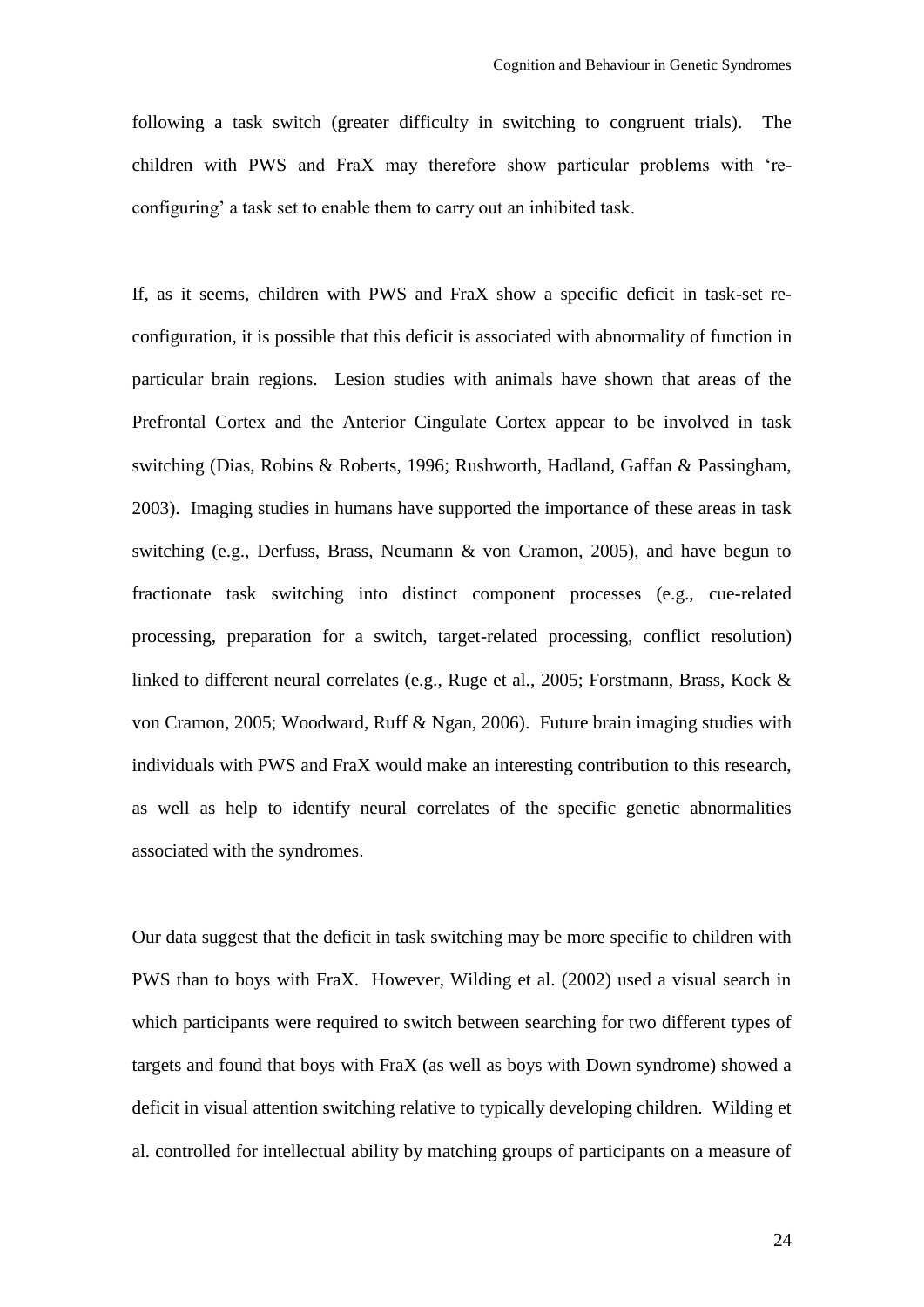receptive vocabulary (younger typically developing groups), which was different to our strategy of statistically controlling for age and a measure of verbal ability. Although group matching for intellectual ability allows the comparison of groups that would be expected to show a similar level of cognitive functioning, variation across participants within groups means that differences in intellectual ability may still impact on results. In contrast, our strategy allowed us to remove performance on a measure of intellectual ability from the analysis. Given these results, it is possible that having an intellectual disability is associated with increased problems with attention switching, but that this capacity is additionally impaired in PWS. The data suggest that the genetic abnormality in these individuals is linked to impairments in switching attention over and above deficits in intellectual function. To the best of our knowledge, this is one of the first indications of the genetic underpinnings of the ability to switch attention, particularly linked to re-configuring the task set.

#### **Clinical Measures**

Both children with PWS and boys with FraX showed more preference for predictability and more repetitive questioning compared to the typically developing children. These results are in agreement with previous research (e.g. Steinhausen et al., 2002; Holland et al., 2003; Moss, 2005). Additionally, a high level of preference for routine and predictability was shown in children with PWS and boys with FraX in our recent interview study (Woodcock & Oliver et al., in press) and this behaviour appeared to be related to repetitive questions in both groups, temper outbursts in PWS and overt displays of anxiety (involving stereotypical movement and repetitive self-injurious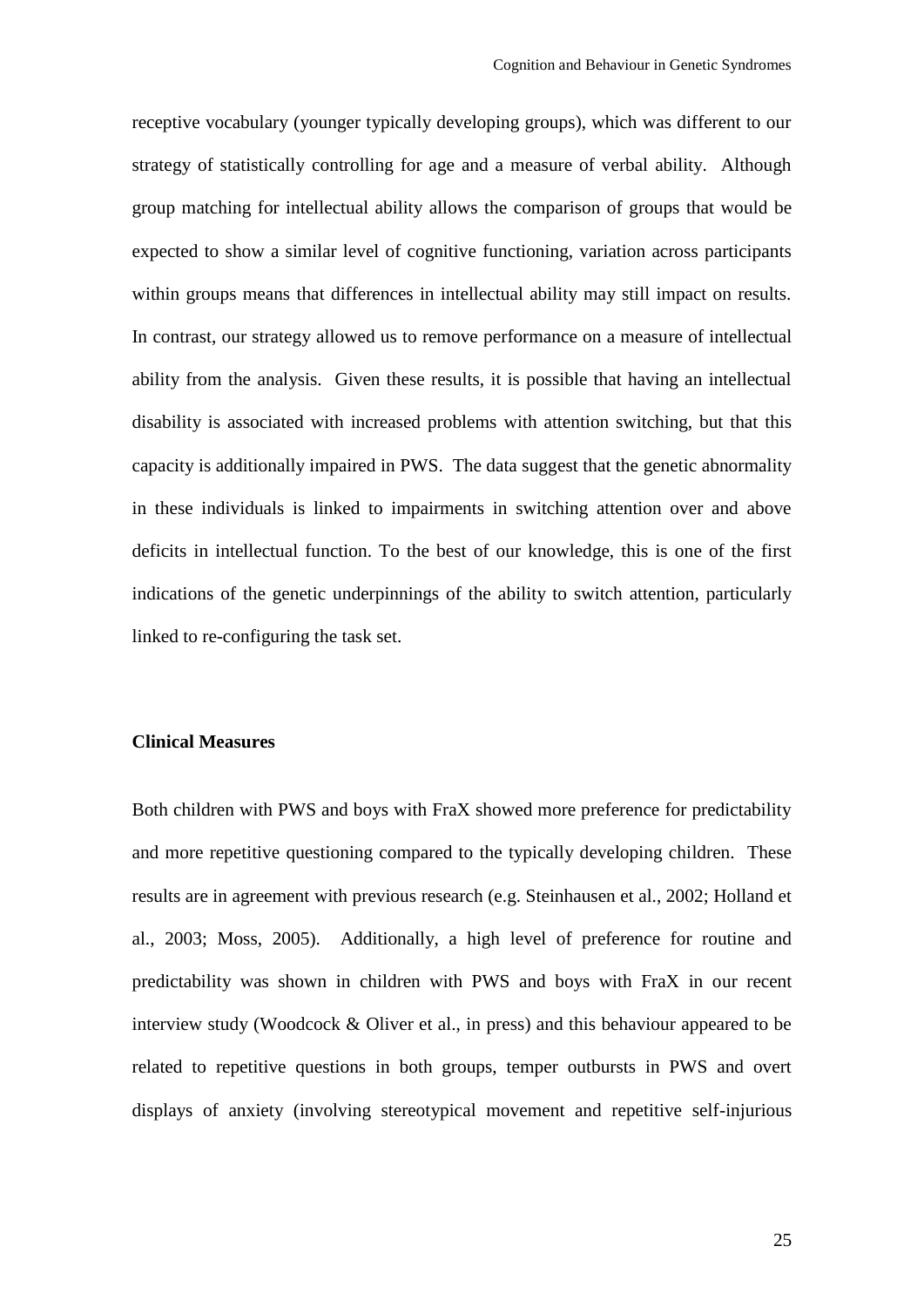behaviour) in FraX (all of these behaviours were more likely to occur following unexpected changes).

Despite the similarities between the repetitive behaviour shown by children with PWS and FraX noted above, the behaviour could also be distinguished between the two groups. The profile in the children with PWS was characterised by insistence on the sameness (e.g., liking to eat in a particular way), as well as liking to have things completed and having persistent habits. Insistence on the sameness has been reported previously in individuals with PWS (Wigren & Hansen, 2005), as has skin picking (Wigren & Heimann, 2001), which could be described as a persistent habit. The profile in the boys with FraX however, was characterised by more lining up objects and repetitive actions (previously reported by e.g., Feinstein & Reiss, 1998). A distinction has been made between low level (repetitive movements) and high level (more complex) repetitive behaviours (e.g., Turner, 1999) and it is interesting to note that the repetitive behaviour profiles in the children with PWS and FraX could be distinguished on the basis of certain low level repetitive behaviours shown in FraX but not PWS, and certain high level behaviours shown in PWS and not FraX. Both low level and high level repetitive behaviour has been reported in individuals with autism (e.g., Bodfish et al., 2000) and it has been suggested that these behaviours may be associated with distinct underlying mechanisms (e.g., Bodfish, 2004). Our results demonstrate a fractionation of the autistic repetitive behaviour profile across different genetic syndromes, providing support for the argument that different types of repetitive behaviour are associated with different underlying mechanisms.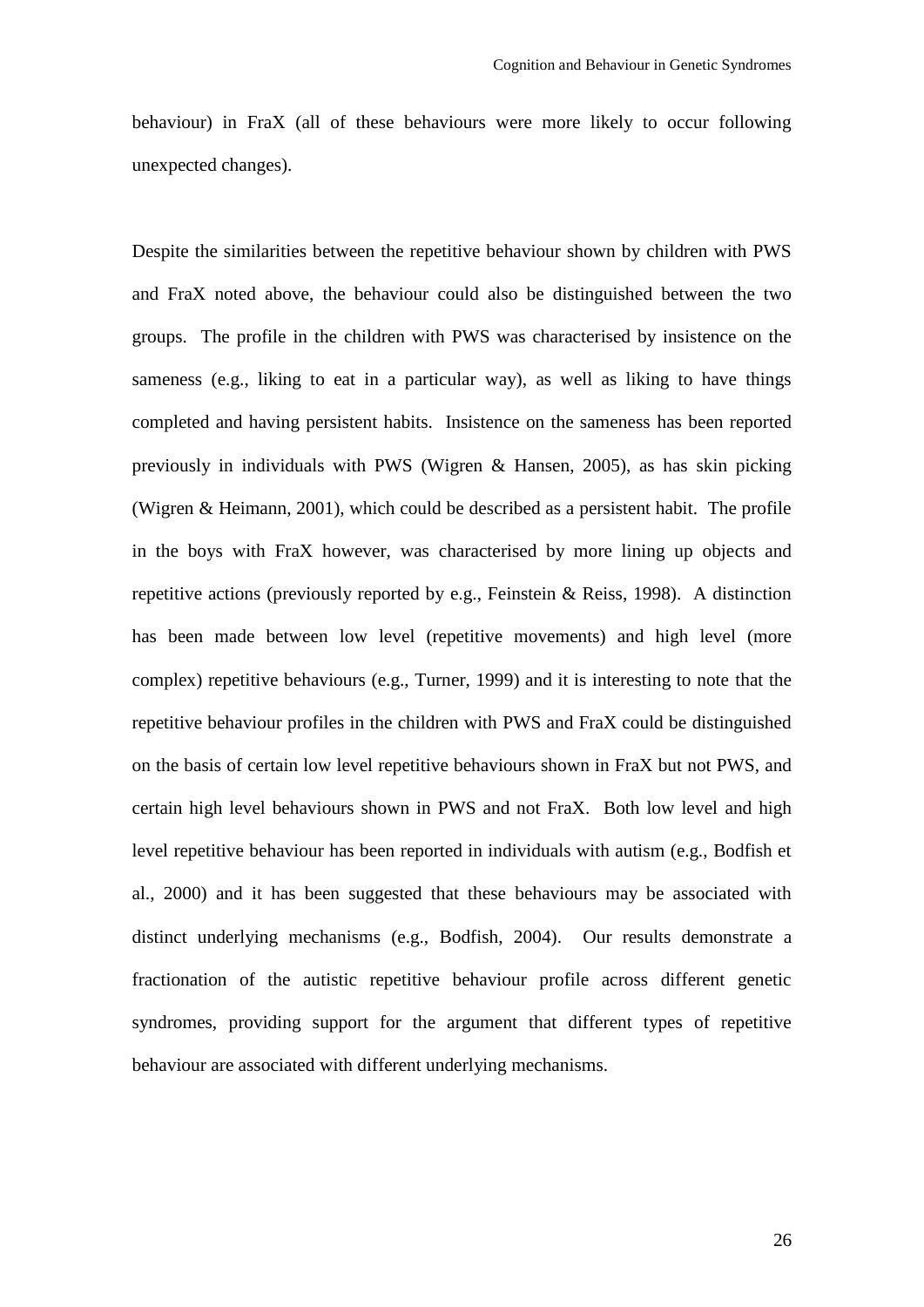#### **Relations between executive functioning and clinically significant behaviours**

Importantly, despite a number of significant group differences between RBQ and CRI items, only items relating to a preference for routine and predictability were correlated (either significantly or bordering significance) to a measure of switch cost, except for hand stereotypy (significant) and completing behaviour (bordering significance). Stereotypical movement (during overt anxious reactions) has been linked to a preference for predictability in boys with FraX (Woodcock & Oliver et al., in press). This suggests that one aspect comprising the endophenotype of both PWS and FraX is a deficit in the executive component of task switching and that it is this deficit that is associated with particular behaviours. We believe that this is the first time a specific deficit in an executive function (task-set re-configuration) has been directly linked to a clinical pattern of behaviour (preference for predictability) in either PWS or FraX.

Taking the current results together with previously reported evidence (Woodcock & Oliver et al., in press), we suggest a specific route between genes and clinical behaviour via cognitive functioning. We propose that a deficit in task switching occurs in children with PWS and boys with FraX downstream from the result of the PWS and FraX genotypes on the developing brain. Further to this, we suggest that the deficit in task switching gives rise to particular difficulties (including characteristic profiles of challenging behaviour) following unexpected changes in the environment (which we suggest would place a high demand on individuals' attention switching capacity). Understanding the role of cognitive functioning in behaviour would point towards exciting potential intervention strategies. Strategies aimed at improving task switching could reduce the resistance to change (and therefore also reduce the other related behaviours): an approach that would contrast with more standard behavioural treatments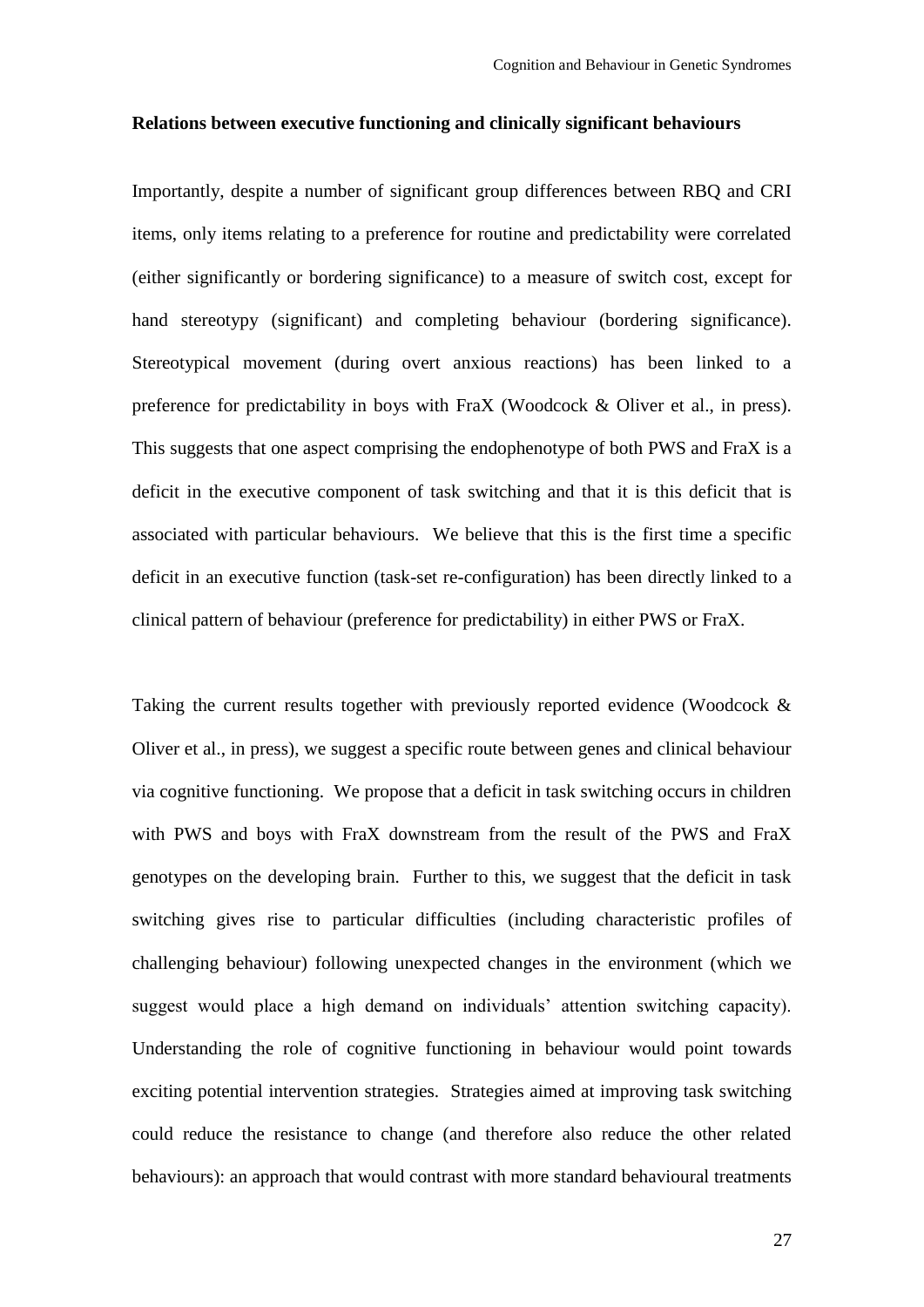of repetitive behaviours (e.g., Iwata, Dorsey, Slifer, Bauman & Richman, 1994). A similar approach has been used successfully in children with ADHD showing that training in working memory has had a positive influence on behaviour (Klingberg, Forssberg & Westerberg, 2002).

# **Limitations**

Due to the restricted age range of the present sample, it is possible that the reported deficits in executive capacities in the children with PWS and boys with FraX may be due to a delay in the development of these capacities, rather than to specific deficits. However, if there is a developmental delay rather than a fundamental deficit in the children, then it may be possible to provide a direct test of whether any age-related improvement in executive function is causally related to a reduction in any related behaviours. We note here that in a cross-sectional study, Dykens (2004) found that there was a reduction in repetitive and maladaptive behaviour in older adults with PWS. It would clearly be of interest to assess whether this was coincident with improvements in task switching performance.

It must be noted that in addition to the theoretical reasons discussed above for using a measure of verbal ability to control for intellectual ability, logistical constraints led us to take this approach (e.g. many participants were unwilling to complete all four WISC subtests used). Using a measure of verbal ability rather than a measure of full scale IQ is potential limitation to the present findings. However, measures of verbal ability have been widely used as indicators of broader intellectual functioning (e.g. Cornish et al., 1998; Cornish et al., 2001; Munir et al., 2000).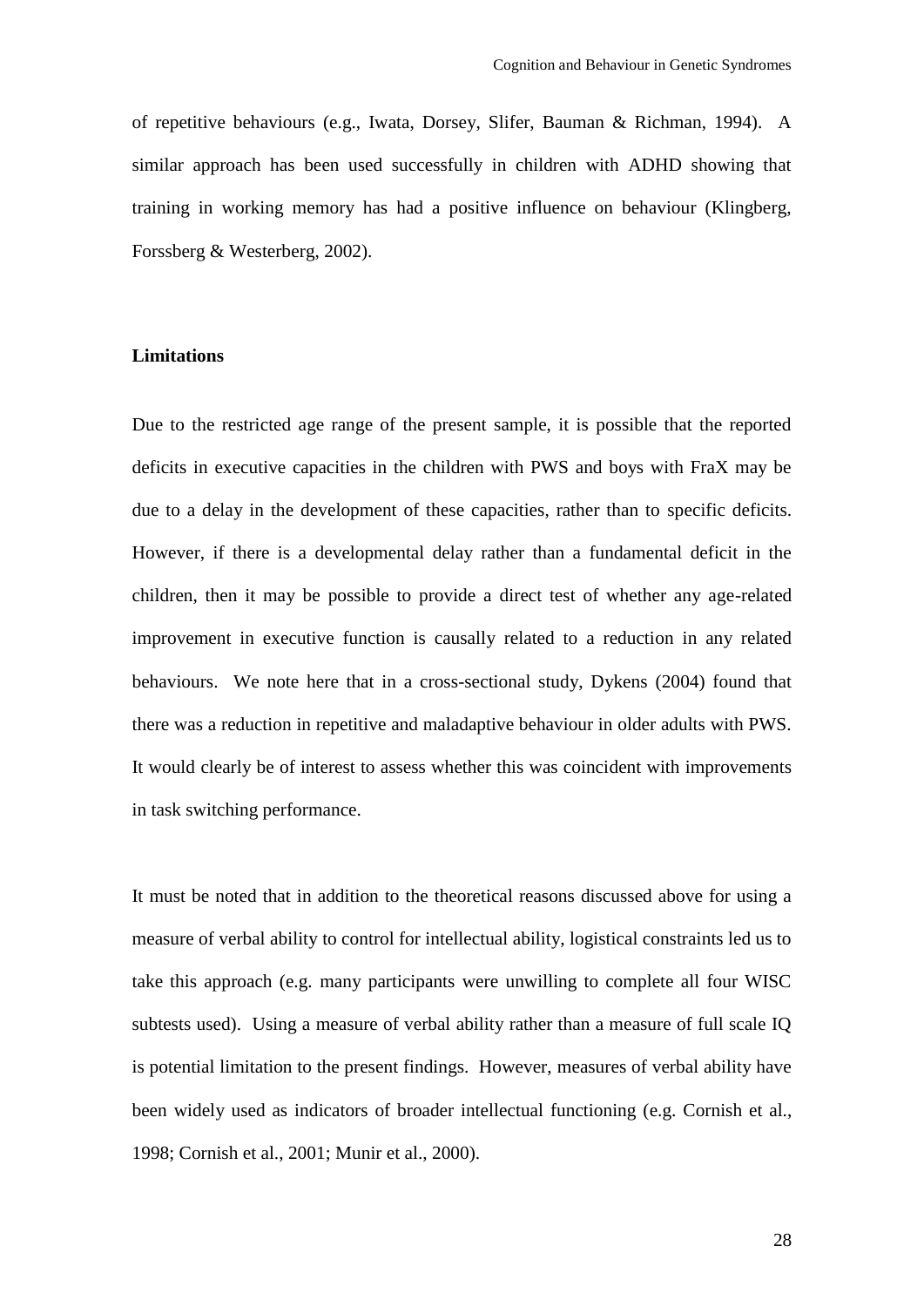The present research is restricted to individuals with the deletion subtype of PWS and boys with FraX. There is some evidence for a deficit in attention switching in females with FraX (Cornish & Swainson et al., 2004), but further research would be necessary to assess the degree to which the present findings can be extended within each syndrome group. Although we have suggested that a causal association exists between a deficit in attention switching and a preference for predictability, evidence from the present study is purely correlational and therefore unable to rule out the possibility that it is the behaviours shown in PWS and FraX that cause the deficit in attention switching. It is also possible that an additional factor (e.g. environmental or physiological) not considered in the present study, could be shown to underlie both the deficit in attention switching and the preference for predictability. However, the suggestions that we have made provide a potentially useful framework for future research.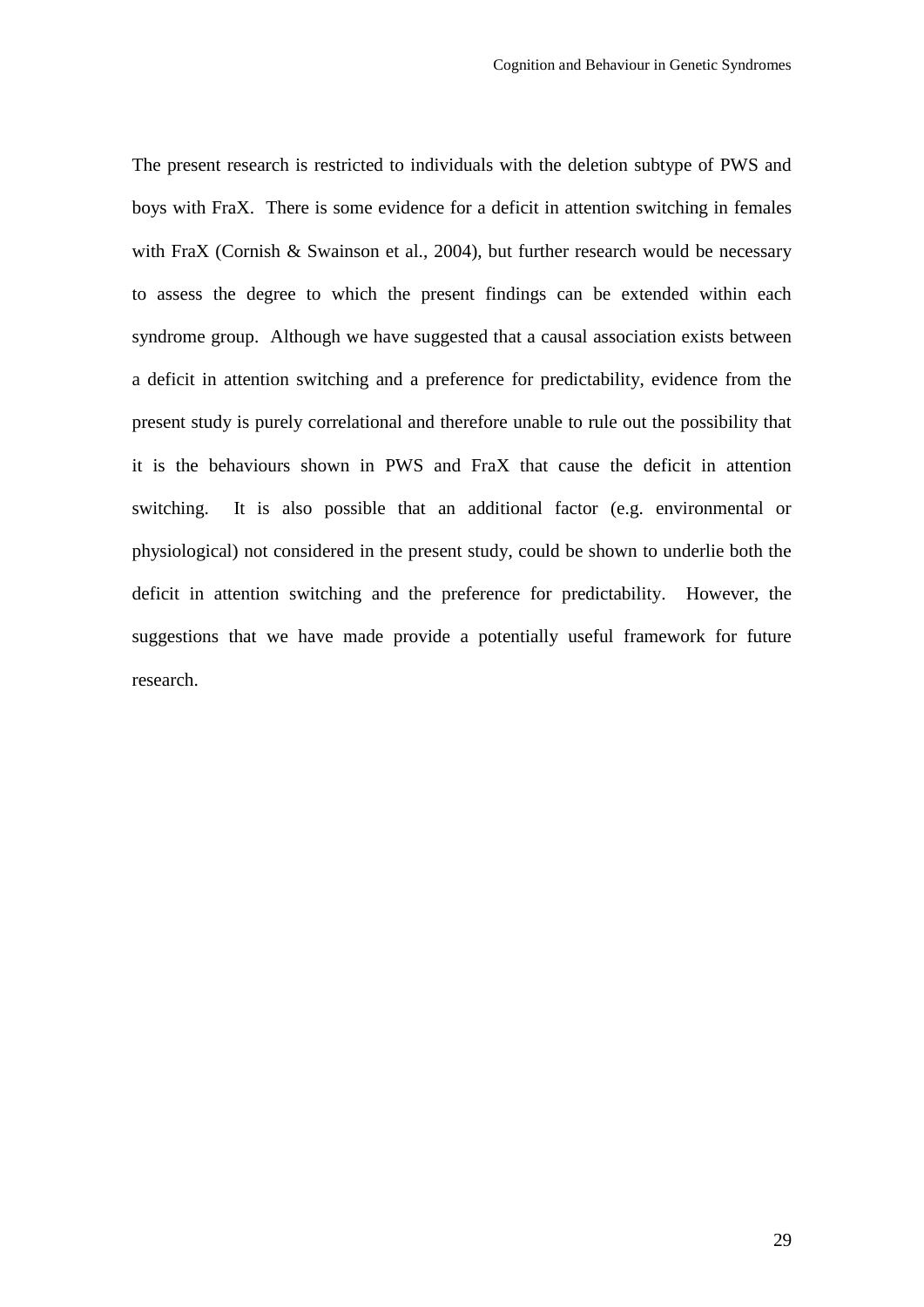#### **REFERENCES**

- Alanay, Y., Unal, F., Turanli, G., Alikasifoglu, M., Alehan, D., Akyol, U. et al. (2007). A multidisciplinary approach to the management of individuals with fragile X syndrome. *Journal of Intellectual Disability Research, 51*, 151-161.
- Allport, D. A., Styles, E. A., & Hsieh, S. (1994). Shifting intentional set: Exploring the dynamic control of tasks. In C. Umilta & M. Moscovitch (Eds.), *Attention and performance XV* (pp. 421-451). Cambridge, MA: MIT Press.
- Alvarez, J. A. & Emory, E. (2006). Executive function and the frontal lobes: A metaanalytic review. *Neuropsychology Review, 16,* 17-42.
- Aron, A. R., Monsell, S., Sahakian, B. J., & Robbins, B. W. (2004). A componential analysis of task- switching deficits associated with lesions of left and right frontal cortex. *Brain, 127,* 1561-1573.
- Baranek, G. T., Danko, C. D., Skinner, M. L., Bailey, D. B., Hatton, D. D., Roberts, J. E. et al. (2005). Video analysis of sensory-motor features in infants with fragile X syndrome at 9-12 months of age. *Journal of Autism and Developmental Disorders, 35,* 645-656.
- Belser, R. C. & Sudhalter, V. (2001). Conversational characteristics of children with fragile X syndrome: Repetitive speech. *American Journal on Mental Retardation, 106,* 28-38.
- Bertella, L., Girelli, L., Grugni, G., Marchi, S., Molinari, E. & Carlo, S. (2005). Mathematical skills in Prader-Willi Syndrome. *Journal of Intellectual Disability Research, 49,* 159-169.
- Bodfish, J. (2004). Phenomenology of repetitive behaviour in autism: Comparison to non-specific intellectual disability. *Journal of Intellectual Disability Research*, *48,* 292-292.
- Bodfish, J. W., Symons, F. J., Parker, D. E. & Lewis, M. H. (2000). Varieties of repetitive behaviour in Autism: Comparison to Mental Retardation. *Journal of Autism and Developmental Disorders, 30*, 237-243.
- Boer, H, Holland, A. J, Whittington, J. E, Butler, J., Webb, T. & Clarke, D. (2002). Psychotic illness in people with Prader-Willi syndrome due to chromosome 15 maternal uniparental disomy. *The Lancet*, *359*, 135-136.
- Braddick, O., Atkinson, J. & Wattam-Bell, J. (2003). Normal and anomalous development of visual motion processing: motion coherence and 'dorsal-stream vulnerability'. *Neuropsychologia*, *41*, 1769-1784.
- Chang, S. W. (2006). Methods in scaling the basic competence test. *Educational and Psychological Measurement, 66,* 907-929.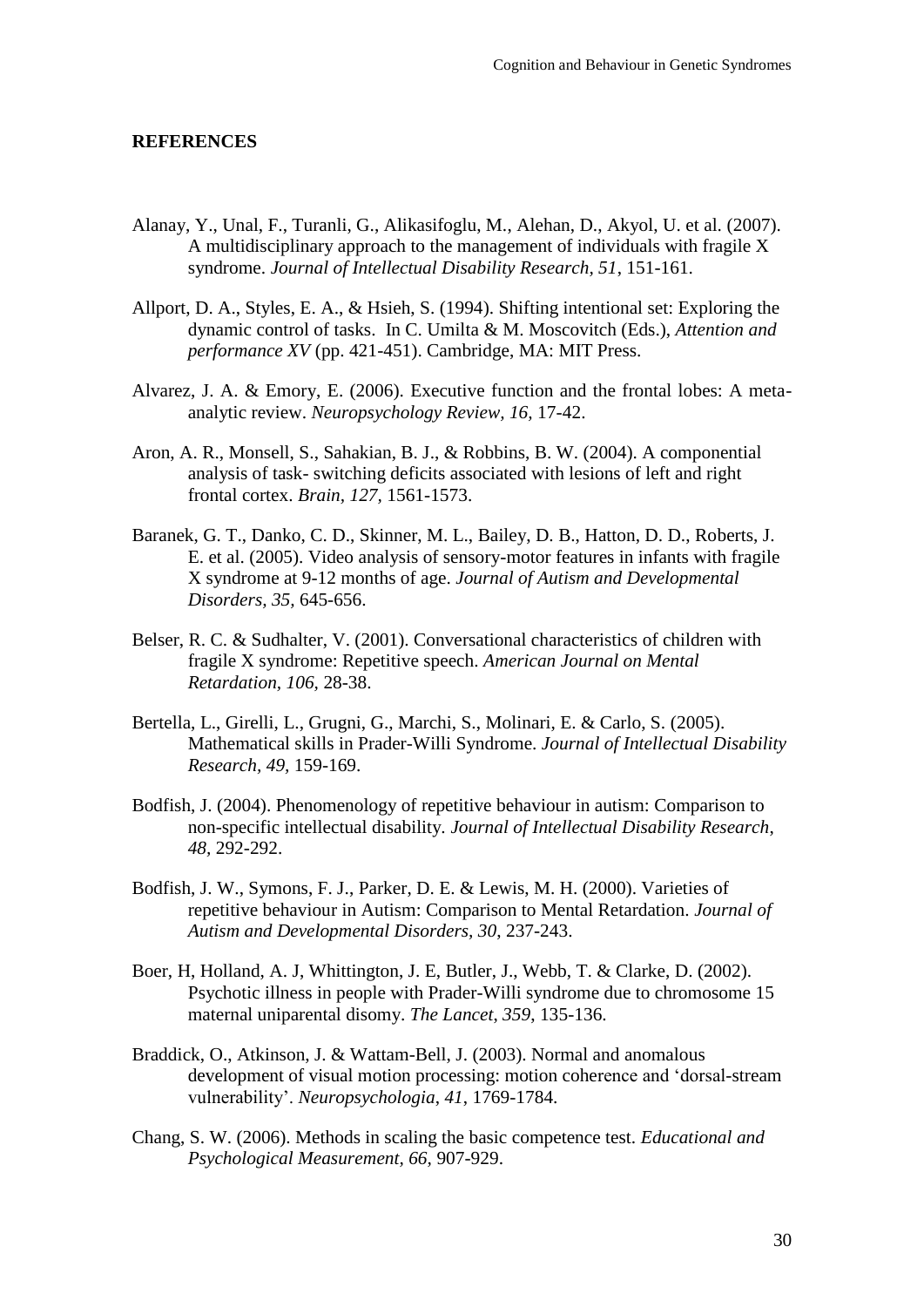- Clarke, D. J., Boer, H., Whittington, J., Holland, A., Butler, J. & Webb, T. (2002). Prader-Willi syndrome, compulsive and ritualistic behaviours: The first population-based survey. *British Journal of Psychiatry, 180,* 358-362.
- Cornish, K. M., Munir, F. & Cross, G. (2001). Differential Impact of the FMR-1 Full Mutation on Memory and Attention Functioning: A Neuropsychological Perspective. *Journal of Cognitive Neuroscience*, *13*, 144-150.
- Cornish, K. M., Sudhalter, V. & Turk, J. (2004). Attention and language in Fragile-X syndrome. *Mental Retardation and Developmental Disabilities, 10*, 11-16.
- Cornish, K., Swainson, R., Cunnington, R., Wilding, J., Morris, P. & Jackson, G. (2004). Do women with fragile X syndrome have problems in switching attention: Preliminary findings from ERP and fMRI. *Brain and Cognition, 54,* 235-239.
- Cullen, B., Coen, R. F., Lynch, C. A., Cunningham, C. J., Coakley, D. & Robertson, I. H. (2005). Repetitive behaviour in Alzheimer's disease: Description, correlates and functions *International Journal of Geriatric Psychiatry, 20,* 686-693.
- Derfuss, J., Brass, M., Neumann, J., & von Cramon, D. Y. (2005). Involvement of the inferior frontal junction in cognitive control: meta-analyses of switching and Stroop studies. *Human Brain Mapping, 25,* 22-34.
- Dias, R, Robbins, T. W., & Roberts, A. C. (1996). Primate analogue of the Wisconsin Card Sorting Test: Effects of excitotoxic lesions of the prefrontal cortex in the marmoset. *Behavioural Neuroscience, 110,* 872-886.
- Dykens, E. M. (2004). Maladaptive and compulsive behavior in Prader-Willi syndrome: New insights from older adults. *American Journal on Mental Retardation, 109,* 142-153.
- Dykens, E. M. (2002). Are jigsaw puzzle skills "'spared" in persons with Prader-Willi syndrome? *Journal of Child Psychology and Psychiatry, 43,* 343-352.
- Evans, D. W. & Gray, F. L. (2000). Compulsive-like behaviour in individuals with Down syndrome: Its relation to mental age level, adaptive and maladaptive behaviour. *Child Development, 71,* 288-300.
- Evans, D. W., Leckman, J. F., Carter, A., Reznick, J. S., Henshaw, D. & King, R. A. (1997). Ritual, Habit and Perfectionism: The Prevalence and Development of Compulsive-like Behaviour in Normal Young Children. *Child Development, 68*, 1, 58-68.
- Feinstein, C. & Reiss, A.L. (1998). Autism: The Point of View from Fragile-X Studies. *Journal of Autism and Developmental Disorders, 28*, 393-403.
- Forstmann, B. U., Brass, M., Koch, I., & von Cramon, D. Y. (2005). Internally generated and directly cued task sets: an investigation with fMRI. *Neuropsychologia, 43,* 943-952.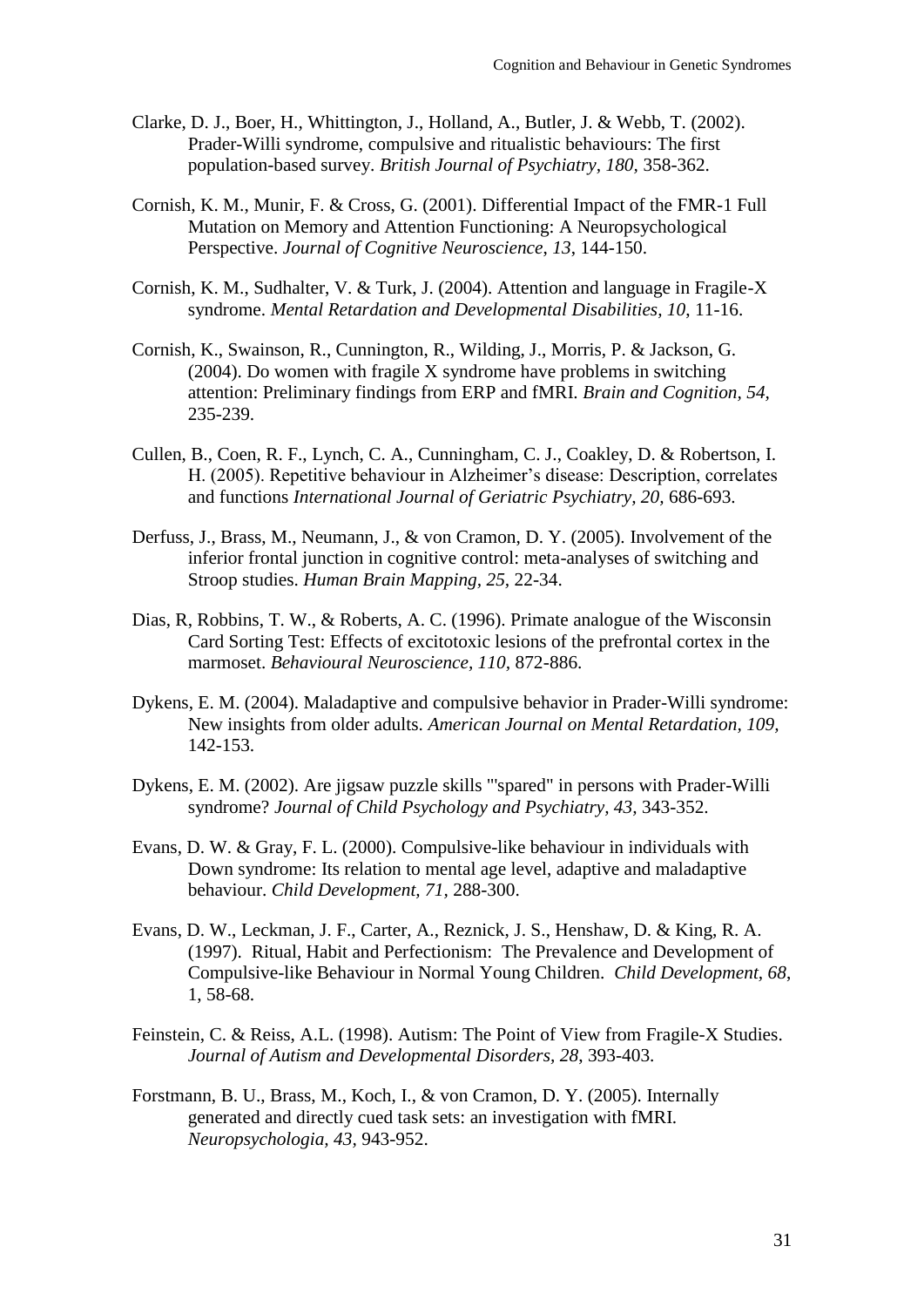- Greaves, N., Prince, E., Evans, D. W., & Charman, T. (2006). Repetitive and ritualistic behaviour in children with Prader-Willi syndrome and children with autism. *Journal of Intellectual Disability Research, 50,* 92-100.
- Hessl, D., Glaser, B., Dyer-Friedman, J., Blasey, C., Hastie, T. & Gunnar, M. (2002). Cortisol and behaviour in Fragile-X syndrome. *Psychoneuroendocrinology*, *27*, 855-872.
- Holland, A. J., Whittington, J. E., Butler, J., Webb, T., Boer, H. & Clarke, D. (2003). Behavioural phenotypes associated with specific genetic disorders: Evidence from a population-based study of people with Prader-Willi syndrome. *Psychological Medicine, 33,* 141-153.
- Iwata, B. A., Dorsey, M. F., Slifer, K. J., Bauman, K. E., & Richman, G. S. (1994). Toward a functional analysis of self-injury. *Journal of Applied Behavior Analysis, 27,* 197-209.
- Jauregi, J., Arias, C., Vegas, O., Alén, F., & Martinez, S., Copet, P. et al. (2007) A neuropsychological assessment of frontal cognitive functions in Prader-Willi syndrome. *Journal of Intellectual Disability Research, 51,* 350-365.
- Jurado, M. B. & Rosselli, M. (2007). The elusive nature of executive functions: A review of our current understanding. *Neuropsychology Review, 17,* 213-233.
- Klingberg, T. Forssberg, H. & Westerberg, H. (2002). Training of working memory in children with ADHD. *Journal of Clinical and Experimental Neuropsychology, 24*, 781-791.
- Kogan, C. S., Boutet, I., Cornish, K., Zangenehpour, S., Mullen, K. T., Holden, J. J. A. et al. (2004). Differential impact of the FMR1 gene on visual processing in fragile X syndrome. *Brain, 127,* 591-601.
- Loesch, D. Z, Huggins, R. M, & Hagermann, R. J. (2004). Phenotypic variation and FMRP levels in Fragile-X Syndrome. *Mental Retardation and Developmental Disabilities 10*, 31-41.
- Lopez, B. R., Lincoln, A. J., Ozonoff, S. & Lai, Z. (2005). Examining the relationship between executive functions and restricted, repetitive symptoms of autistic disorder. *Journal of Autism and Developmental Disorders 35,* 445-460.
- Manly, T., Anderson, V., Nimmo-Smith, I., Turner, A., Watson, P. & Robertson, I. H. (2005). The differential assessment of children's attention: The Test of Everyday Attention for Children (TEA-Ch), normative sample and ADHD performance. *Journal of Child Psychology and Psychiatry, 42,* 1065-1081.
- Manly, T., Robertson, I.H., Anderson, V. & Nimmo-Smith, I. (1999). *The Test of Every Day Attention for Children,* Harcourt Assessment UK, London.
- Mason, D.J., Humphreys, G.W. & Kent, L.S. (2003). Exploring selective attention in ADHD: visual search through space and time. *Journal of Child Psychology and Psychiatry*, *44*, 1158-1176.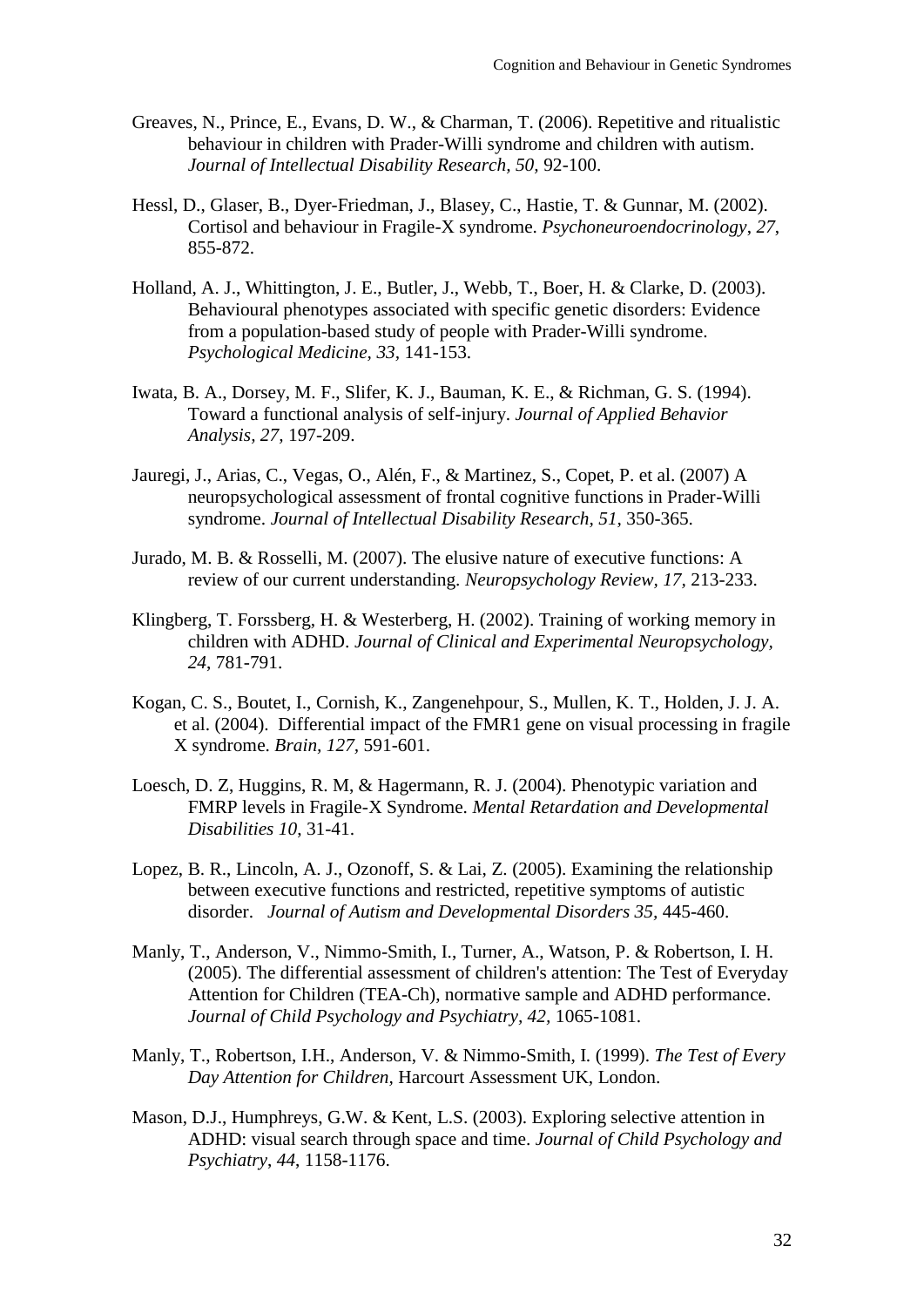- Milner, K. M., Craig, E. E., Thompson, R. J., Veltman, M. W., Thomas, N. S., Roberts, S. et al. (2005). Prader-Willi syndrome: intellectual abilities and behavioural features by genetic subtype. *Journal of Child Psychology and Psychiatry, 46,* 1089-1096.
- Moss, J. & Oliver, C. (2008). *The Repetitive Behaviour Questionnaire. Manual for administration and scorer interpretation*. University of Birmingham, UK..
- Moss, J., Oliver, C., Arron, K., Burbidge, C. & Berg, K. (in press). The Prevalence and Phenomenology of Repetitive Behaviour in Genetic Syndromes. *Journal of Autism and Developmental Disorders.*
- Munir, F., Cornish, K. M. & Wilding, J. (2000) A neuropsychological profile of attention deficits in young males with fragile X syndrome. *Neuropsychologia 38*, 1261-1270.
- Pietrefesa, A. S. & Evans, D. W. (2007). Affective and neuropsychological correlates of children's rituals and compulsive-like behaviors: Continuities and discontinuities with obsessive-compulsive disorder. *Brain and Cognition, 65,* 36-46.
- Riddle, J. E., Cheema, A., Sobesky, W. E., Gardner, S. C., Taylor, A. K., Pennington, B. F. et al. (1998). Phenotypic involvement in females with the FMR1 Gene mutation. *American Journal on Mental Retardation*, *102,* 590-601.
- Rogers, R. D., & Monsell, S. (1995). Costs of a predictable switch between simple cognitive tasks. *Journal of Experimental Psychology, 124,* 207-231.
- Ruge, H., Brass, M., Koch, I., Rubin, O., Meiran, N. & von Cramon, D. Y. (2005). Advance preparation and stimulus-induced interference in cued task switching: further insights from BOLD fMRI. *Neuropsychologia, 43,* 340-355.
- Rushworth, M. F. S., Hadland, K. A., Gaffan, D., & Passingham, R. E. (2003). The effect of cingulate cortex lesions on task switching and working memory. *Journal of Cognitive Neuroscience, 15,* 338-353.
- Schumacher, E. H., Cole, M. W., & D'Esposito, M. (2007). Selection and maintenance of stimulus-response rules during preparation and performance of a spatial choice-reaction task. *Brain Research, 1136,* 77-87.
- Simon, J. R. (1969). Reactions towards the source of stimulation. *Journal of Experimental Psychology*, *81*, 174–176.
- Siomi, H., Siomi, M. C., Nussbaum, R. L., & Dreyfuss, G. (1993). The Protein Product of the Fragile-X Gene, FMR1, Has Characteristics of An RNA-Binding Protein. *Cell, 74,* 291-298.
- Smith, E. E. & Jonides, J. (1999). Storage and executive processes in frontal lobes. *Science*, *283*, 1658-1661.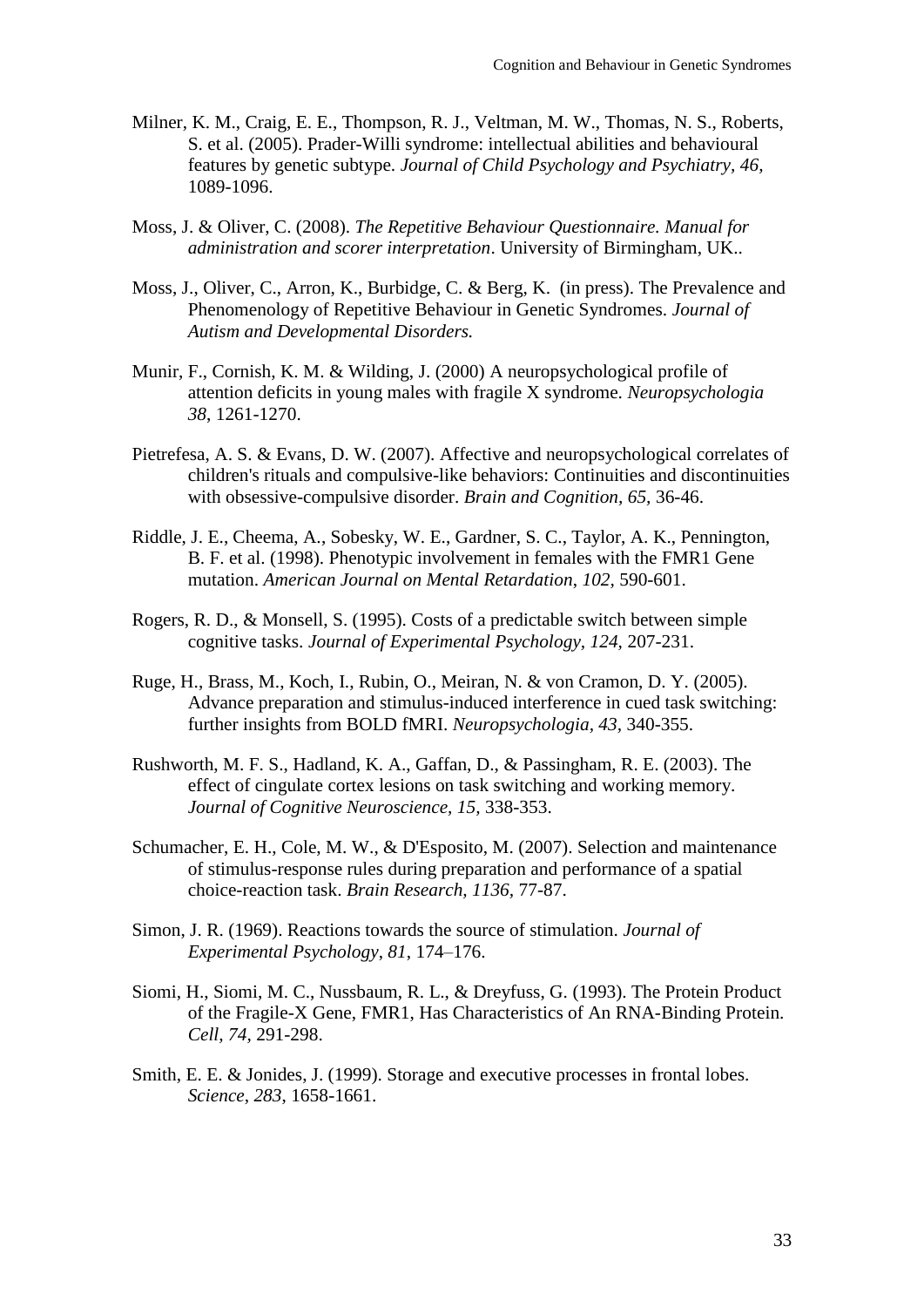- Stauder, J. E. A., Boer, H., Gerits, R. H. A., Tummers, A., Whittington, J. & Curfs, L. M. G. (2005). Differences in behavioural phenotype between parental deletion and maternal uniparental disomy in Prader-Willi syndrome: an ERP study. *Clinical Neurophysiology, 116,* 1464-1470.
- Stauder, J.E.A., Brinkman, M.J.R. & Curfs, L.M.G. (2002). Multi-modal P3 deflation of event-related brain activity in Prader–Willi syndrome. *Neuroscience Letters, 327*, 99-102.
- Steinhausen, H.C., von Gontard, A., Spohr, H.L., Hauffa, B.P., Eiholzer, U. & Backes, M. (2002). Behavioural phenotypes in four mental retardation syndromes: Foetal Alcohol Syndrome, Prader-Willi syndrome, Fragile-X syndrome and Tuberous Sclerosis. *American Journal of Medical Genetics, 111*, 381-387.
- Symons, F. J., Clark, R. D., Hatton, D. D., Skinner, M., & Bailey, D. B. (2003). Selfinjurious behaviour in young boys with fragile X syndrome. *American Journal of Medical Genetics Part A, 118A,* 115-121.
- Turner, M.A. (1999). Generating novel ideas: Fluency performance in high functioning and Learning Disabled individuals with Autism. *Journal of Child Psychology and Psychiatry, 40*, 189-201.
- Turner, G., Webb, T., Wake, S., & Robinson, H. (1996). Prevalence of Fragile-X syndrome. *American Journal of Medical Genetics, 64,* 196-197.
- Walley, R. M. & Donaldson, M. D. C. (2005). An investigation of executive function abilities in adults with Prader-Willi syndrome. *Journal of Intellectual Disability Research, 49,* 613-625.
- Wechsler, D., Golombok, S. & Rust, J. (1992). *Wechsler Intelligence Scales for Children-Third Edition UK.* Psychology Corporation, UK.
- Whittington, J., Holland, A., Webb, T., Butler, J., Clarke, D. & Boer, H. (2004 a). Cognitive abilities and genotype in a population-based sample of people with Prader-Willi syndrome. *Journal of Intellectual Disability Research, 48,* 172-187.
- Whittington, J., Holland, A., Webb, T., Butler, J., Clarke, D. & Boer, H. (2004b). Academic underachievement by people with Prader-Willi syndrome. *Journal of Intellectual Disability Research, 48,* 188-200.
- Whittington, J. E, Holland, A. J, Webb, T, Butler, J., Clarke, D. & Boer, H. (2001). Population prevalence and estimated birth incidence and mortality rate for people with Prader-Willi syndrome in one UK Health Region. *Journal of medical genetics, 38*, 792-798.
- Wigren, M. & Hansen, S. (2005). ADHD symptoms and insistence on sameness in Prader-Willi syndrome. *Journal of Intellectual Disability Research, 49,* 449-456.
- Wigren, M. & Hansen, S. (2003). Rituals and compulsivity in Prader-Willi syndrome: Profile and stability. *Journal of Intellectual Disability Research, 47,* 428-438.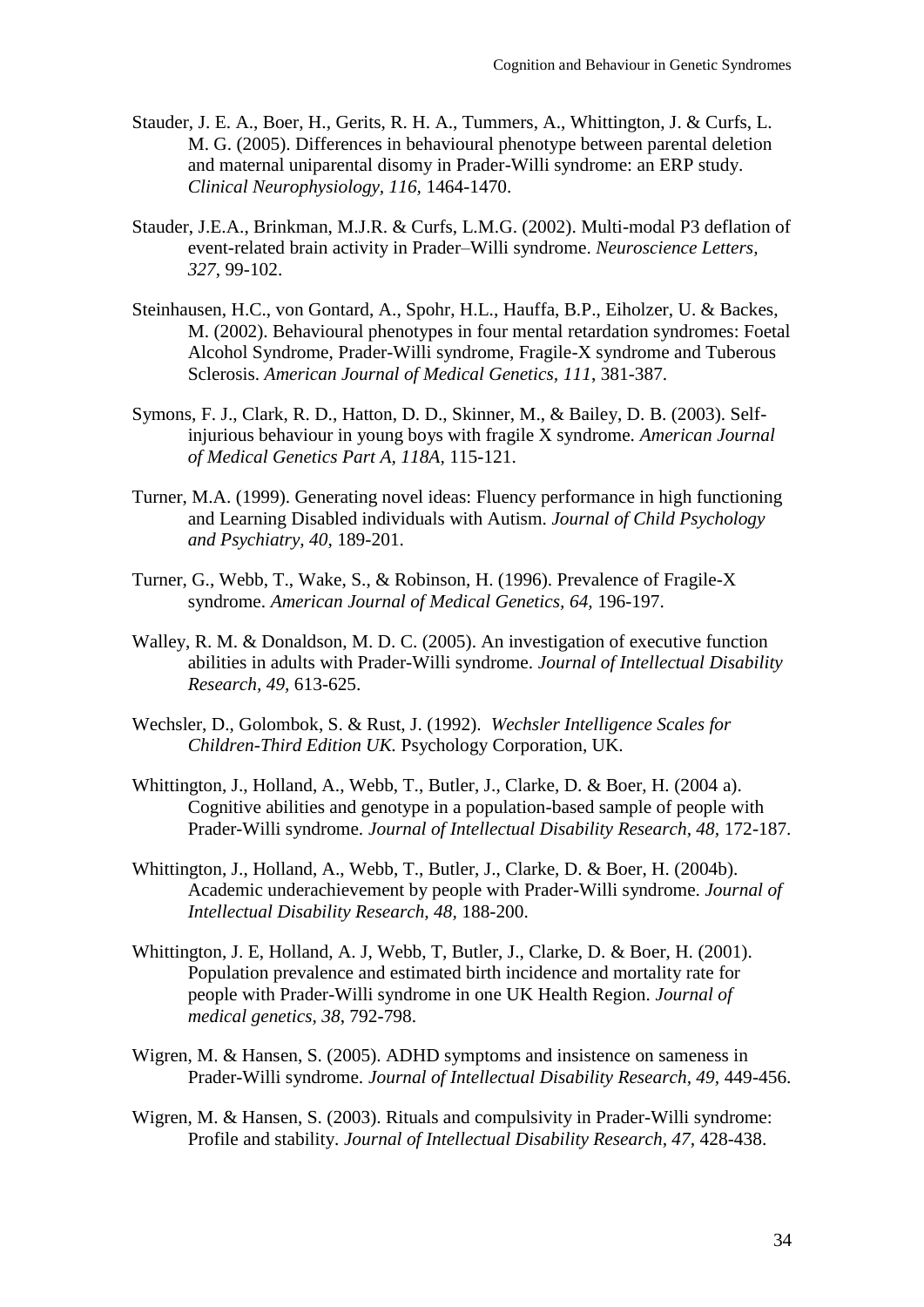- Wigren, M. & Heimann, M. (2001). Excessive picking in Prader-Willi syndrome: A pilot study of phenomenological aspects and comorbid symptoms. *International Journal of Disability, Development and Education, 48,* 129-142.
- Wilding, J., Cornish, K., & Munir, F. (2002). Further delineation of the executive deficit in males with fragile-X syndrome. *Neuropsychologia, 40,* 1343-1349.
- Woodcock, K. A., Humphreys, G. W. & Oliver, C. (in press). Dorsal and ventral stream mediated visual processing in genetic subtypes of Prader-Willi syndrome. *Neuropsychologia.*
- Woodcock, K. A., Oliver, C. & Humphreys, G. W. (in press). Associations between repetitive questioning, resistance to change, temper outbursts and anxiety in Prader-Willi and Fragile-X syndromes. *Journal of Intellectual Disability Research.*
- Woodward, T. S., Ruff, C. C., & Ngan, E. T. C. (2006). Short- and long-term changes in anterior cigulate activation during resolution of task-set competition. *Brain Research, 1068,* 161-169.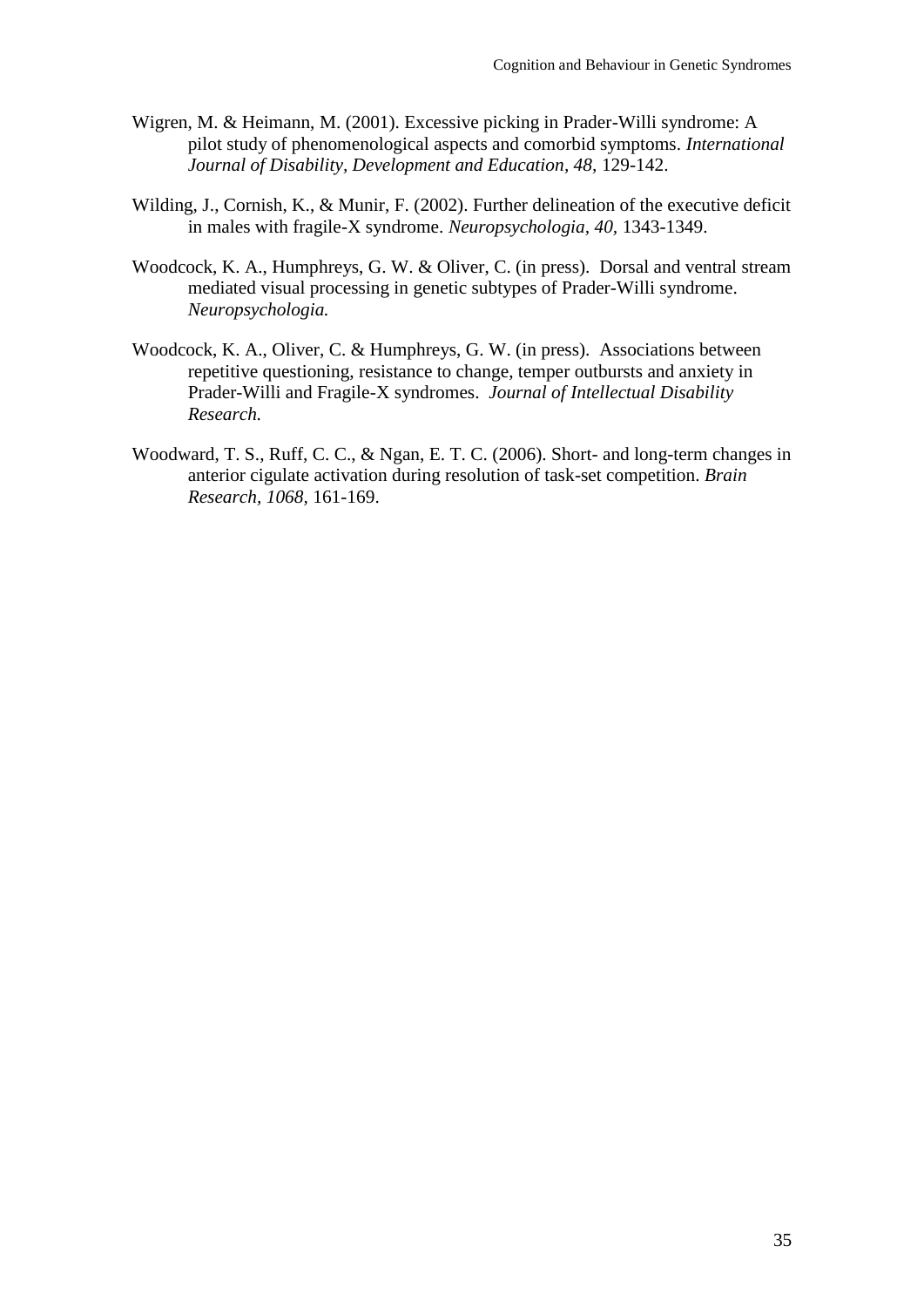*Table 1.* Shows means and standard deviations of scores on each of the dependent measures obtained from the TEACh. *F*-statistics and *p*-values are given for the interactions between group and TEACh dependent variables in two multivariate ANCOVAs: individual dependent variables from the TEACh compose separate between subject factors, while i)PWS and TD groups, and ii) FraX and TD groups, compose separate levels on the fixed group factor. Interactions significant to a corrected level of  $p \le 0.01$ are presented in shaded cells.

| <b>TEACh Dependent Variable</b>              | <b>PWS</b>  | FraX        | TD          | PWS, TD    | FraX, TD   |
|----------------------------------------------|-------------|-------------|-------------|------------|------------|
|                                              | <b>Mean</b> | <b>Mean</b> | <b>Mean</b> | F(1,51)    | F(1,40)    |
|                                              | (SD)        | (SD)        | (SD)        |            |            |
|                                              |             |             |             |            |            |
| Sky Search                                   | 15.70       | 8.05        | 18.57       | 4.43       | 3.79       |
| Number of targets                            | (4.75)      | (3.97)      | (2.64)      | $p = .040$ | $p = .059$ |
| (more targets $\rightarrow$ greater ability) |             |             |             |            |            |
| Sky Search                                   | 11.56       | 14.74       | 6.46        | 7.15       | 3.55       |
| Time per target (s)                          | (4.88)      | (11.23)     | (2.16)      | $p = .010$ | $p = .067$ |
| (shorter time $\rightarrow$ greater ability) |             |             |             |            |            |
| Sky Search                                   | 9.12        | 12.36       | 4.95        | 8.17       | 3.20       |
| Attention score                              | (4.43)      | (9.95)      | (1.93)      | $p = .006$ | $p = .081$ |
| (lower score $\rightarrow$ greater ability)  |             |             |             |            |            |
| Sky Search                                   | 84.04       | 109.72      | 3.48        | 12.25      | 5.14       |
| Dual task decrement                          | (118.94)    | (222.46)    | (4.77)      | $p = .001$ | $p = .029$ |
| (lower score $\rightarrow$ greater ability)  |             |             |             |            |            |
| Walk Don't Walk                              | 7.53        | 5.26        | 13.00       | 6.17       | 12.01      |
| Number correct                               | (4.20)      | (4.33)      | (3.03)      | $p = .017$ | $p = .001$ |
| (more correct $\rightarrow$ greater ability) |             |             |             |            |            |
| Opposite Worlds                              | 39.38       | 79.30       | 25.69       | 5.61       | 12.09      |
| Same world time (s)                          | (15.00)     | (39.09)     | (6.78)      | $p = .022$ | $p = .001$ |
| (shorter time $\rightarrow$ greater ability) |             |             |             |            |            |
| Opposite Worlds                              | 57.70       | 104.79      | 34.60       | 2.86       | 15.64      |
| Opposite world time (s)                      | (23.43)     | (48.58)     | (12.62)     | $p = .097$ | p<.001     |
| (shorter time $\rightarrow$ greater ability) |             |             |             |            |            |
| Opposite Worlds                              | 18.32       | 25.49       | 8.91        | 0.16       | 1.51       |
| Opposite world time (s) minus                | (15.79)     | (34.93)     | (7.50)      | $p = .688$ | $p = .226$ |
| same world time (s)                          |             |             |             |            |            |
| (shorter time $\rightarrow$ greater ability) |             |             |             |            |            |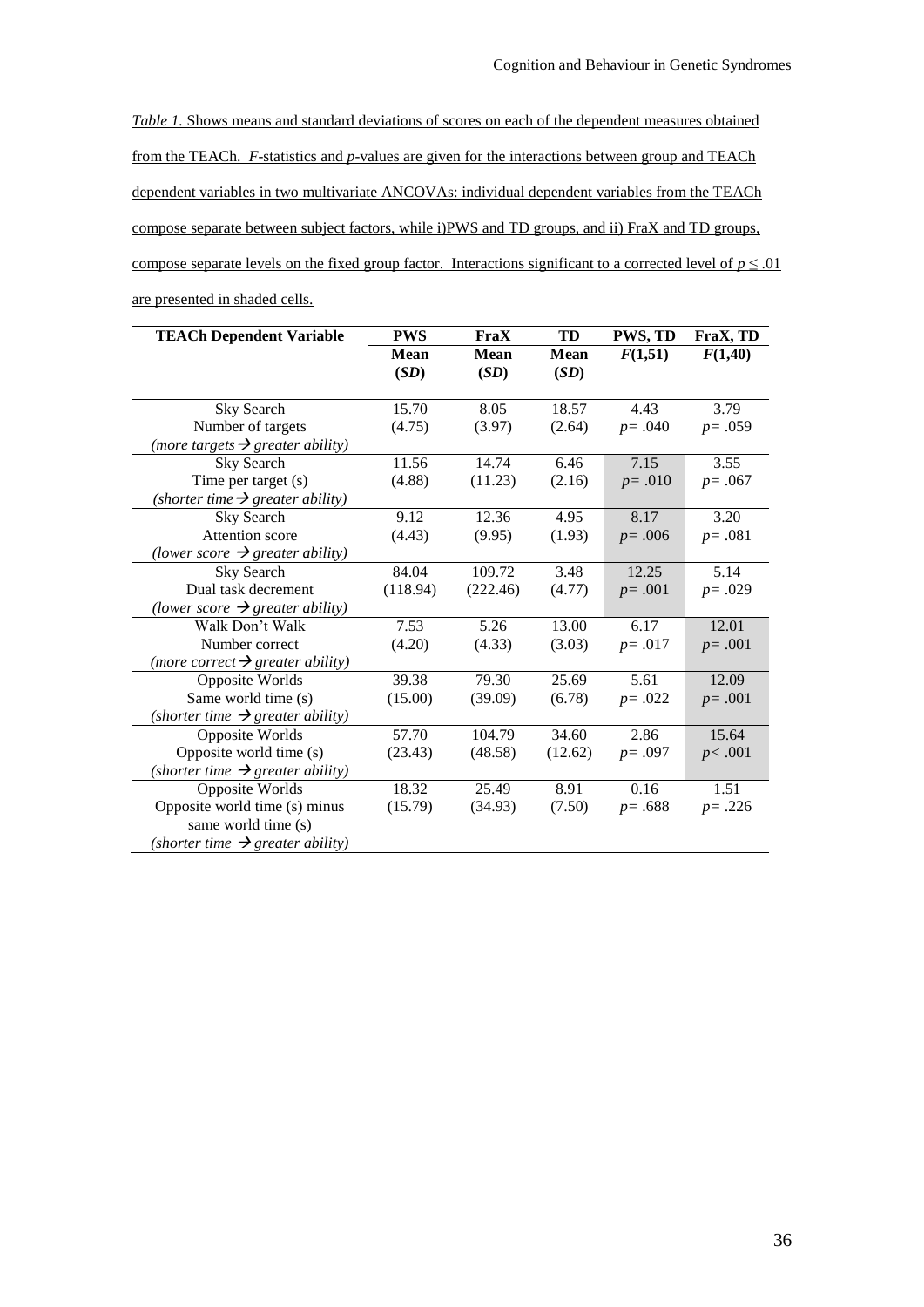*Table 2.* Shows the mean and standard deviation of reaction times in milliseconds and the proportion of accurate responses to trials in single task and mixed task blocks of the Simon task across PWS, FraX and TD groups. Congruent, non-congruent, switch and no-switch trial types are reported separately.

| <b>Block</b><br>Task<br>Mean $RT(ms)$<br>(SD)<br>% accurate responses<br>1087.83<br>732.51<br>1607.26<br>Congruent<br>(1026.07)<br>(251.14)<br>(366.98)<br>Identity<br>0.93<br>0.98<br>0.93<br>Single Task Blocks<br>1788.97<br>735.93<br>Non-<br>1216.51<br>(447.57)<br>(1235.58)<br>(200.84)<br>congruent<br>0.96<br>0.90<br>0.91<br>1175.32<br>2320.87<br>577.70<br>Congruent<br>(448.90)<br>(2224.38)<br>(209.63)<br>Location<br>0.88<br>0.97<br>0.99<br>Non-<br>1384.11<br>3106.63<br>591.13<br>congruent<br>(628.52)<br>(3789.00)<br>(239.29)<br>$0.83\,$<br>0.47<br>0.98<br>Switch<br>1525.15<br>Congruent<br>2895.11<br>883.14<br>(555.80)<br>(992.42)<br>(3315.17)<br>0.99<br>0.92<br>0.99<br>No-switch<br>1595.65<br>1136.09<br>838.55<br>(473.53)<br>(1022.66)<br>(542.21)<br>Identity<br>0.96<br>0.86<br>0.96<br>Non-<br>Switch<br>2810.36<br>1639.61<br>1123.78<br>(790.36)<br>(2196.97)<br>(961.17)<br>congruent<br>0.83<br>0.78<br>0.86<br>Mixed Task Blocks<br>No-switch<br>1570.19<br>1811.04<br>1053.81<br>(903.09)<br>(924.04)<br>(958.15)<br>0.86<br>0.87<br>0.89<br>Congruent<br>Switch<br>1587.72<br>2142.29<br>662.72<br>(941.15)<br>(1441.79)<br>(258.55)<br>1.00<br>0.94<br>1.00<br>1230.06<br>560.29<br>No-switch<br>1948.17 |  |  | Congruency | Switching | <b>PWS</b> | FraX      | TD       |  |  |
|--------------------------------------------------------------------------------------------------------------------------------------------------------------------------------------------------------------------------------------------------------------------------------------------------------------------------------------------------------------------------------------------------------------------------------------------------------------------------------------------------------------------------------------------------------------------------------------------------------------------------------------------------------------------------------------------------------------------------------------------------------------------------------------------------------------------------------------------------------------------------------------------------------------------------------------------------------------------------------------------------------------------------------------------------------------------------------------------------------------------------------------------------------------------------------------------------------------------------------------------------------|--|--|------------|-----------|------------|-----------|----------|--|--|
|                                                                                                                                                                                                                                                                                                                                                                                                                                                                                                                                                                                                                                                                                                                                                                                                                                                                                                                                                                                                                                                                                                                                                                                                                                                        |  |  |            |           |            |           |          |  |  |
|                                                                                                                                                                                                                                                                                                                                                                                                                                                                                                                                                                                                                                                                                                                                                                                                                                                                                                                                                                                                                                                                                                                                                                                                                                                        |  |  |            |           |            |           |          |  |  |
|                                                                                                                                                                                                                                                                                                                                                                                                                                                                                                                                                                                                                                                                                                                                                                                                                                                                                                                                                                                                                                                                                                                                                                                                                                                        |  |  |            |           |            |           |          |  |  |
|                                                                                                                                                                                                                                                                                                                                                                                                                                                                                                                                                                                                                                                                                                                                                                                                                                                                                                                                                                                                                                                                                                                                                                                                                                                        |  |  |            |           |            |           |          |  |  |
|                                                                                                                                                                                                                                                                                                                                                                                                                                                                                                                                                                                                                                                                                                                                                                                                                                                                                                                                                                                                                                                                                                                                                                                                                                                        |  |  |            |           |            |           |          |  |  |
|                                                                                                                                                                                                                                                                                                                                                                                                                                                                                                                                                                                                                                                                                                                                                                                                                                                                                                                                                                                                                                                                                                                                                                                                                                                        |  |  |            |           |            |           |          |  |  |
|                                                                                                                                                                                                                                                                                                                                                                                                                                                                                                                                                                                                                                                                                                                                                                                                                                                                                                                                                                                                                                                                                                                                                                                                                                                        |  |  |            |           |            |           |          |  |  |
|                                                                                                                                                                                                                                                                                                                                                                                                                                                                                                                                                                                                                                                                                                                                                                                                                                                                                                                                                                                                                                                                                                                                                                                                                                                        |  |  |            |           |            |           |          |  |  |
|                                                                                                                                                                                                                                                                                                                                                                                                                                                                                                                                                                                                                                                                                                                                                                                                                                                                                                                                                                                                                                                                                                                                                                                                                                                        |  |  |            |           |            |           |          |  |  |
|                                                                                                                                                                                                                                                                                                                                                                                                                                                                                                                                                                                                                                                                                                                                                                                                                                                                                                                                                                                                                                                                                                                                                                                                                                                        |  |  |            |           |            |           |          |  |  |
|                                                                                                                                                                                                                                                                                                                                                                                                                                                                                                                                                                                                                                                                                                                                                                                                                                                                                                                                                                                                                                                                                                                                                                                                                                                        |  |  |            |           |            |           |          |  |  |
|                                                                                                                                                                                                                                                                                                                                                                                                                                                                                                                                                                                                                                                                                                                                                                                                                                                                                                                                                                                                                                                                                                                                                                                                                                                        |  |  |            |           |            |           |          |  |  |
|                                                                                                                                                                                                                                                                                                                                                                                                                                                                                                                                                                                                                                                                                                                                                                                                                                                                                                                                                                                                                                                                                                                                                                                                                                                        |  |  |            |           |            |           |          |  |  |
|                                                                                                                                                                                                                                                                                                                                                                                                                                                                                                                                                                                                                                                                                                                                                                                                                                                                                                                                                                                                                                                                                                                                                                                                                                                        |  |  |            |           |            |           |          |  |  |
|                                                                                                                                                                                                                                                                                                                                                                                                                                                                                                                                                                                                                                                                                                                                                                                                                                                                                                                                                                                                                                                                                                                                                                                                                                                        |  |  |            |           |            |           |          |  |  |
|                                                                                                                                                                                                                                                                                                                                                                                                                                                                                                                                                                                                                                                                                                                                                                                                                                                                                                                                                                                                                                                                                                                                                                                                                                                        |  |  |            |           |            |           |          |  |  |
|                                                                                                                                                                                                                                                                                                                                                                                                                                                                                                                                                                                                                                                                                                                                                                                                                                                                                                                                                                                                                                                                                                                                                                                                                                                        |  |  |            |           |            |           |          |  |  |
|                                                                                                                                                                                                                                                                                                                                                                                                                                                                                                                                                                                                                                                                                                                                                                                                                                                                                                                                                                                                                                                                                                                                                                                                                                                        |  |  |            |           |            |           |          |  |  |
|                                                                                                                                                                                                                                                                                                                                                                                                                                                                                                                                                                                                                                                                                                                                                                                                                                                                                                                                                                                                                                                                                                                                                                                                                                                        |  |  |            |           |            |           |          |  |  |
|                                                                                                                                                                                                                                                                                                                                                                                                                                                                                                                                                                                                                                                                                                                                                                                                                                                                                                                                                                                                                                                                                                                                                                                                                                                        |  |  |            |           |            |           |          |  |  |
|                                                                                                                                                                                                                                                                                                                                                                                                                                                                                                                                                                                                                                                                                                                                                                                                                                                                                                                                                                                                                                                                                                                                                                                                                                                        |  |  |            |           |            |           |          |  |  |
|                                                                                                                                                                                                                                                                                                                                                                                                                                                                                                                                                                                                                                                                                                                                                                                                                                                                                                                                                                                                                                                                                                                                                                                                                                                        |  |  |            |           |            |           |          |  |  |
|                                                                                                                                                                                                                                                                                                                                                                                                                                                                                                                                                                                                                                                                                                                                                                                                                                                                                                                                                                                                                                                                                                                                                                                                                                                        |  |  |            |           |            |           |          |  |  |
|                                                                                                                                                                                                                                                                                                                                                                                                                                                                                                                                                                                                                                                                                                                                                                                                                                                                                                                                                                                                                                                                                                                                                                                                                                                        |  |  |            |           |            |           |          |  |  |
|                                                                                                                                                                                                                                                                                                                                                                                                                                                                                                                                                                                                                                                                                                                                                                                                                                                                                                                                                                                                                                                                                                                                                                                                                                                        |  |  |            |           |            |           |          |  |  |
|                                                                                                                                                                                                                                                                                                                                                                                                                                                                                                                                                                                                                                                                                                                                                                                                                                                                                                                                                                                                                                                                                                                                                                                                                                                        |  |  |            |           |            |           |          |  |  |
|                                                                                                                                                                                                                                                                                                                                                                                                                                                                                                                                                                                                                                                                                                                                                                                                                                                                                                                                                                                                                                                                                                                                                                                                                                                        |  |  |            |           |            |           |          |  |  |
|                                                                                                                                                                                                                                                                                                                                                                                                                                                                                                                                                                                                                                                                                                                                                                                                                                                                                                                                                                                                                                                                                                                                                                                                                                                        |  |  |            |           |            |           |          |  |  |
|                                                                                                                                                                                                                                                                                                                                                                                                                                                                                                                                                                                                                                                                                                                                                                                                                                                                                                                                                                                                                                                                                                                                                                                                                                                        |  |  |            |           |            |           |          |  |  |
|                                                                                                                                                                                                                                                                                                                                                                                                                                                                                                                                                                                                                                                                                                                                                                                                                                                                                                                                                                                                                                                                                                                                                                                                                                                        |  |  |            |           |            |           |          |  |  |
|                                                                                                                                                                                                                                                                                                                                                                                                                                                                                                                                                                                                                                                                                                                                                                                                                                                                                                                                                                                                                                                                                                                                                                                                                                                        |  |  |            |           |            |           |          |  |  |
|                                                                                                                                                                                                                                                                                                                                                                                                                                                                                                                                                                                                                                                                                                                                                                                                                                                                                                                                                                                                                                                                                                                                                                                                                                                        |  |  |            |           | (523.01)   | (1249.77) | (195.74) |  |  |
| 0.99<br>0.88<br>0.98                                                                                                                                                                                                                                                                                                                                                                                                                                                                                                                                                                                                                                                                                                                                                                                                                                                                                                                                                                                                                                                                                                                                                                                                                                   |  |  |            |           |            |           |          |  |  |
| Location<br>Non-<br>Switch<br>2435.02<br>1864.99<br>694.63                                                                                                                                                                                                                                                                                                                                                                                                                                                                                                                                                                                                                                                                                                                                                                                                                                                                                                                                                                                                                                                                                                                                                                                             |  |  |            |           |            |           |          |  |  |
| 0.54<br>(2496.33)<br>(293.80)<br>congruent                                                                                                                                                                                                                                                                                                                                                                                                                                                                                                                                                                                                                                                                                                                                                                                                                                                                                                                                                                                                                                                                                                                                                                                                             |  |  |            |           |            |           |          |  |  |
| (1366.66)<br>0.30<br>0.94                                                                                                                                                                                                                                                                                                                                                                                                                                                                                                                                                                                                                                                                                                                                                                                                                                                                                                                                                                                                                                                                                                                                                                                                                              |  |  |            |           |            |           |          |  |  |
| No-switch<br>2993.92<br>1436.36<br>617.96                                                                                                                                                                                                                                                                                                                                                                                                                                                                                                                                                                                                                                                                                                                                                                                                                                                                                                                                                                                                                                                                                                                                                                                                              |  |  |            |           |            |           |          |  |  |
| (650.11)<br>(3287.10)<br>(259.14)                                                                                                                                                                                                                                                                                                                                                                                                                                                                                                                                                                                                                                                                                                                                                                                                                                                                                                                                                                                                                                                                                                                                                                                                                      |  |  |            |           |            |           |          |  |  |
| 0.67<br>0.29<br>0.98                                                                                                                                                                                                                                                                                                                                                                                                                                                                                                                                                                                                                                                                                                                                                                                                                                                                                                                                                                                                                                                                                                                                                                                                                                   |  |  |            |           |            |           |          |  |  |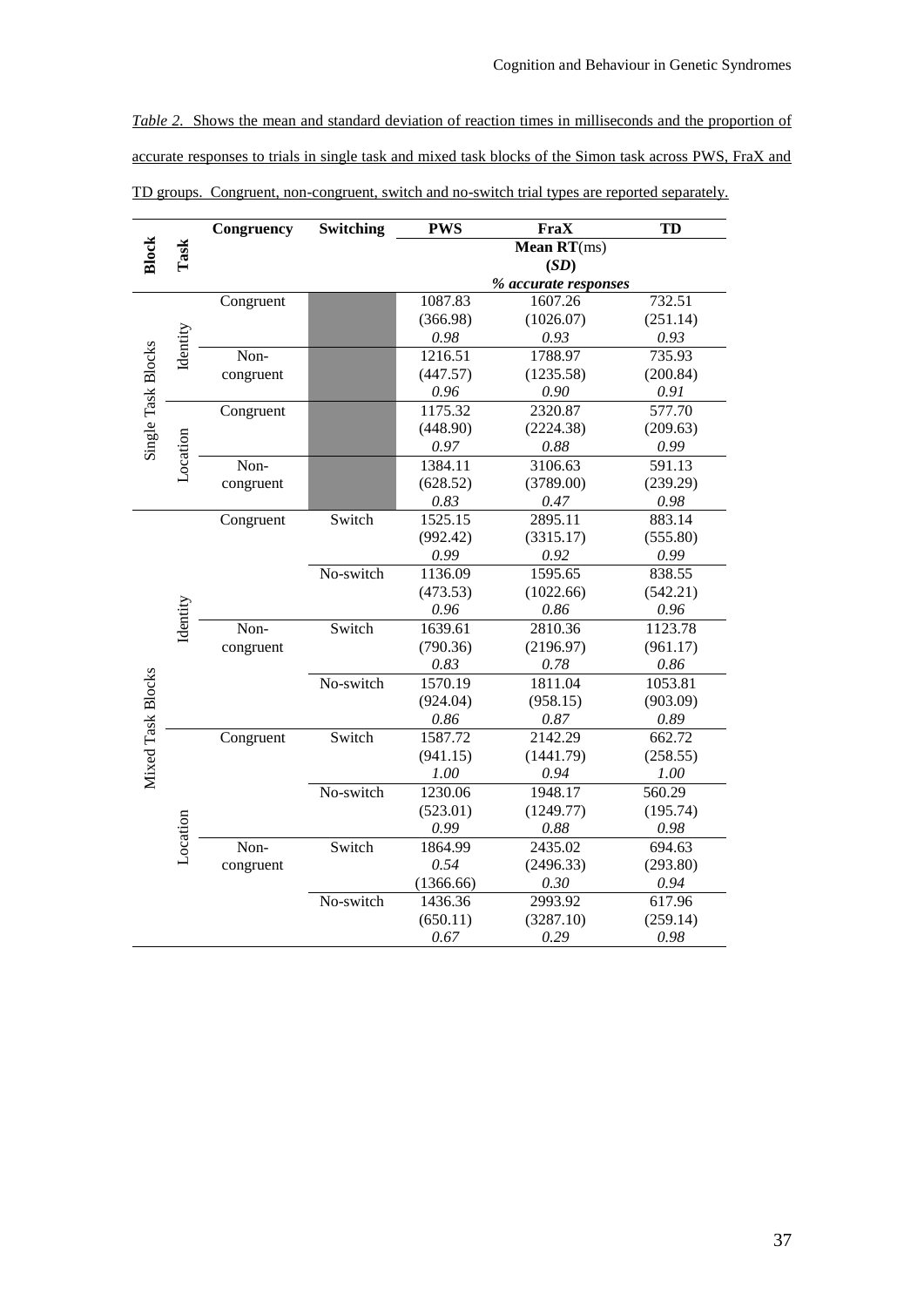*Table 3.* Shows the means and standard deviations of scores on items of the RBQ and CRI for the PWS, FraX and TD groups. *F*-statistic and *p*-values are shown for the interactions between group and each RBQ/ CRI item factor in the multivariate ANCOVAs considering i)PWS and TD groups, and ii) FraX and TD groups. Only items on which there was at least one significant group difference are shown<sup>5</sup>; items associated with no significant group interactions are shown in Appendix C.

|                                  |                                                              | <b>PWS</b>     | <b>FraX</b>                 | TD                  | PWS vs. TD |                  | FraX vs. TD                   |                  |  |
|----------------------------------|--------------------------------------------------------------|----------------|-----------------------------|---------------------|------------|------------------|-------------------------------|------------------|--|
|                                  |                                                              | Mean<br>(SD)   | <b>Mean</b><br>(SD)         | <b>Mean</b><br>(SD) | F(1,52)    | $\boldsymbol{p}$ | $\overline{\bm{F}}$<br>(1,52) | $\boldsymbol{p}$ |  |
| $\mathbf R$<br>$\overline{B}$    | <b>Repetitive Questions</b>                                  | 3.50<br>(0.84) | $\overline{3.00}$<br>(1.47) | 0.46<br>(0.96)      | 41.04      | < 0.001          | 9.98                          | < 0.01           |  |
| Q                                | Preference for<br>routine                                    | 3.29<br>(1.33) | 2.39<br>(1.73)              | 0.36<br>(0.95)      | 47.78      | < 0.001          | 6.85                          | 0.01             |  |
|                                  | Lining up $&$<br>arranging objects                           | 0.79<br>(1.45) | 1.07<br>(1.63)              | 0.43<br>(0.84)      | 0.01       | 0.91             | 12.02                         | 0.001            |  |
|                                  | Just right behaviour                                         | 1.57<br>(1.75) | 1.36<br>(1.75)              | 0.14<br>(0.36)      | 6.42       | 0.01             | 1.78                          | 0.19             |  |
|                                  | Completing<br>behaviour                                      | 1.86<br>(1.69) | 0.68<br>(1.28)              | 0.14<br>(0.45)      | 6.72       | 0.01             | 3.14                          | 0.08             |  |
| $\mathsf{C}$<br>$\mathbf R$<br>I | Preference for a<br>particular order<br>/certain way.        | 3.71<br>(1.58) | 3.11<br>(1.55)              | 1.64<br>(0.95)      | 31.03      | < 0.001          | 14.73                         | < 0.001          |  |
|                                  | Arrange objects/<br>perform behaviours<br>until "just right" | 2.21<br>(1.47) | 1.82<br>(1.31)              | 1.46<br>(0.92)      | 6.61       | 0.01             | 5.77                          | 0.02             |  |
|                                  | Persistent habits?                                           | 4.14<br>(1.27) | 3.61<br>(1.57)              | 2.07<br>(1.36)      | 9.91       | < 0.01           | 3.91                          | 0.05             |  |
|                                  | Line up / arrange<br>objects                                 | 1.82<br>(1.44) | 2.00<br>(1.59)              | 1.54<br>(1.00)      | 0.02       | 0.88             | 8.56                          | < 0.01           |  |
|                                  | Prefer same routine.                                         | 4.32<br>(1.33) | 3.82<br>(1.61)              | 1.75<br>(1.24)      | 28.03      | < 0.001          | 9.81                          | < 0.001          |  |
|                                  | Act out same thing<br>over & over.                           | 3.21<br>(1.75) | 3.14<br>(1.67)              | 1.21<br>(0.69)      | 20.60      | < 0.001          | 9.35                          | < 0.001          |  |
|                                  | Insists on belongings<br>being in their place.               | 2.54<br>(1.62) | 2.82<br>(1.79)              | 1.25<br>(0.59)      | 6.77       | 0.01             | 4.04                          | 0.05             |  |
|                                  | Repetitive actions.                                          | 2.79<br>(1.73) | 3.25<br>(1.58)              | 1.11<br>(0.42)      | 5.16       | 0.03             | 9.36                          | < 0.001          |  |
|                                  | Eats food in a<br>particular way.                            | 2.93<br>(1.90) | 2.32<br>(1.85)              | 1.50<br>(1.17)      | 9.63       | < 0.01           | 0.56                          | 0.46             |  |
|                                  | Bedtime routine.                                             | 3.25<br>(1.94) | 3.32<br>(1.93)              | 2.54<br>(1.84)      | 7.73       | 0.01             | 1.64                          | 0.21             |  |

1

<sup>&</sup>lt;sup>5</sup>Interactions with group that were significant to  $p \le 0.01$  are presented in shaded cells.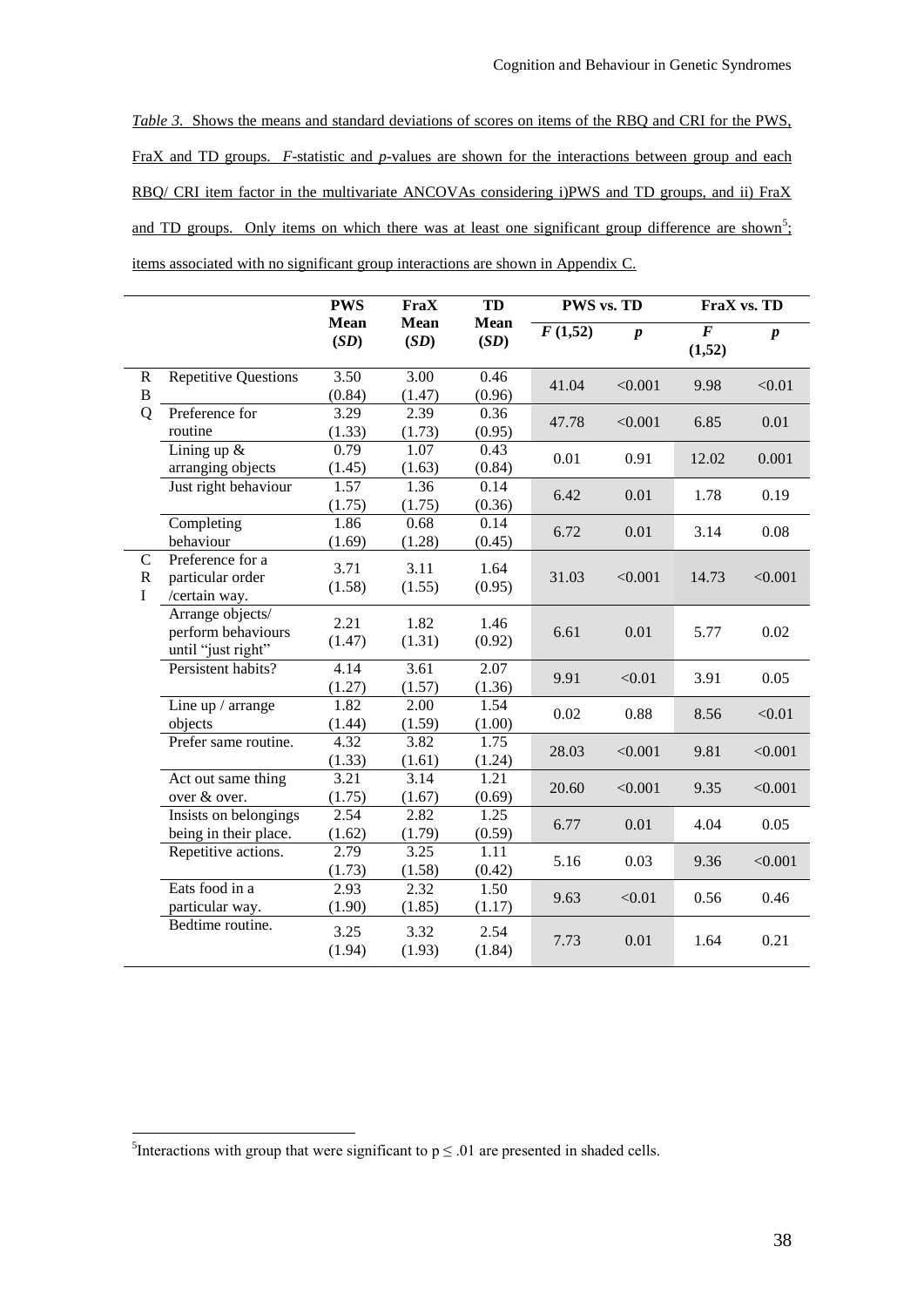*Figure 1.* Compares the effect of congruency and switching in mixed task blocks of the Simon task, in the PWS, FraX and TD groups. RTs are plotted as the distance (in standard deviation units) between the mean RT across all mixed block trials (each group separately) and the mean RT for each of the four types of trial (switch congruent, switch non-congruent, non-switch congruent, non-switch non-congruent).

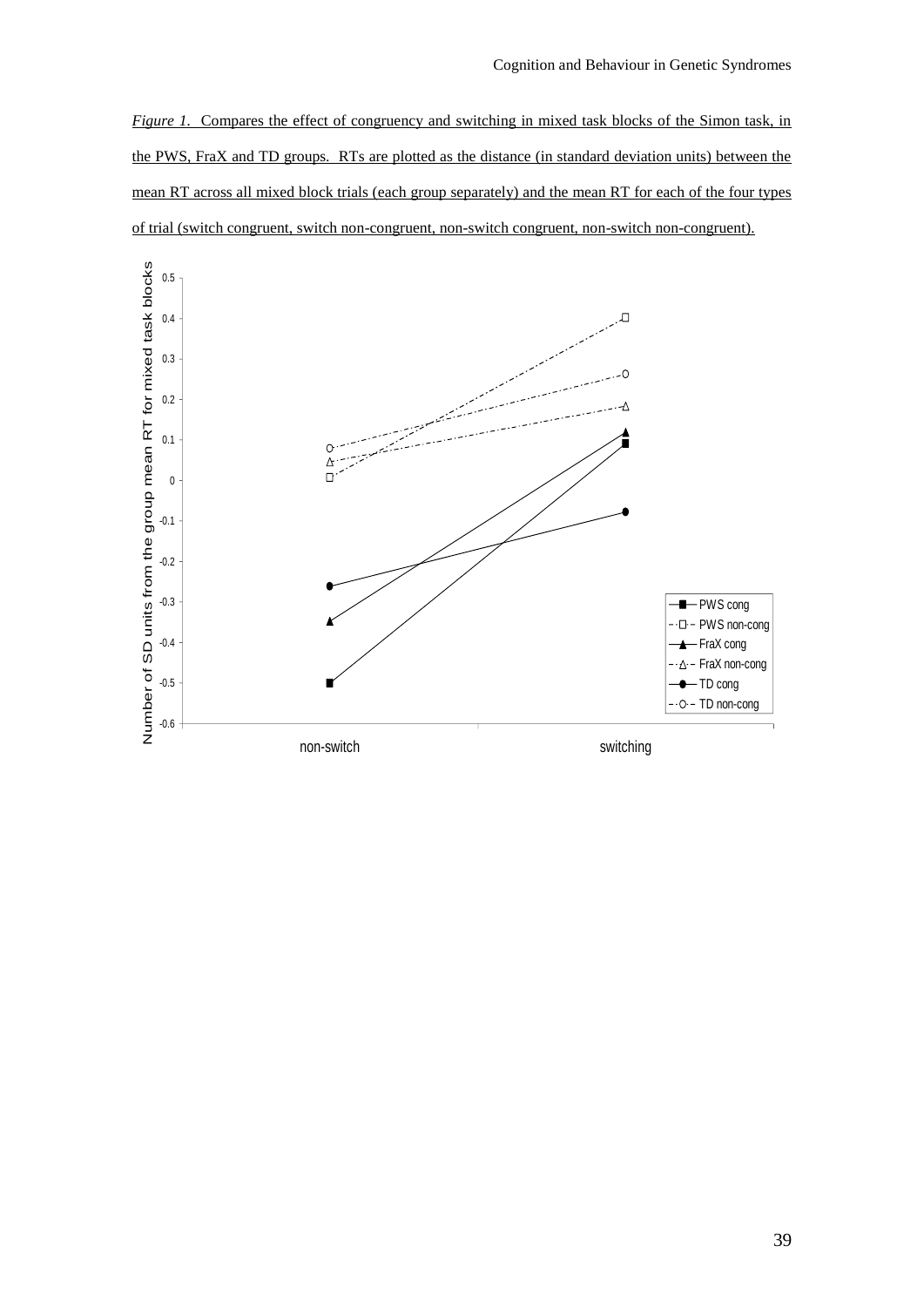# **APPENDIX A**

*Table A1***.** Shows the mean and standard deviations of the raw scores of PWS, FraX and TD groups on the WISC subtests. Independent samples t-tests compared raw scores between the groups and showed significant differences between all groups on all subtests; these *t-* and *p-* values are also shown.

|                     | <b>Similarities</b> | Vocabularv     | <b>Block Design</b> | <b>Object Assembly</b> |
|---------------------|---------------------|----------------|---------------------|------------------------|
| <b>PWS</b>          | 9.43                | 17.14          | 16.60               | 15.00                  |
|                     | (4.40)              | (7.13)         | (11.61)             | (7.53)                 |
| FraX                | 6.42                | 10.29          | 4.43                | 10.65                  |
|                     | (2.91)              | (3.60)         | (4.02)              | (6.18)                 |
| TD                  | 16.32               | 28.46          | 34.46               | 24.20                  |
|                     | (5.90)              | (9.84)         | (14.89)             | (7.37)                 |
| <b>PWS vs. TD</b>   | $t(54)=4.96$ ,      | $t(54)=4.93$ , | $t(54)=5.00$ ,      | $t(54)=4.62$ ,         |
|                     | p<.001              | p<.001         | p<.001              | p<.001                 |
| <b>PWS</b> vs. FraX | $t(45)=2.82,$       | $t(54)=4.55$ , | $t(47)=5.15$ ,      | $t(46)=2.12$ ,         |
|                     | $p = .007$          | p<.001         | p<.001              | $p = .039$             |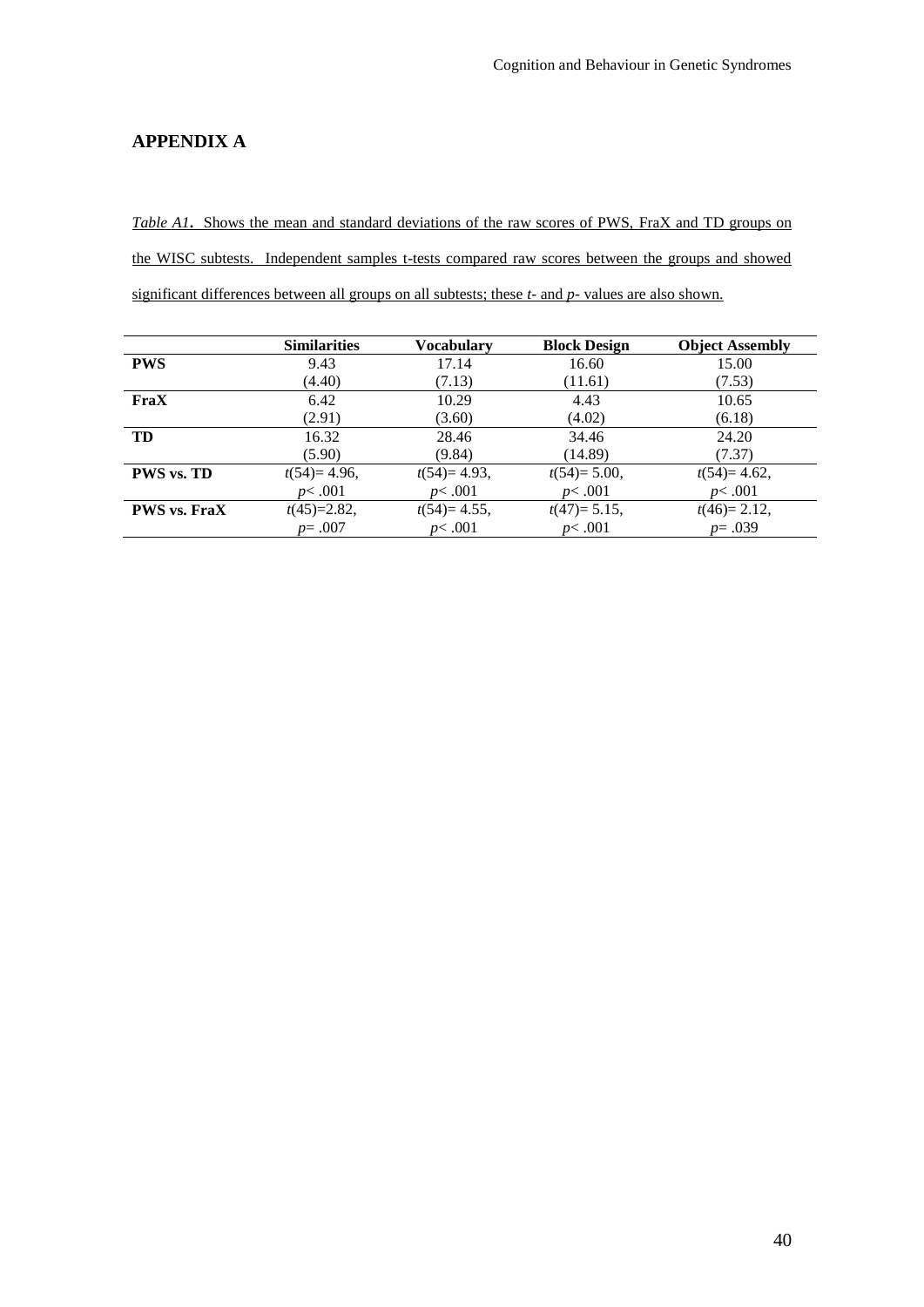# **APPENDIX B**

*Table B1.* Shows the standardised RTs for single task and mixed task blocks of the Simon task considering PWS, FraX and TD groups in turn. Congruent, non-congruent, switch and no-switch trial types are reported separately.

|                    | Task     | Congruency    | Switch    | <b>PWS</b>                                   | FraX                                         | TD                                          |
|--------------------|----------|---------------|-----------|----------------------------------------------|----------------------------------------------|---------------------------------------------|
| Block              |          |               |           |                                              | <b>Standard RT &amp; calculation</b>         |                                             |
|                    |          |               |           |                                              |                                              |                                             |
|                    | Identity | Congruent     |           | $-0.29$<br>$(1087.83 - 1215.94)$<br>/438.81  | $-0.35$<br>$(1607.26 - 2205.93)$<br>/1718.84 | 0.35<br>$(732.51 - 659.32)$<br>/209.36      |
|                    |          | Non-congruent |           | 0.00<br>$(1216.51 - 1215.94)$<br>/438.81     | $-0.24$<br>$(1788.97 - 205.93)$<br>/1718.84  | 0.37<br>$(735.93 - 659.32)$<br>/209.36      |
| Single Task Blocks | Location | Congruent     |           | $-0.09$<br>$(1175.32 - 1215.94)$<br>/438.81  | 0.07<br>$(2320.87 - 2205.93)$<br>/1718.84    | $-0.39$<br>$(577.70 - 659.32)$<br>/209.36   |
|                    |          | Non-congruent |           | 0.38<br>$(1384.11 - 1215.94)$<br>/438.81     | 0.52<br>$(3106.63 - 2205.93)$<br>/1718.84    | $-0.33$<br>$(591.13 - 659.32)$<br>/209.36   |
|                    | Identity | Congruent     | Switch    | 0.04<br>$(1525.15 - 1498.77)$ /<br>631.24    | 0.35<br>$(2895.11 - 2328.95)$<br>/1601.15    | 0.20<br>$(883.14 - 804.36)$<br>/400.33      |
|                    |          |               | No-switch | $-0.57$<br>$(1136.09 - 1498.77)$ /<br>631.24 | $-0.46$<br>$(1595.65 - 2328.95)$<br>/1601.15 | 0.09<br>$(838.55 - 804.36)$<br>/400.33      |
|                    |          | Non-congruent | Switch    | 0.22<br>$(1639.61 - 1498.77) /$<br>631.24    | 0.30<br>$(2810.36 - 2328.95)$<br>/1601.15    | 0.80<br>$(1123.78 - 804.36)$<br>/400.33     |
|                    |          |               | No-switch | 0.11<br>$(1570.19 - 1498.77)$ /<br>631.24    | $-0.32$<br>$(1811.04 - 2328.95)$<br>/1601.15 | 0.62<br>$(1053.81 - 804.36)$<br>/400.33     |
| Mixed Task Blocks  | Location | Congruent     | Switch    | 0.14<br>$(1587.72 - 1498.77) /$<br>631.24    | $-0.12$<br>$(2142.29 - 2328.95)$<br>/1601.15 | $-0.35$<br>$(662.72 - 804.36)$<br>/400.33   |
|                    |          |               | No-switch | $-0.43$<br>$(1230.06 - 1498.77)$ /<br>631.24 | $-0.24$<br>$(1948.17 - 2328.95)$<br>/1601.15 | $-0.61$<br>(560.29)<br>$-804.36$<br>/400.33 |
|                    |          | Non-congruent | Switch    | 0.58<br>$(1864.99 - 1498.77)$ /<br>631.24    | 0.07<br>$(2435.02 - 2328.95)$<br>/1601.15    | $-0.27$<br>$(694.63 - 804.36)$<br>/400.33   |
|                    |          |               | No-switch | $-0.10$<br>$(1436.36 - 1498.77)$ /<br>631.24 | 0.42<br>$(2993.92 - 2328.95)$<br>/1601.15    | $-0.47$<br>$(617.96 - 804.36)$<br>/400.33   |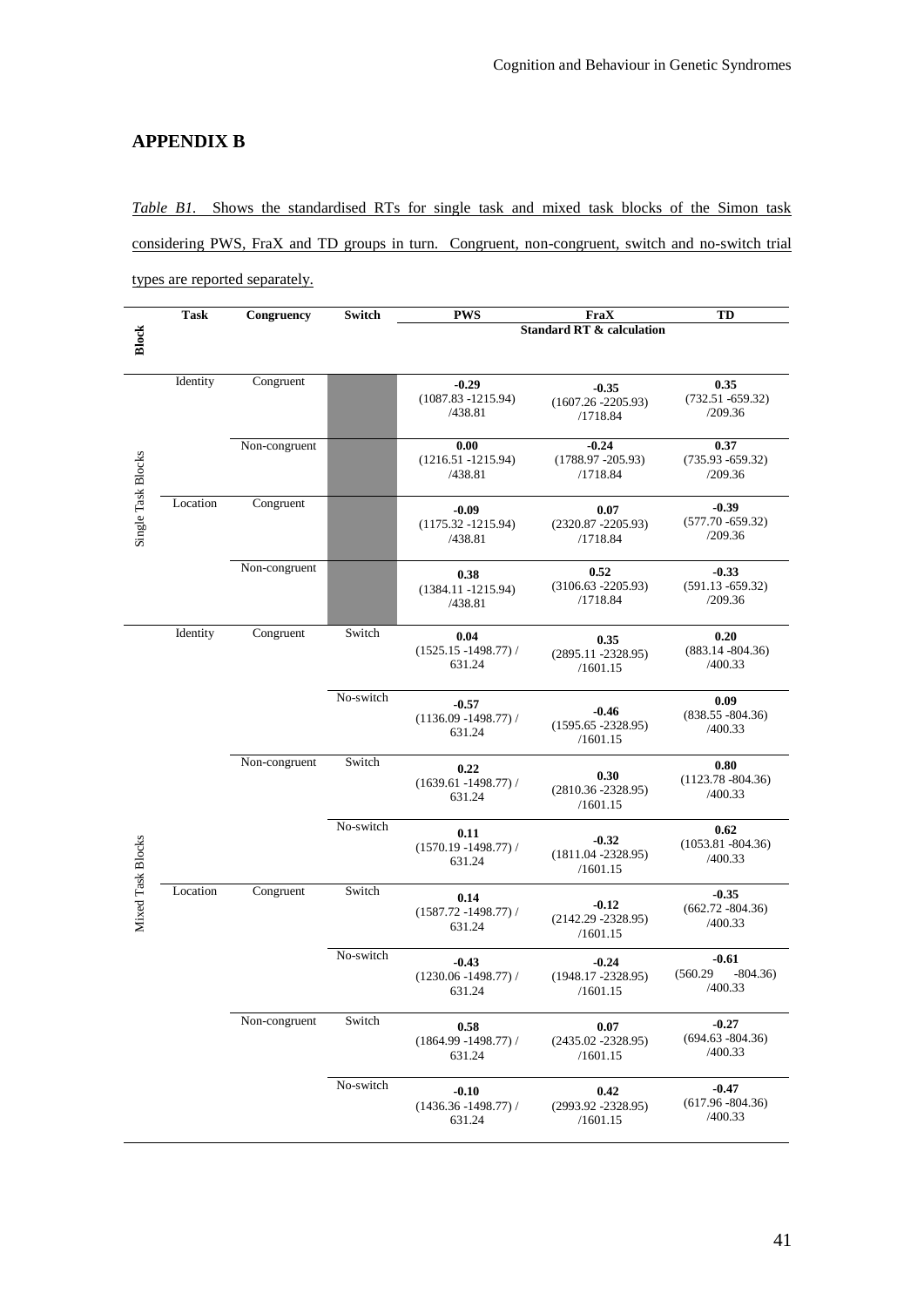# **APPENDIX C**

*Table C1*. Shows the means and standard deviations of scores on items of the RBQ for the PWS, FraX and TD groups. F-statistic and p-values are shown for the interactions between group and each RBQ item factor in the two multivariate ANCOVAs considering i)PWS and TD groups, and ii) FraX and TD groups. Only those items are shown here that were associated with no significant interactions with group.

| <b>RBQ</b> Item                              | <b>PWS</b>          | FraX                | TD                  | PWS vs. TD |                  | FraX vs. TD |                  |  |
|----------------------------------------------|---------------------|---------------------|---------------------|------------|------------------|-------------|------------------|--|
|                                              | <b>Mean</b><br>(SD) | <b>Mean</b><br>(SD) | <b>Mean</b><br>(SD) | F(1,52)    | $\boldsymbol{p}$ | F(1,52)     | $\boldsymbol{p}$ |  |
| Object<br>Stereotypy                         | 1.18<br>(1.72)      | 1.57<br>(1.89)      | 0.75<br>(1.32)      | 3.64       | 0.06             | 0.78        | 0.38             |  |
| Body<br>Stereotypy                           | 1.07<br>(1.49)      | 2.00<br>(1.94)      | 1.00<br>(1.49)      | < 0.001    | 0.98             | < 0.001     | >0.99            |  |
| Hand<br>Stereotypy                           | 1.89<br>(1.83)      | 2.86<br>(1.56)      | 0.43<br>(1.26)      | 3.08       | 0.09             | 2.48        | 0.12             |  |
| Cleaning                                     | 0.86<br>(1.46)      | 0.82<br>(1.61)      | 0.54<br>(1.23)      | 0.27       | 0.61             | 0.12        | 0.73             |  |
| Tidying Up                                   | 0.64<br>(1.19)      | 1.29<br>(1.80)      | 0.14<br>(0.45)      | 0.00       | 0.96             | 0.01        | 0.91             |  |
| Hoarding                                     | 2.00<br>(1.72)      | 1.36<br>(1.70)      | 0.61<br>(0.96)      | 1.93       | 0.17             | 4.18        | 0.05             |  |
| Organising<br>Objects                        | 0.71<br>(1.15)      | 0.96<br>(1.62)      | 0.29<br>(0.76)      | 3.48       | 0.07             | 6.12        | 0.02             |  |
| <b>Attachment</b><br>to particular<br>people | 1.75<br>(1.46)      | 1.96<br>(1.75)      | 0.57<br>(1.00)      | 0.21       | 0.65             | 0.00        | 0.96             |  |
| Attachment<br>to Objects                     | 1.21<br>(1.69)      | 1.54<br>(1.82)      | 0.43<br>(1.10)      | 5.03       | 0.03             | 1.93        | 0.17             |  |
| Repetitive<br>Phrases /<br>Signing           | 1.18<br>(1.66)      | 2.57<br>(1.85)      | 0.29<br>(0.81)      | 1.91       | 0.17             | 5.68        | 0.02             |  |
| Rituals                                      | 0.50<br>(1.20)      | 1.14<br>(1.78)      | 0.25<br>(0.70)      | 0.08       | 0.78             | 2.53        | 0.12             |  |
| Restricted<br>Conversation                   | 2.00<br>(1.59)      | 2.50<br>(1.60)      | 0.36<br>(0.87)      | 6.35       | 0.02             | 4.88        | 0.03             |  |
| Echolalia                                    | 1.43<br>(1.79)      | 2.75<br>(1.55)      | 0.46<br>(1.00)      | 0.90       | 0.35             | 0.50        | 0.48             |  |
| Spotless<br>behaviour                        | 1.00<br>(1.59)      | 0.71<br>(1.46)      | 0.18<br>(0.55)      | 0.47       | 0.50             | 0.37        | 0.54             |  |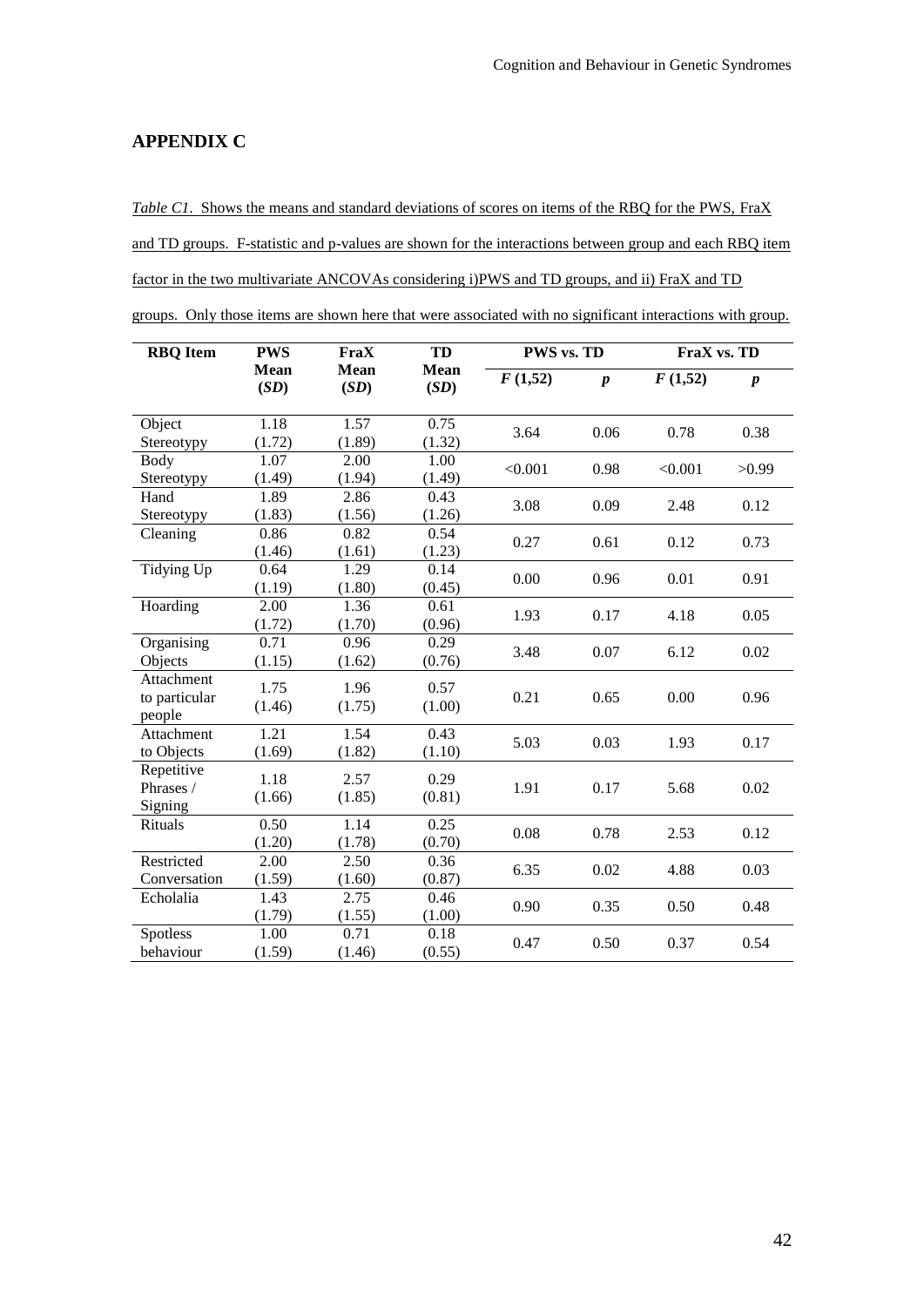*Table C2.* Shows the means and standard deviations of scores on items of the CRI for the PWS, FraX and TD groups. *F*-statistic and *p*-values are shown for the interactions between group and each CRI item factor in the two multivariate ANCOVAs considering i)PWS and TD groups, and ii) FraX and TD

| <b>CRI</b> Item                                                           | <b>PWS</b>          | FraX           | TD                  | <b>PWS vs. TD</b>  |                  | FraX vs. TD        |                  |
|---------------------------------------------------------------------------|---------------------|----------------|---------------------|--------------------|------------------|--------------------|------------------|
|                                                                           | <b>Mean</b><br>(SD) | Mean<br>(SD)   | <b>Mean</b><br>(SD) | $F(d\mathfrak{f})$ | $\boldsymbol{p}$ | $F(d\mathfrak{f})$ | $\boldsymbol{p}$ |
| Attachment to<br>objects.                                                 | 2.29<br>(1.72)      | 2.96<br>(1.84) | 2.00<br>(1.59)      | 0.88               | 0.35             | 5.97               | 0.02             |
| Concern with dirt,<br>cleanliness /<br>neatness.                          | 2.11<br>(1.62)      | 2.36<br>(1.59) | 1.46<br>(1.10)      | 0.35               | 0.56             | 0.82               | 0.37             |
| Strong preferences<br>for certain foods.                                  | 2.07<br>(1.65)      | 3.29<br>(1.90) | 2.21<br>(1.50)      | 0.23               | 0.63             | 0.81               | 0.37             |
| Sensitive to how<br>clothes feel.                                         | 3.11<br>(1.81)      | 3.18<br>(1.87) | 2.25<br>(1.46)      | 1.28               | 0.26             | 0.31               | 0.58             |
| Preference for<br>wearing certain<br>articles of clothing.                | 2.61<br>(1.75)      | 3.04<br>(1.93) | 2.18<br>(1.54)      | 2.20               | 0.14             | 1.33               | 0.25             |
| Collect / store<br>objects.                                               | 3.25<br>(1.69)      | 2.11<br>(1.52) | 2.11<br>(1.26)      | 6.14               | 0.02             | 0.44               | 0.51             |
| Aware of details.                                                         | 1.82<br>(1.39)      | 2.75<br>(1.78) | 1.21<br>(0.69)      | 0.03               | 0.86             | 2.07               | 0.16             |
| Prefer to stick to<br>one activity rather<br>than change to a<br>new one. | 2.29<br>(1.61)      | 2.89<br>(1.81) | 1.39<br>(0.79)      | 3.77               | 0.06             | 0.43               | 0.51             |
| Requests to<br>postpone going to<br>bed.                                  | 2.71<br>(1.70)      | 2.75<br>(1.69) | 2.71<br>(1.58)      | 1.47               | 0.23             | 0.69               | 0.41             |

groups. Only those items are shown here that were associated with no significant interactions with group.